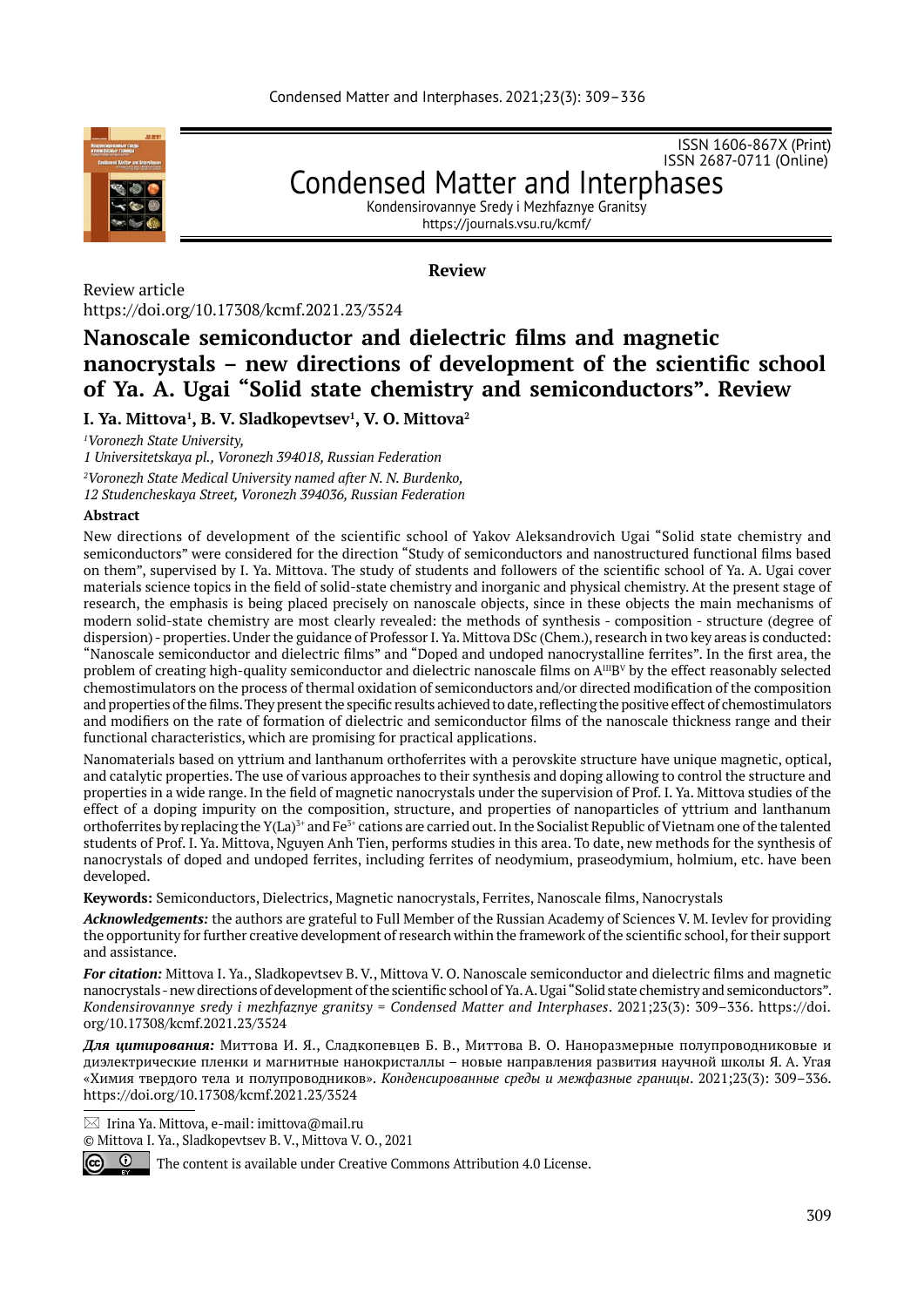I. Ya. Mittova et al. Review

### **1. Introduction**

New research of the scientific school of Ya. A. Ugai "Solid state chemistry and semiconductors" [1] in the subdivision "Study of semiconductors and nanostructured functional films based on them", supervised by I. Ya. Mittova, are developing in a number of directions "in breadth and depth". They are performed by both the followers of Yakov Aleksandrovich's work and by the "students of followers", which is reflected in Table 1. In fact, we can talk about a deeper scientific continuity, since Yakov Aleksandrovich defended his Ph.D. thesis on the physical and chemical analysis of salt systems under the

**Table 1.** Defence of thesis

guidance of Prof. A. P. Palkin, who, in turn, was a student of Full Member of the Russian Academy of Sciences N. S. Kurnakov. The coverage of modern materials science topics in the field of solid-state chemistry and inorganic and physical chemistry as developed by students and followers of the scientific school of Ya. A. Ugai, his "scientific children, grandchildren, and greatgrandchildren" can be seen in Table 1. Here one cannot fail to mention one of the most talented, beloved, and successful students of Ya. A. Ugai, Evelina Domashevskaya. For many years she was the Head of the Department of Solid-State Physics and Nanostructures of Voronezh State

| No.            | Thesis         | Full name of the<br>applicant         | Title of dissertation                                                                                                                                         | Year of<br>defence |
|----------------|----------------|---------------------------------------|---------------------------------------------------------------------------------------------------------------------------------------------------------------|--------------------|
| $\mathbf{1}$   | $\overline{2}$ | 3                                     |                                                                                                                                                               | 5                  |
|                |                |                                       | Scientific advisor/consultant Prof. I. Ya. Mittova                                                                                                            |                    |
| $\mathbf{1}$   | Doctorate      | Natalia Ivanovna<br>Ponomareva        | Formation of functional layers on semiconductors by<br>chemical vapour deposition from organoelement<br>compounds                                             | 2004               |
| $\overline{2}$ | Doctorate      | Alexander<br>Mikhailovich<br>Samoilov | Directed synthesis of lead telluride films doped with<br>gallium and indium with the controlled content of<br>impurity atoms and deviation from stoichiometry | 2006               |
| $\overline{3}$ | Doctorate      | Viktor Fedorovich<br>Kostryukov       | Combined effect of chemostimulants on the thermal<br>oxidation of gallium arsenide                                                                            | 2011               |
| $\overline{4}$ | Doctorate      | Elena Viktorovna<br>Tomina            | Chemically stimulated oxidation of GaAs and InP<br>under the action of d-metals (Ni, Co, V), their oxides<br>and oxide compositions                           | 2017               |
| 5              | PhD            | Tatiana<br>Alexandrovna<br>Gadebskaya | Growth kinetics and some properties of doped oxide<br>films on silicon                                                                                        | 1983               |
| 6              | PhD            | Natalia Ivanovna<br>Ponomareva        | Interaction of chlorides of elements of III, IV and V<br>groups with the surface of silicon and gallium arsenide<br>in an oxidizing atmosphere                | 1984               |
| $\overline{7}$ | PhD            | Victoria<br>Vladimirovna<br>Pukhova   | Interactions in Si- $E_xS_y$ structures (E = In, Ge, $\overline{Pb}$ , Sb, Bi)<br>and GaAs- $E_xS_y(E = \hat{I}n, Pb, Sb)$ during their thermal<br>oxidation  | 1986               |
| 8              | PhD            | Vera Vasilievna<br>Sviridova          | Thermal oxidation of gallium arsenide and indium<br>phosphide in the presence of impurity oxides                                                              | 1995               |
| 9              | PhD            | Irina Vladimiovna<br>Kuznetsova       | Phase formation processes in alumina ceramics<br>modified with oxides of copper, nickel and boron                                                             | 1995               |
| 10.            | PhD            | Elena Viktorovna<br>Tomina            | Thermal oxidation of gallium arsenide and indium<br>phosphide with the participation of chlorides and<br>oxochlorides of elements of groups IV - VI           | 1997               |
| 11             | PhD            | Viktor Fedorovich<br>Kostryukov       | Nonlinearity of the combined effect of lead, antimony<br>and bismuth oxides on the thermal oxidation of<br>gallium arsenide                                   | 2000               |
| 12             | PhD            | Olga Anatolyevna<br>Pinyaeva          | Chemostimulating effect of chromium derivatives on<br>thermal oxidation of gallium arsenide                                                                   | 2001               |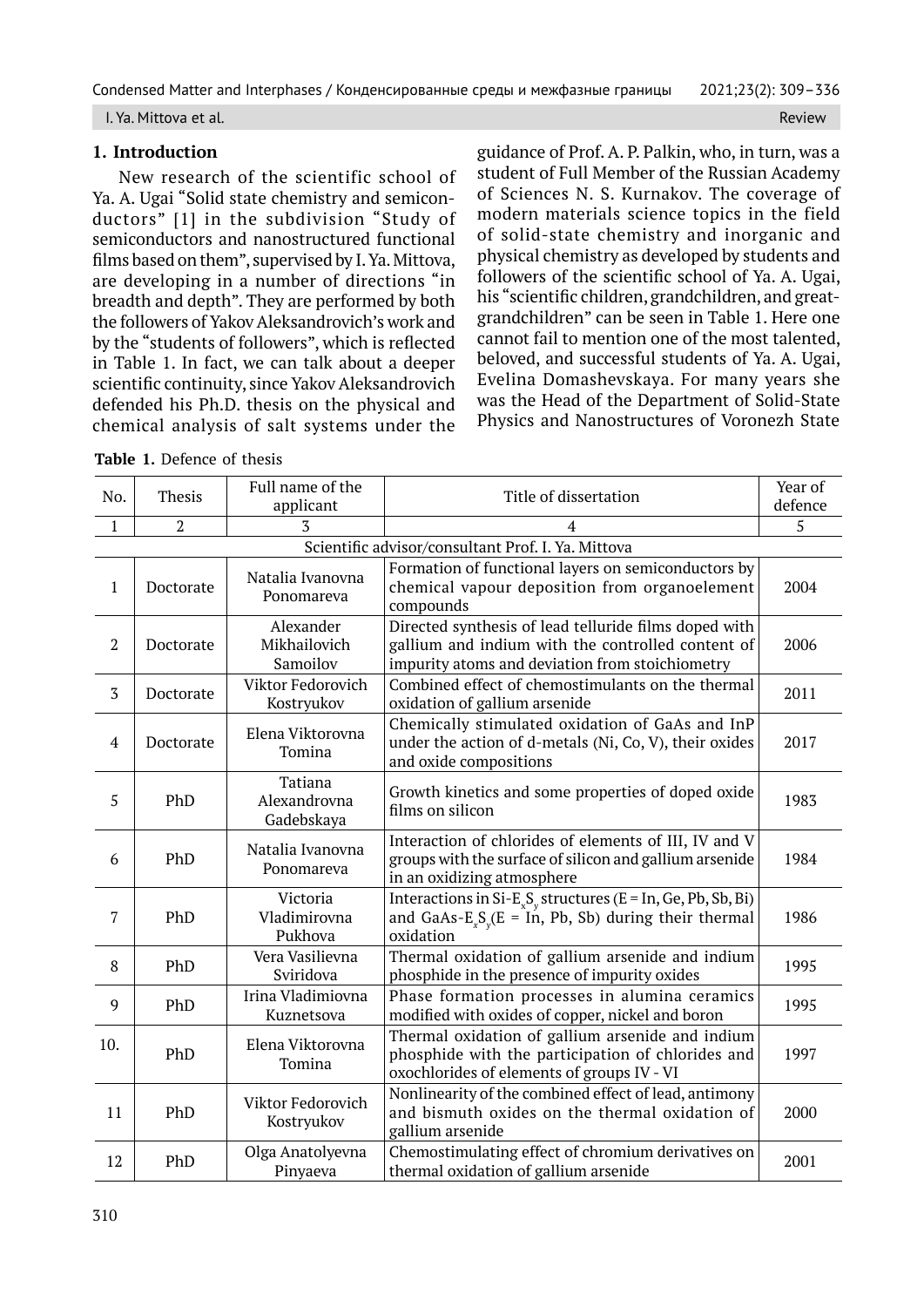## I. Ya. Mittova et al. Review

|              | End of Table 1                          |                                       |                                                                                                                                                                                                                                                                 |      |  |  |
|--------------|-----------------------------------------|---------------------------------------|-----------------------------------------------------------------------------------------------------------------------------------------------------------------------------------------------------------------------------------------------------------------|------|--|--|
| $\mathbf{1}$ | 2                                       | 3                                     | 4                                                                                                                                                                                                                                                               | 5    |  |  |
| 13           | PhD                                     | Olga Vladimirovna<br>Artamonova       | Synthesis of nanoceramic materials based on zirconium<br>dioxide stabilized with indium oxide                                                                                                                                                                   | 2004 |  |  |
| 14           | PhD                                     | Alexey Sergeevich<br>Sukhochev        | Solid-phase interactions during the thermal oxidation<br>of Me/GaAs and MeO/GaAs structures (Me = Fe, Co,<br>Ni)                                                                                                                                                | 2006 |  |  |
| 15           | PhD                                     | Irina Alexandrovna<br>Donkareva       | Localization regions of interactions between activator<br>oxides during the thermal oxidation of gallium<br>arsenide                                                                                                                                            | 2006 |  |  |
| 16           | PhD                                     | Petr Konstantinovich<br>Penskoy       | Thermal oxidation of GaAs under the influence of<br>$Sb_2O_3$ , $Bi_2O_3$ , MnO, MnO <sub>2</sub> chemostimulant compositions<br>with inert components $Ga_2O_3$ , $Al_2O_3$ , $Y_2O_3$                                                                         | 2009 |  |  |
| 17           | PhD                                     | Nguyen Anh Tien                       | Synthesis, structure and properties of<br>La(Y) <sub>1-x</sub> Sr(Ca) <sub>x</sub> FeO <sub>3</sub> (x = 0.0; 0.1; 0.2; 0.3)<br>nanopowders                                                                                                                     | 2009 |  |  |
| 18           | PhD                                     | Alexander<br>Alexandrovich<br>Lapenko | Evolution of nanoscale film and island structures Me/<br>InP (GaAs) and Me <sub>v</sub> O <sub>/</sub> InP (GaAs) (Me = V, Co) during<br>thermal oxidation                                                                                                      | 2010 |  |  |
| 19           | PhD                                     | Dinh Van Tac                          | Sol-gel synthesis and properties of nanocrystalline<br>ferrites based on $Y_2O_3$ -Fe <sub>2</sub> O <sub>3</sub> system                                                                                                                                        | 2012 |  |  |
| 20           | PhD                                     | Boris Valdimirovich<br>Sladkopevtsev  | Influence of the methods for the formation of $V_vO_v/InP$<br>structures on the features of their thermal oxidation<br>and the composition of the films                                                                                                         | 2013 |  |  |
| 21           | PhD                                     | Alexey Alekseevich<br>Samsonov        | Thermal oxidation of InP modified by deposited<br>compositions of NiO+PbO, $V_2O_5$ +PbO oxides                                                                                                                                                                 | 2013 |  |  |
| 22           | PhD                                     | Maria Viktorovna<br>Berezhnaya        | Effect of zinc and barium on the structure and<br>properties of $YFeOz$ and LaFeO <sub>z</sub> -based nanopowders<br>synthesized by the sol-gel method                                                                                                          | 2019 |  |  |
|              |                                         |                                       | Scientific adviser prof. N. I. Ponomareva                                                                                                                                                                                                                       |      |  |  |
| 23           | PhD                                     | Pavel Ivanovich<br>Manelyak           | Influence of an anolyte disinfectant solution on the<br>stability of geometric shapes of silicone imprints<br>(joint supervision with DSc in Medical Sciences,<br>Professor Edward Sarkisovich Kalivrajian, now<br>deceased)                                    | 2009 |  |  |
| 24           | PhD                                     | Elena Viktorovna<br>Budakova          | Clinical and experimental substantiation of the use of<br>an isoprene-styrene thermoplastic elastomer for basic<br>removable laminar dentures<br>(joint supervision with DSc in Medical Sciences,<br>Professor Edward Sarkisovich Kalivrajian, now<br>deceased) | 2009 |  |  |
| 25           | PhD                                     | Tatiana Dmitrievna<br>Poprygina       | Synthesis, structure, and properties of hydroxyapatite<br>and the composites and coatings based on it                                                                                                                                                           | 2012 |  |  |
|              | Scientific adviser Prof. A. M. Samoilov |                                       |                                                                                                                                                                                                                                                                 |      |  |  |
| 26           | PhD                                     | Mikhail<br>Konstantinovich<br>Sharov  | Synthesis and properties of lead telluride films doped<br>with gallium on silicon substrates                                                                                                                                                                    | 2000 |  |  |
| 27           | PhD                                     | Sergey Vladimirovich<br>Belenko       | One-step synthesis of gallium-doped PbTe/Si films<br>with a specified composition and optimized functional<br>parameters                                                                                                                                        | 2013 |  |  |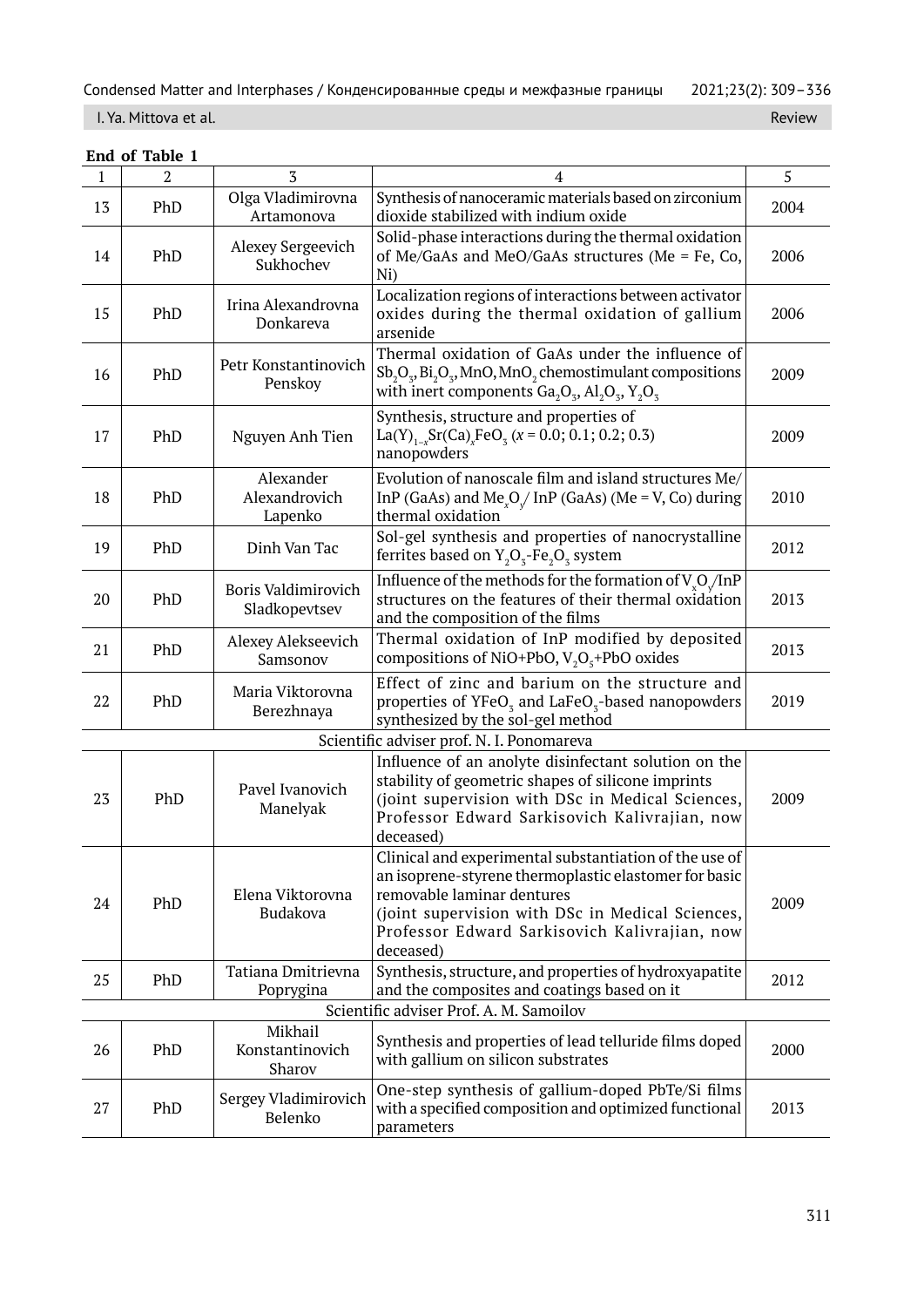#### I. Ya. Mittova et al. Review and the contract of the contract of the contract of the contract of the contract of the contract of the contract of the contract of the contract of the contract of the contract of the contract

University, and now she is a professor of this department. The scientific school created by her "Atomic and electronic structure of solid state and nanostructures" is widely known not only in Russia, but also around the world. Undoubtedly, a great contribution in the formation of our scientific school was made by such outstanding students of Yakov Aleksandrovich as Associate Professor E. M. Averbakh (his first graduate student), professor V. Z. Anokhin, Associate Professors V. R. Pshestanchik and V. L. Gordin, who have unfortunately passed away. All of them laid the foundations for the study of objects that were new for that time, thin films of various functional purposes on semiconductors. New objects of research are mainly nanoscale, since in this area the main regularity of modern solid-state chemistry is most visibly and clearly manifested: synthesis method – composition – structure (degree of dispersion) – properties. This choice was due to the need to establish new fundamental laws of solid-state chemistry, the requirements of modern materials science, reflected in the current List of Critical Technologies (Technologies for the Production and Processing of Functional Nanomaterials) and the List of Priority Areas for the Development of Science, Technology and Engineering in the Russian Federation (Industry of Nanosystems).

## **2. Nanoscale semiconductors and dielectric films**

Prospects for the development of all spheres of human activity are unambiguously associated with the improvement of microelectronic and nanoelectronic element bases. A variety of properties of  $A^{III}B^{V}$  type semiconductors determines their widespread use in devices for various technical purposes: for the production of the variety of optoelectronic devices in the infrared and visible ranges, high-speed electronic and powerful microwave devices [2].

One of the main tasks of the targeted formation of heterostructures on  $A^{III}B^{V}$  with the desired properties is the production of highquality dielectric and semiconductor films of nanometer thickness and the improvement of the properties of the interfaces. The creation of high-quality heterostructures on  $A^{III}B^{V}$  by thermal oxidation is complicated by the mechanisms of

ongoing processes, due to the implementation of a negative communication channel between the stages of component-wise oxidation in the case of InP, the enrichment of films with unoxidized indium, and the segregation of arsenic in the elementary state at the inner interface of the heterostructure for GaAs [3]. Thermal oxidation of  $A^{III}B^{V}$  with the simultaneous action of interface modifiers and growing films, allowing to control their composition, nanostructure and properties, and chemostimulating agents promoting the accelerated formation of films with a decrease in the operating parameters of the process and blocking the negative communication channel of the intrinsic thermal oxidation of  $A^{III}B^{V}$ , allows achieving acceptable optical and electrophysical characteristics and to control the nanostructure of films, which is one of the factors determining their properties.

High-quality thermal oxide films on InP can be used in the development of highly efficient and cheap photoconverters of natural and linearly polarized radiation based on InP. Gallium arsenide, along with indium phosphide, is the most promising material for the production of next generation microwave integrated circuits [4].

The emergence of gallium arsenide microelectronics resulted in the creation of efficient and high-power injection lasers and LEDs in the wavelength range of 600-900 nm based on GaAs/GaAlAs heterostructures. Indium phosphide turned out to be a necessary component of more complex heteroepitaxial structures. As a result of these studies, InP technology arose and was rapidly developed, which currently constitutes a significant portion of micro- and optoelectronics. Laser diodes based on InP/ InGaPAs/InP are a key element of optoelectronics for fiber-optic communication, processing, data storage, etc., since they cover the ranges of the highest optical fibre transparency (wavelengths 1.3 and 1.55 μm) [5]. In modern commercial and technical cable communications (intercomputer communications, long-distance telephony, local networks, etc.), these heterolasers are mainly used.

The energy parameters of the single-crystal phase of InP and GaAs are very close to the parameters of single-crystal silicon, which allows the manufacture of hybrid integrated electronics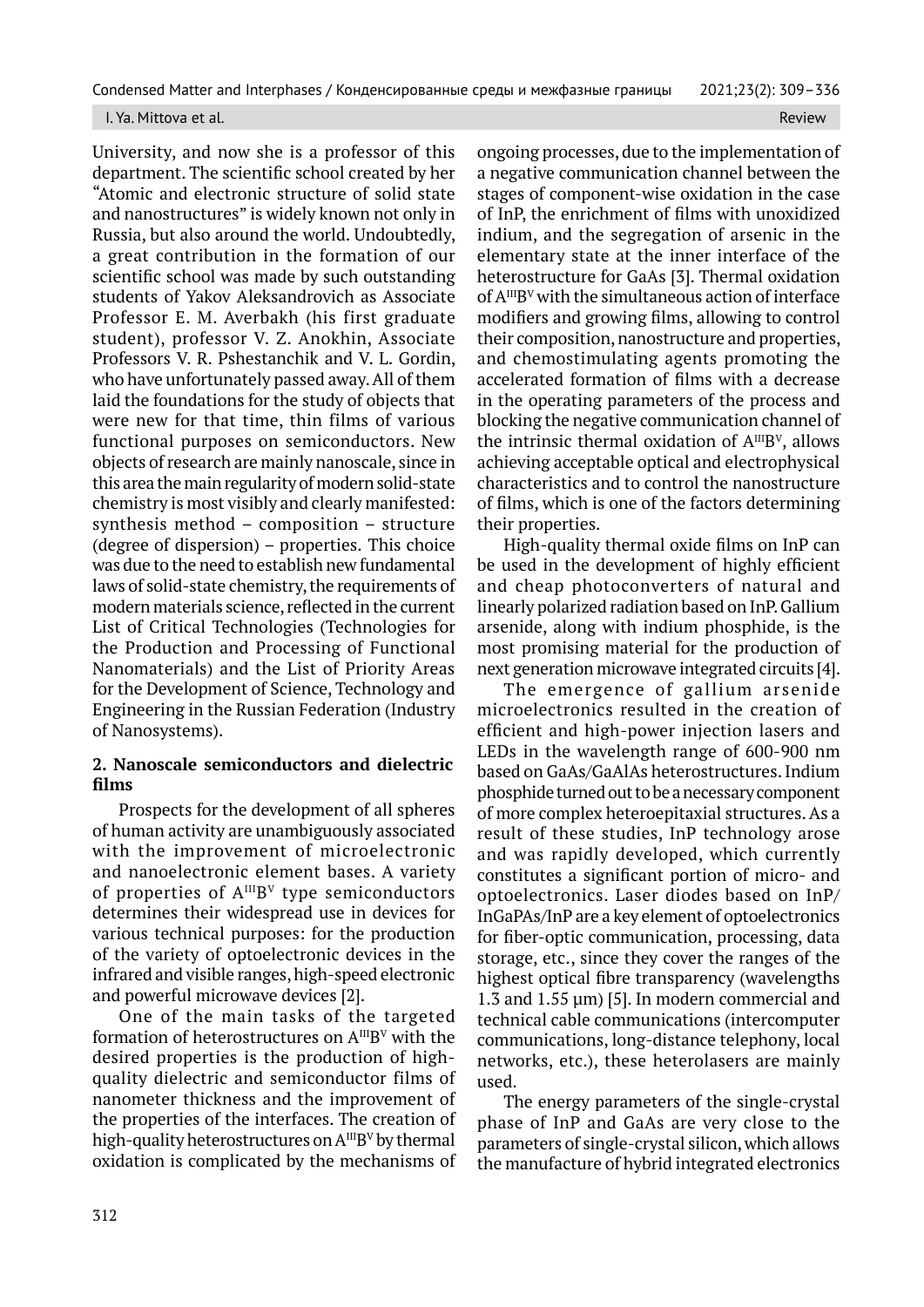#### I. Ya. Mittova et al. Review

devices compatible with silicon [6]. In addition to the production technology of microwave integrated circuits [4, 7, 8], heterostructures based on indium phosphide and gallium arsenide find many other applications, for example, as photodetectors [9, 10], in field-effect transistors based on Gatestacktechnology [11], memory cells [12], optoelectronic devices [13], in solar cells [14].

Wide-gap and optically transparent gallium phosphide is the main material for the creation of light-emitting diodes, photodetectors, photodetectors; it is promising for the development of high-temperature electronics devices capable of operating at temperatures significantly exceeding the reached limits of modern temperature sensors [15–17]. The unique optical properties of GaP single crystals are used to manufacture optical lenses and lenses for lasers [13]. However, any practical application of GaP requires the formation of various functional films (conductive, dielectric, antireflection, etc.) on its surface, which is undoubtedly associated with a number of technical difficulties. The use of gallium phosphide as waveguides and optical lenses for lasers is usually associated with the encapsulation of GaP single crystals in layers of a material with a lower refractive index ( $nGaP < 3.3$ ), i.e., antireflection. Usually, AlGaP is used as the deposited material, which is well matched in lattice size with GaP [18].

Separately, it is necessary to highlight the areas of research associated with the formation of AIIIB<sup>V</sup> metal oxide semiconductor heterostructures by various methods. Among them are ZnO/InP heterostructures used to create optoelectronic devices and acoustic sensors [19, 20]; SnO $_2$ /InP with certain electrophysical properties, allowing their use as gas-sensitive sensors [21, 22]; multilayer heterostructures with a manganese dioxide layer with promising magnetic characteristics [23]. The range of synthesis methods used for such heterostructures is extremely wide: aerosol pyrolysis, molecular beam epitaxy, magnetron sputtering, CVD processes, etc. However, now, the idea of multipurpose control of the formation of functional nanoscale films on the surface of  $A^{III}B^{V}$ semiconductors by dopants remains practically unrealized. This approach allows fine adjustment of the kinetics and mechanism of the synthesis processes of these objects and the variation of their

composition, nanostructure, and, consequently, their properties within wide limits.

In the modern world, the demand for portable gas sensors is increasing due to the need for their widespread use in various branches of technology (for the prevention of explosions, fires) and for the control of environmental pollution. All these circumstances stimulated the development of research in the field of semiconductor gas sensors around the world. However, the study of the physical and chemical processes underlying the operation of sensors is still far from complete. Namely, the understanding of these processes allowed creating a new generation of highly efficient, reliable, and economical devices based on sensor elements. Among the materials studied, nanocrystalline tin dioxide has found the greatest practical application [24–27]. In addition to tin dioxide materials, other oxide materials are also studied (In $_{2}O_{3}$ , ZnO, MoO $_{3}$ , Ga $_{2}O_{3}$ ), which may be of interest for creating chemical sensors. Indium oxide is characterized by its high sensitivity, fast response, a convenient range of resistance variation, and a sufficiently low temperature for detecting oxidizing and reducing gases in air [24]. The data [28, 29] and the results of studies [30] suggest that the decisive role in the exceptional sensory properties of  $In_2O_3$  belongs to the high mobility of surface oxygen, which is characteristic for this oxide. There is an adsorption-competitive mechanism of the sensory response, which is associated with the displacement of oxygen from the surface with the subsequent adsorption of the detected gas molecules on the active sites of indium oxide. However, the low-dimensional structure of a single semiconducting metal oxide obtained by various methods does not solve the problem of selectivity and stability of the sensor material.

Therefore, it becomes necessary to alloy the oxide. It was shown in the study [24] that  $Fe<sub>2</sub>O<sub>3</sub> \cdot In<sub>2</sub>O<sub>3</sub>$  thin films exhibit maximum sensitivity to ozone at an operating temperature of  $370$  °C. In addition, the number of studies in which it was proposed to use multicomponent systems based on indium oxide with additives of other metal oxides  $ZnO - In_2O_3$ , MgO –  $In_2O_3$ ,  $In_2O_3$ –SnO<sub>2</sub> for the detection of chlorine in air is currently increasing [31, 32]. Attention is also paid to sensors based on copper oxide [33–35].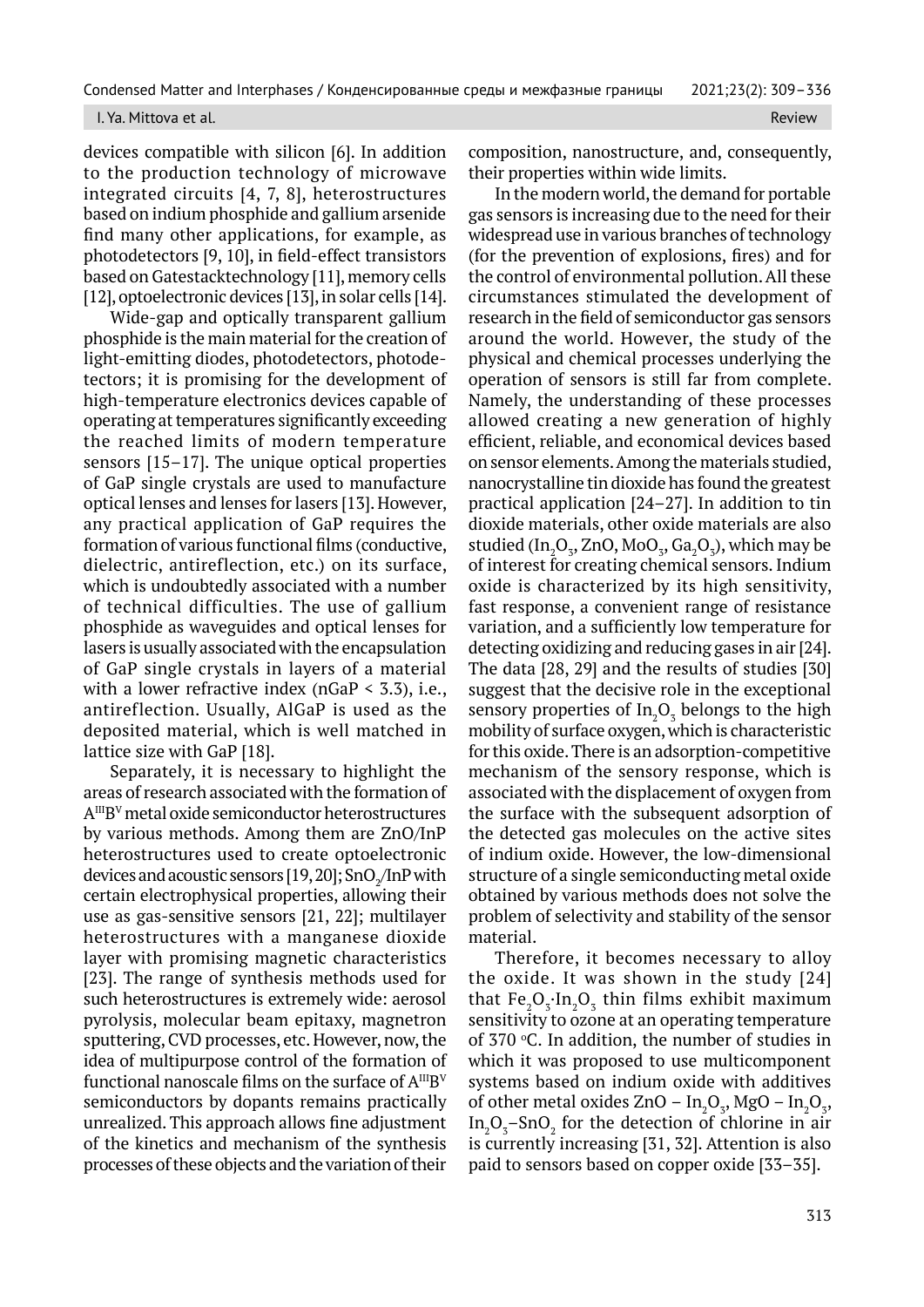#### I. Ya. Mittova et al. Review All and the control of the control of the control of the control of the control of the control of the control of the control of the control of the control of the control of the control of the c

A significant disadvantage of the materials presented in the literature by various authors for the production of sensors is the high operating temperature (above 200 °C). This disadvantage can be offset by creating materials of mixed compositions [35].

The main direction of the development of our ideas, continuing the development of the considered section of the scientific school, is the use of chemostimulators and modifiers of the interface and growing films in the process of  $A^{III}B^{V}$  oxidation for the control of the rate of their formation, composition, nanostructure, and properties [36–39]. The solution to the problem of creating highquality semiconductor and dielectric films of nanometer scale thickness on  $A^{III}B^{V}$  is possible when changing the mechanism of thermal oxidation of these semiconductors from intrinsic to chemostimulated by influencing the process using reasonably selected chemostimulators and/or directed modification of the composition and properties of the films. The participation of chemostimulators in the oxidation process ensures the occurrence of new interface reactions with kinetically coupled and heterogeneous catalytic stages. In this case, the kinetic blocking of negative communication channels between the stages of oxidation of components  $A^{III}$  and  $B<sup>V</sup>$  due to the creation of new, positive channels with the participation of chemostimulators, the temperature and time of the synthesis process are reduced with a simultaneous modification of the composition and properties of functional films of nanometer thickness in the case of a chemostimulator with a modifying effect. We have previously shown [40–42] that the use of only modifiers of the inner interface and the films themselves already prevents the evaporation of the volatile component and degradation of the inner interface, reduce the density of surface states at the inner interface of the heterostructure, and control the structure and surface relief at the nanoscale. Naturally, the use of the combined action of a chemostimulator and a modifier is the most effective approach to solving this scientific problem. Based on many years of research, we have developed 2 methods for introducing a chemostimulator (modifier) into an oxidizing environment: directly in the process of thermal oxidation of a semiconductor through the gas phase (method 1) and preliminary application to the surface, after which thermal oxidation of an already formed heterostructure occurs (method 2). At the same time, depending on the effect on the semiconductor surface, is the process of applying a chemostimulator (modifier), in the framework of method 2 we used two methods: method 1 (hard method) magnetron or vacuumthermal deposition on the semiconductor surface and method 2 (soft method) of aerosol deposition or centrifugation. There is no noticeable effect on the semiconductor surface during the creation of the heterostructure using method 2 [43, 44].

The use of modifiers in combination with chemostimulators, in addition to blocking the diffusion of component A into the film in the unoxidized state and chemical bonding of component B at the inner interface, provides control over the growth rate, nanostructure, and properties of thermal oxide films and allows the development of new processes for the formation of functional nanosized dielectric and semiconductor films on A<sup>III</sup>B<sup>V</sup> semiconductors. The combined use of growth chemostimulators and modifiers is especially important in the formation of nanoscale films of a given thickness, when in the process of oxidation using only a chemostimulating agent due to the small thickness of the synthesized samples, the positive effect of the chemostimulator may not be fully realized [45, 46]. Chemostimulating and modifying agents can be introduced during the oxidation of semiconductors in one compound. In particular, with the chemical deposition of sulphides (PbS,  $\mathrm{Sb_{2}S_{3}}$ , etc.) on the surface of semiconductors, during the oxidation of the formed heterostructures, the cation-forming element capable of the transit transfer of oxygen to the substrate components provides the rapid formation of the film by the catalytic or transit mechanism, partially performing the modifying function during its doping. The main modifying role is played by the anionic agent, influencing the characteristics of the internal interface, the composition, and, consequently, the characteristics of the films. The change in the composition of the films in the processes of oxidation of sulphide/semiconductor heterostructures according to the sulphide –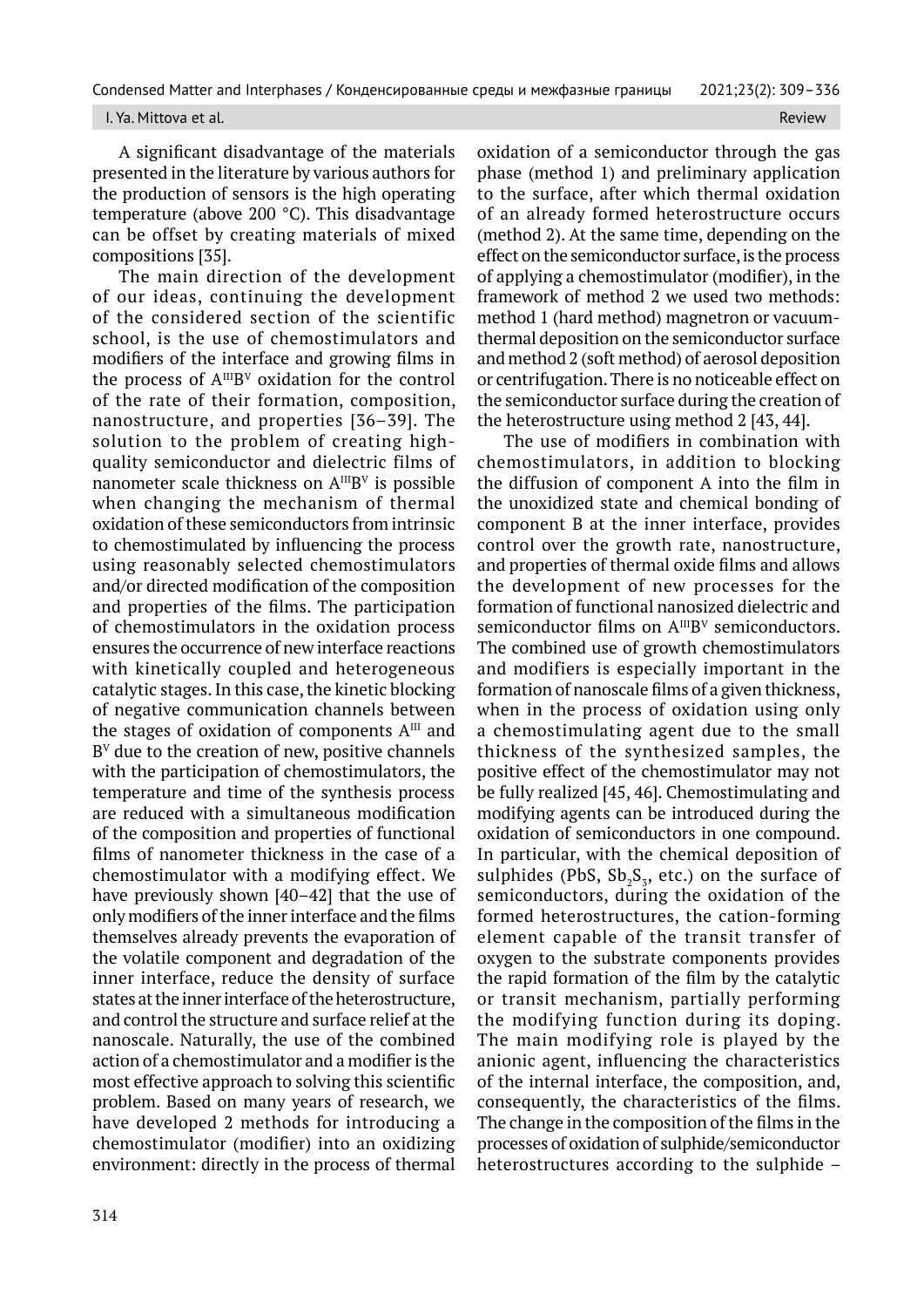#### I. Ya. Mittova et al. Review

sulphate – oxosulphate – oxide scheme allows obtaining a whole spectrum of their different characteristics. The effectiveness of the effect of sulphur on the properties of the internal interface of a thermal oxide film with a semiconductor was demonstrated by preliminary treatment of the substrate surface in sulphur vapour [47, 48].

The use of complex compounds such as manganese and bismuth vanadate phosphates in the processes of chemically stimulated  $A^{III}B^{V}$ oxidation demonstrated a positive effect [49, 50], since manganese and bismuth oxides previously were demonstrated as effective chemostimulators of thermal oxidation of  $A^{III}B^{V}$ , in which the cation has a pronounced chemo-stimulating activity, and the anion can provide ready-made fragments of growing oxide films such as  $PO_4^{3-}$  groups or groups that are isostructural to them.

The use of chemostimulators and/or modifiers is promising for the stepwise synthesis of nanoscale films on  $A^{III}B^{V}$  in combination with different types of activation of their action, heat treatment or pulsed photonic treatment, which expands the possibilities of controlling the rate of formation of films, their composition, structure, and properties [43, 44, 51].

Some of the specific results achieved to date reflecting the positive effect of chemostimulators and modifiers on the rate of formation of dielectric and semiconductor films of the nanoscale thickness range and their functional characteristics that have prospects for practical application are summarized in Table 2.

The main fundamental results achieved by the scientific group under the supervision of DSc in Chemistry, Professor I. Ya. Mittova, which includes DSc in Chemistry E. V. Tomina and V. F. Kostryukov, PhD in Chemistry B. V. Sladkopevtsev and A. A. Samsonov, PhD students and students, are as follows:

1. The concept of the multifunctional effect of chemostimulators-modifiers, often in one compound and in a single process, was proposed. Schemes were also proposed for the mechanisms of thermal oxidation processes of  $A^{III}B^{V}$  under the influence of simple and complex compounds and their compositions as a physicochemical basis for the development of new processes for the formation of semiconductor and dielectric films on  $A^{III}B^{V}$  with a given growth rate and

target characteristics. The specificity of catalytic processes in new nonequilibrium systems with solid-phase thin-film catalysts, reagents, and products has been revealed. The nature of the synergistic effects of the joint action of the chemostimulators deposited on the surface of AIIIB<sup>V</sup> semiconductors and modifiers of the processes of oxidation of heterostructures was established [36–38,52–55].

2. The nonlinear effects of the influence of binary compositions of oxide-chemostimulators on the formation of thin films on GaAs and InP were established and quantitatively interpreted using the concept of relative partial and integral thicknesses [39, 56–64].

3. The dependence of the nonlinear effect of the combined action of chemostimulators on the oxidation state of the element forming one of the oxides of the composition was revealed, both paired with the oxide of another element, and with the oxide of the same element, but in a different oxidation state [59, 65, 66].

4. The nature and spatial localization of binding stages under the combined action of chemostimulators on the thermal oxidation of GaAs and InP, responsible for the observed nonlinear effects, have been established [67–71].

5. The fundamental possibility of the additive effect of a composition of oxides, one of which is an inert component, on the process of thermal oxidation of GaAs has been proved [72–78].

6. The presence of a sensor signal for the presence of reducing gases in the atmosphere for of thin films synthesized on the surface of GaAs and InP by chemically stimulated thermal oxidation under the influence of both individual chemostimulating oxides and their compositions was established [79–82].

7. Methods for precision doping of thin films on the surface of GaAs and InP have been developed [81, 83, 84].

8. Methods were developed for the synthesis of nano-sized nanostructured oxide films on InP and GaAs using a  $\mathrm{V}_{\scriptscriptstyle{2}}\mathrm{O}_{\scriptscriptstyle{5}}$  gel allowing to modify the surface of semiconductors under mild conditions, characterized by their efficiency and ease of implementation, variability of the composition, the thickness and morphology of deposited layers of oxide dopants over a wide range [43, 51, 85, 86].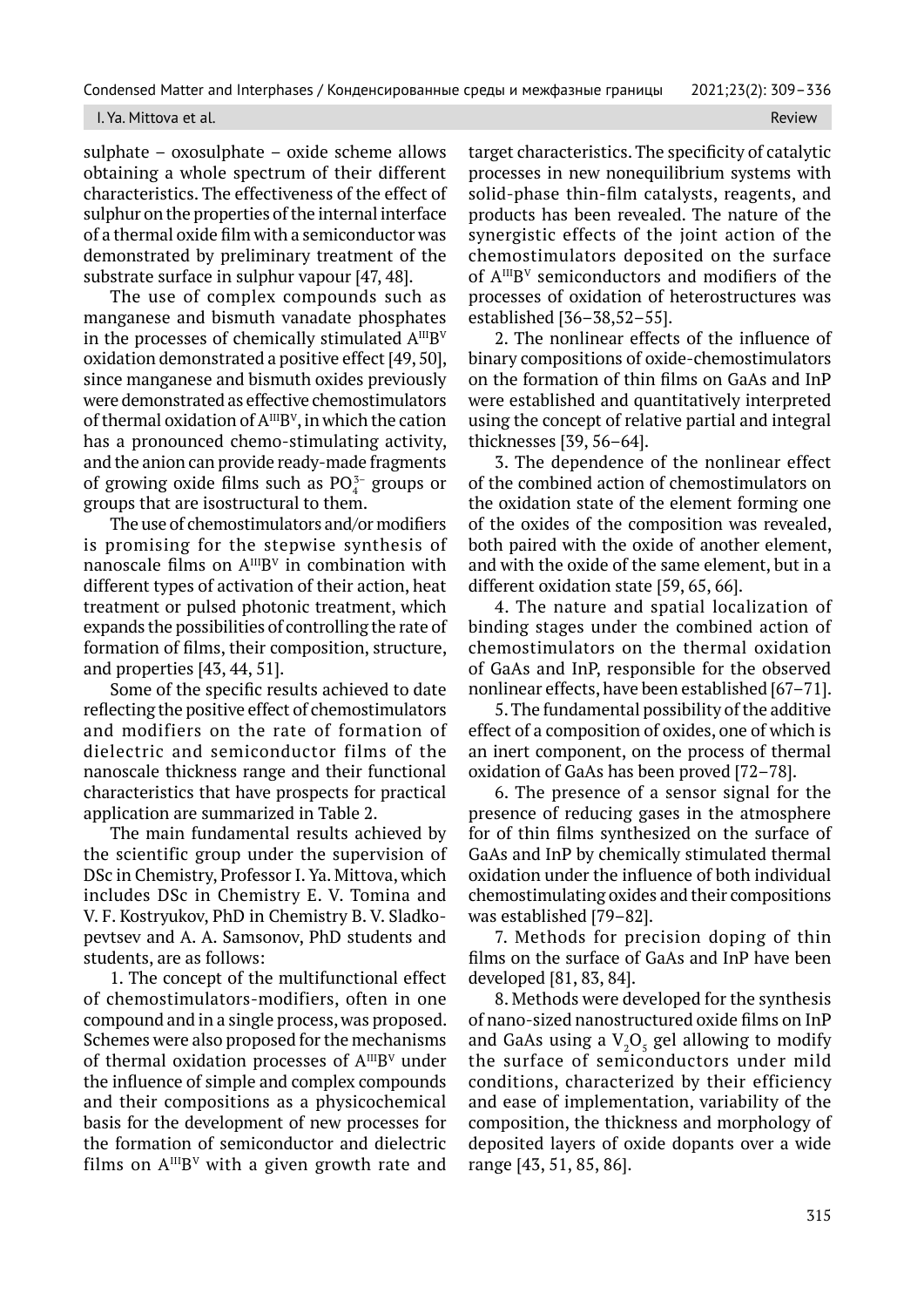| 316 |                                                                                  |                    |                          |                                     |                        | Table 2. Multifunctionality of the action of chemostimulants and modifiers in the processes of synthesis of nanoscale films on A <sup>ungv</sup> |                                                                                                          |                                              |                                                                 |                                              |
|-----|----------------------------------------------------------------------------------|--------------------|--------------------------|-------------------------------------|------------------------|--------------------------------------------------------------------------------------------------------------------------------------------------|----------------------------------------------------------------------------------------------------------|----------------------------------------------|-----------------------------------------------------------------|----------------------------------------------|
|     | Characteristics of the<br>object                                                 |                    | Oxidation                | EAE,                                |                        | Relative increase<br>in film thickness                                                                                                           | The                                                                                                      |                                              |                                                                 | Properties of                                |
|     | stimulant<br>Chemo-                                                              | Semicon-<br>ductor | $T, °C/t$ , min<br>mode, | Stage $1\,/\,$<br>Stage 2<br>kJ/mol | mechanism<br>Oxidation | % or times)<br>to intrinsic<br>compared<br>oxidation                                                                                             | composition<br>of the films                                                                              | The result of<br>the impact                  | Resistivity (p),<br>breakdown<br>voltage (E)                    | synthesized<br>$\operatorname{films}$<br>the |
|     |                                                                                  |                    |                          |                                     |                        | Modifiers                                                                                                                                        |                                                                                                          |                                              |                                                                 |                                              |
|     |                                                                                  |                    |                          |                                     |                        | Method - introduction through the gas phase                                                                                                      |                                                                                                          |                                              |                                                                 |                                              |
|     | $\mathsf{A}\mathsf{I}\mathsf{PO}_4$                                              | <b>ful</b>         | $475 - 550/10 - 60$      | $\mathsf{M}$<br>$\overline{15}$     | intrinsic              | 120%                                                                                                                                             | $\mathrm{APO}_4$ , InPO $_{4_\mathrm{A}}$                                                                | modification                                 |                                                                 |                                              |
|     |                                                                                  |                    |                          |                                     |                        | Method - surface application - hard methods                                                                                                      |                                                                                                          |                                              |                                                                 |                                              |
|     | $\mathrm{SnO}_{\mathbf{2}}$                                                      | mP                 | $475 - 550/10 - 60$      | $\frac{8}{3}$                       | intrinsic              |                                                                                                                                                  | $\begin{bmatrix} \ln(PO_2)_3, P_2O_5, \ \ln_2O_3, \ \text{SnO}_2, \ \text{Sn}_3(PO_4), \end{bmatrix}$    | modification                                 | $\rho = 9.0 \cdot 10^6$<br>Ohm-cm                               | semiconductor                                |
|     |                                                                                  |                    |                          |                                     |                        | Superposition modifier + modifier                                                                                                                |                                                                                                          |                                              |                                                                 |                                              |
|     | $SnO_{\gamma}InP +$<br>$\mathring{\mathsf{A}\text{P}\text{O}}_4$                 | Ê                  | 530/10-60                |                                     | intrinsic              |                                                                                                                                                  | $\mathrm{APO}_{4}\,\mathrm{InPO}_{4}, \ \mathrm{Sn}_{3}(\mathrm{PO}_{4})_{2}$                            | modification                                 | $\rho = 8.5 \cdot 10^{7}$<br>Ohm-cm                             | semiconductor                                |
|     |                                                                                  |                    |                          |                                     |                        | Chemostimulants                                                                                                                                  |                                                                                                          |                                              |                                                                 |                                              |
|     |                                                                                  |                    |                          |                                     | Method-                | surface application - hard methods                                                                                                               |                                                                                                          |                                              |                                                                 |                                              |
|     |                                                                                  | GaAs               | 450-550/10-60            | 95                                  | transit                | up to 7.5 times                                                                                                                                  | $\frac{\text{Ga}_2\text{O}_3,\text{As}_2\text{O}_5,\text{Mo}_2}{\text{MnO}_2}$                           | stimulation<br>chemo-                        | $E = 5.2 \cdot 10^{6}$ V/cm<br>$\rho = 1.2' 10^{10}$<br>Ohm-cm; | dielectric                                   |
|     | MnO <sub>2</sub>                                                                 | $\ln P$            | $450 - 550/10 - 60$      | $\overline{18}$                     | transit                | up to 2.1 times                                                                                                                                  | $\begin{array}{l} \rm{In}_2\rm{O}_3,\, \rm{InPO}_4,\ \rm{MnO}_2,\ \rm{MnO}_2 \end{array}$                | ostimulation<br>chem-                        | $= 7.106$ V/cm<br>$\rho = 6.3 \cdot 10^8$<br>Ohm-cm;<br>E       | dielectric                                   |
|     |                                                                                  |                    |                          |                                     |                        | Superposition chemostimulant + modifier                                                                                                          |                                                                                                          |                                              |                                                                 |                                              |
|     |                                                                                  |                    |                          |                                     |                        | Method – surface application – soft methods                                                                                                      |                                                                                                          |                                              |                                                                 |                                              |
|     | $\text{Bip}\, \text{V}_{1-x} \text{O}_4$                                         | hnP                | 490-570/5-60             | 51                                  | catalytic<br>transit-  | $62 - 248%$                                                                                                                                      | $\text{BiVO}_4, \text{InPO}_4 \\ \text{BiPO}_4, \text{V}_2\text{O}_5$                                    | modification<br>stimulation<br>chemo-<br>and |                                                                 |                                              |
|     | $\mathrm{Mn}_3(\mathrm{P}_{_{\!\mathcal{N}}}^{\mathbf{V}}\mathrm{V}_{1\text{-}}$ | GaAs               | $490 - 550/5 - 60$       | 156                                 | transit                | up to 220%                                                                                                                                       | $Mn_3(PO_4)_3$ , and GaAs, GaAsO <sub>4</sub> modification<br>$\text{Mn}_3(\text{VO}_4)_2$<br>$MnAsO4$ , | stimulation<br>chemo-                        |                                                                 |                                              |
|     |                                                                                  |                    |                          |                                     |                        |                                                                                                                                                  |                                                                                                          |                                              |                                                                 |                                              |

I. Ya. Mittova et al. Review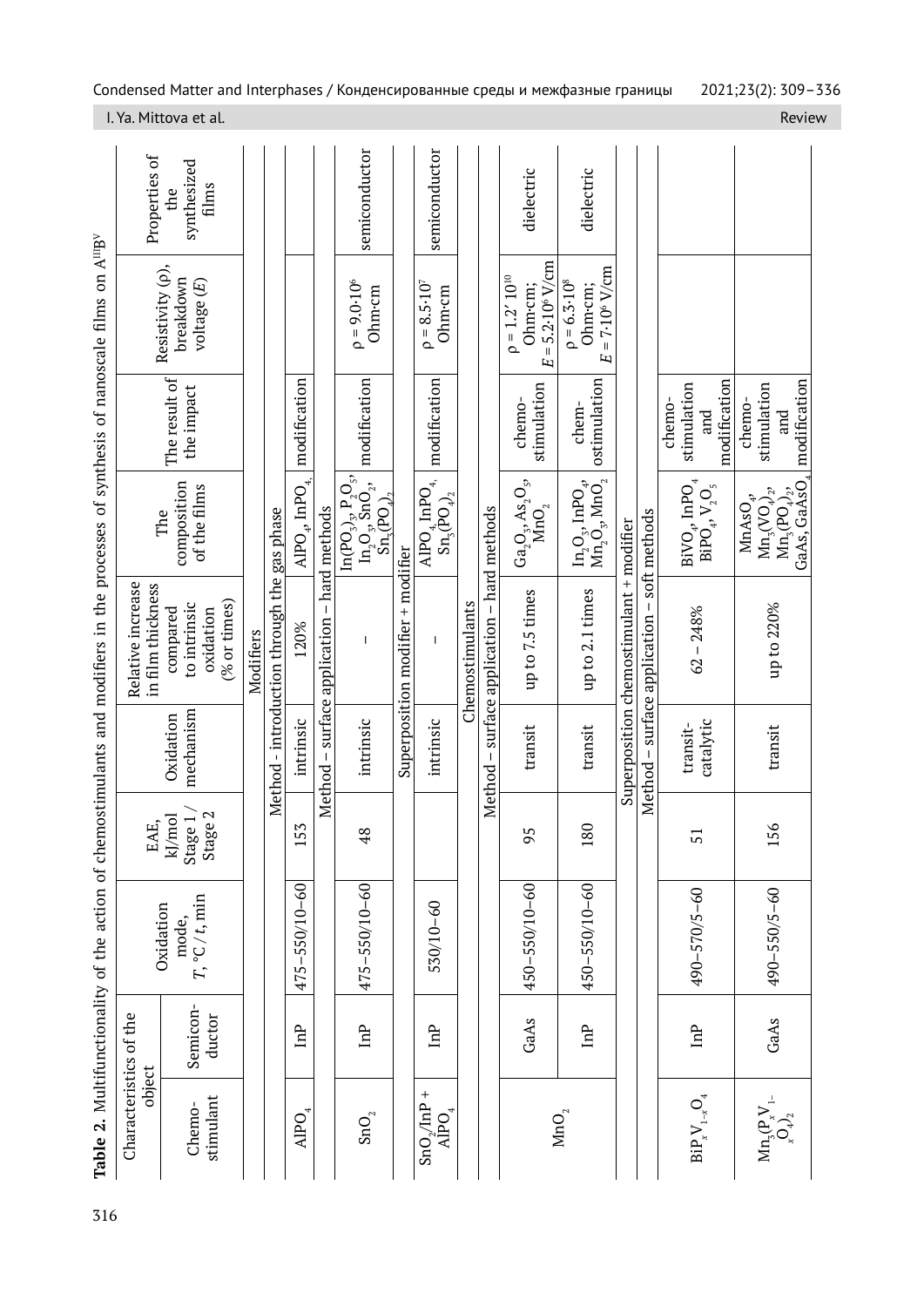|                                                                                      | dielectric                                                                                                                                                                                      |                                                   | Semiconductor<br>sensitivity<br>with gas                                    | Semiconductor<br>sensitivity<br>with gas    |                                               | Semiconductor<br>sensitivity<br>with gas                                                            | Semiconductor<br>sensitivity<br>with gas                                                         | Semiconductor<br>sensitivity<br>with gas                                                    |           | Semiconductor                                  | Conductive                                                     |
|--------------------------------------------------------------------------------------|-------------------------------------------------------------------------------------------------------------------------------------------------------------------------------------------------|---------------------------------------------------|-----------------------------------------------------------------------------|---------------------------------------------|-----------------------------------------------|-----------------------------------------------------------------------------------------------------|--------------------------------------------------------------------------------------------------|---------------------------------------------------------------------------------------------|-----------|------------------------------------------------|----------------------------------------------------------------|
|                                                                                      | $p = 1.5 \cdot 10^{10}$<br>Ohm-cm                                                                                                                                                               |                                                   | $p = 1.5 \cdot 10^6$<br>Ohm×cm                                              | $p = 1.5 \cdot 10^6$<br>Ohm×cm              |                                               | Ohm×cm<br>$\rho = 1.10^6$                                                                           | Ohm×cm<br>$\rho = 1.10^6$                                                                        | Ohm×cm<br>$\rho = 1.10^6$                                                                   |           | $Ohm \times cm$<br>$\rho = 1.10^{5}$           | conductivity<br>Ohmic                                          |
|                                                                                      | modification<br>stimulation<br>chemo-<br>and                                                                                                                                                    |                                                   | stimulation<br>chemo-                                                       | stimulation<br>chemo-                       |                                               | stimulation<br>chemo-                                                                               | stimulation<br>chemo-                                                                            | stimulation<br>chemo-                                                                       |           | T                                              | I                                                              |
|                                                                                      | $\mathrm{Mn}_2\mathrm{P}_2\mathrm{O}_{7}, \ \mathrm{Mn}_2\mathrm{O}_{3},$<br>$\mathrm{Mn}_x(\mathrm{PO}_4)_2,$<br>$\mathop{\rm Im}\nolimits(\mathop{\rm PO}\nolimits_3)_3,$<br>MnP <sub>O</sub> |                                                   | $\frac{\text{Ga}_2\text{O}_3,\text{As}_2\text{O}_3}{\text{Sb}_2\text{O}_3}$ | $\ln_2\!\mathrm{O}_3, \mathrm{InPO}_4,$ pbO |                                               | $\frac{\text{Ga}_2\text{O}_3,\text{As}_2\text{O}_3,\text{PbO}_3}{\text{PbO},\text{Bi}_2\text{O}_3}$ | $\mathrm{Ga_{2}O_{3}^{}}, \mathrm{As_{2}O_{3}^{}}, \ \mathrm{Sb_{2}^{}}, \mathrm{V_{2}O_{5}^{}}$ | $\begin{array}{c} \rm{In}_2\rm{O}_3,\,\rm{InPO}_4,\\ \rm{PbO},\rm{V}_2\rm{O}_5 \end{array}$ |           | As, $Ga_2O_3$ ,<br>$\text{As}_{2}\text{O}_{3}$ | In, $In_{2}O_{3}$<br>$\mathrm{In}\mathrm{P}\bar{\mathrm{O}}_4$ |
| Method – application to the surface and simultaneous introduction from the gas phase | up to 240%                                                                                                                                                                                      | Superposition of chemostimulant + inert component | $2-6$ times                                                                 | $2-4$ times                                 | Superposition chemostimulant + chemostimulant | $2-4$ times                                                                                         | $5-6$ times                                                                                      | $2-4$ times                                                                                 | Standards | ı                                              |                                                                |
|                                                                                      | transit                                                                                                                                                                                         |                                                   | transit                                                                     | transit                                     |                                               | transit                                                                                             | transit                                                                                          | transit                                                                                     |           | intrinsic                                      | intrinsic                                                      |
|                                                                                      | $\overline{10}$                                                                                                                                                                                 |                                                   |                                                                             |                                             |                                               |                                                                                                     |                                                                                                  |                                                                                             |           | $\overline{10}$                                | 270                                                            |
|                                                                                      | 450-550/10-60                                                                                                                                                                                   |                                                   | 530/10-40                                                                   | 560/10-60                                   |                                               | 530/10-40                                                                                           | 530/10-40                                                                                        | 560/10-60                                                                                   |           | $450 - 550/10 - 60$                            | 450-550/10-60                                                  |
|                                                                                      | <b>ful</b>                                                                                                                                                                                      |                                                   | GaAs                                                                        | Ê                                           |                                               | GaAs                                                                                                | GaAs                                                                                             | Ê                                                                                           |           | standard-1<br>GaAs,                            | standard-2<br>InP,                                             |
|                                                                                      | $Mn_3(\overline{P}O_4)^{(d)}$<br>$MnO_2/nP+$                                                                                                                                                    |                                                   | $Sb_2O_3+Y_2O_3$                                                            | $PbO + Y_2O_3$                              |                                               | $PbO + Bi2O3$                                                                                       | $Sb_2O_3 + V_2O_5$                                                                               | $PbO + V2O5$                                                                                |           |                                                |                                                                |

I. Ya. Mittova et al. Review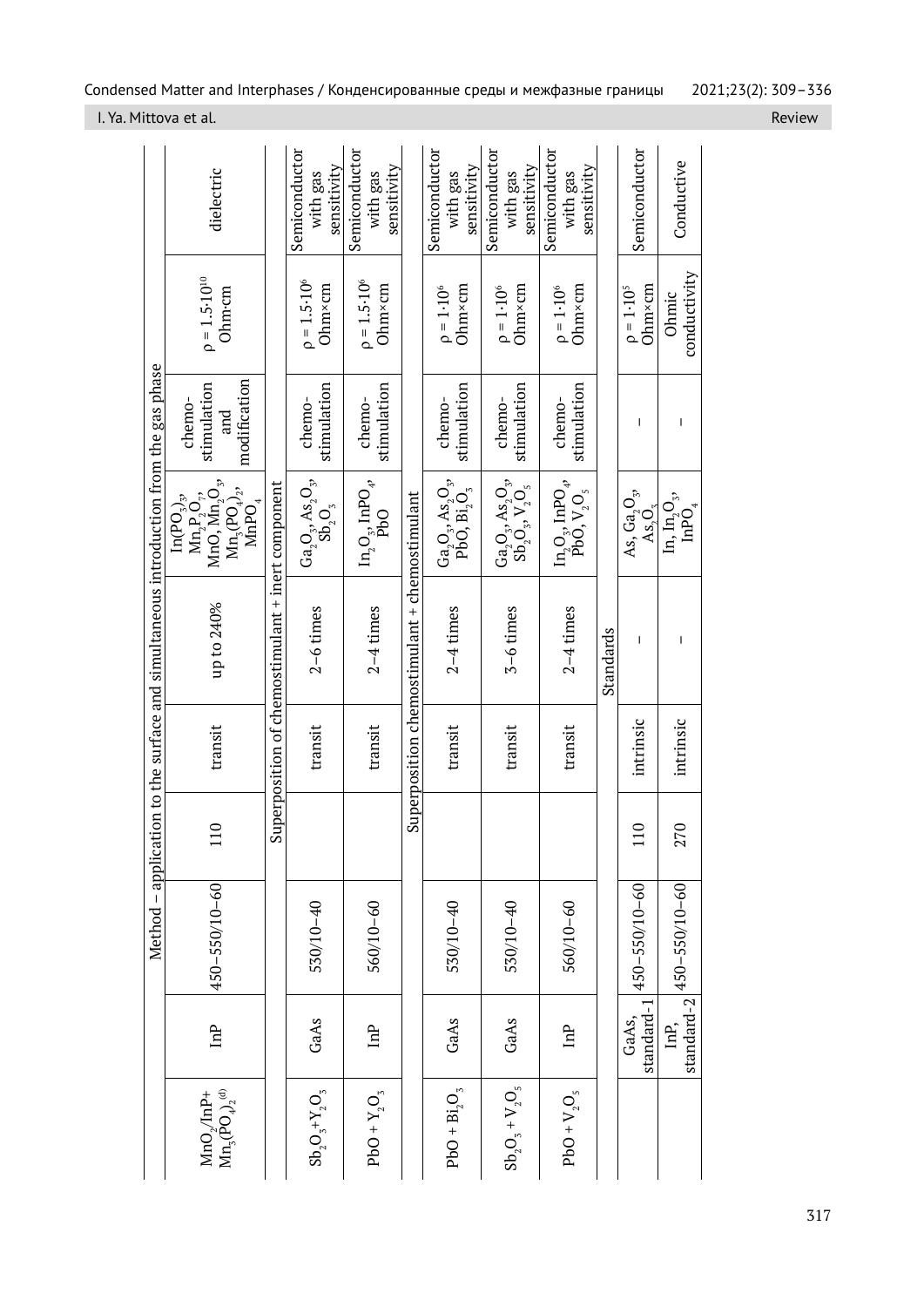#### I. Ya. Mittova et al. Review

9. Studies of the chemically stimulated thermal oxidation of GaAs and InP have established the decisive influence of the physicochemical nature of the chemostimulator, the procedure and the method of its introduction into the system on the mechanism of the process. It was shown that the introduction of an oxide chemostimulator through the gas phase and its application by soft methods on the semiconductor surface causes the transit mechanism of oxidation. The application of compounds providing a renewable cyclicity of the process by rigid methods provides a synchronous catalytic mechanism for the process. Data on the dependence of the composition, thickness, and rate of formation of films, their morphology on the procedure and method of introducing various chemostimulators-modifiers into the system were obtained [46, 51, 86–90].

10. The high efficiency of the application of the spectral ellipsometry method for determination of the thickness and optical constants of nanoscale films of complex compositions, grown as a result of thermal oxidation of InP and GaAs under the influence of chemostimulators-modifiers was proved [81, 91–94].

11. It was found that magnetron sputtering is the optimal method for the formation of oxide heterostructures  $(V_2O_5, MnO_2, etc.)/$ semiconductor efficiently blocking the diffusion of unoxidised indium into the film during thermal oxidation in comparison with mild methods of modifying the semiconductor surface. Weakly absorbing films with a low content of unoxidised indium, no more than 1–2%, have been synthesized [89, 93].

12. Chemically stimulated oxidation of indium phosphide with a nanosized layer of bismuth vanadate phosphate on the surface led to a significant decrease in EAE  $($   $\sim$  50 kJ/mol) as compared to the intrinsic oxidation of InP (~ 270 kJ/mol), which indicates a significant chemostimulating effect of a complex chemostimulators on the thermal oxidation process of InP due to the decomposition of a complex chemostimulator-modifier with the formation of oxides-chemostimulators, as well as isostructural phosphate and vanadate fragments embedding in the forming film. The presence of  $\rm V_2O_5$  in films with a significant decrease in EAE and a large relative increase in the thickness of

the films throughout the entire process suggest the presence of the catalytic component of the oxidation mechanism [95]. The composition and optical properties of the films confirm the effective blocking of the diffusion of unoxidised indium into the forming films, which favourably affects their functional properties. The chemically stimulated oxidation of gallium arsenide with a nanosized layer of manganese vanadate phosphate on the surface proceeds by a transit mechanism as was evidenced by the EAE value of the process (about 150 kJ/mol), comparable by an order of magnitude with that of the reference oxidation of InP  $($   $\sim$  270 kJ/mol). According to the XRD results, a chemostimulator with a pronounced catalytic mechanism of action ( $V_2O_5$ ), originally present in vanadate-phosphate was not revealed in films, which indicates the absence of a catalyst regeneration cycle:  $V_2O_5 \leftrightarrow VO_2$ . Vanadate-phosphates of bismuth and manganese act simultaneously as both chemostimulators and modifiers of the thermal oxidation process, acting according to the transit mechanism for heterostructures on GaAs and according to transitcatalytic mechanism for heterostructures on InP, and leading to an acceleration of the process up to 220–248% (see Table 2). Thermal oxidation of InP with magnetron deposited nanoscale layers of the  $\rm MnO_2$ chemostimulator and the simultaneous introduction of a chemostimulatormodifier  $\text{Mn}_3(\text{PO}_4)_2$  through the gas phase led to an increase in the growth rate of the films up to 240% compared with the intrinsic oxidation of InP, the absence of under-oxidized indium in the films, the high content of a whole spectrum of phosphates (XRD, IRS, AES, USXES, SE), and, as a consequence, their dielectric characteristics (resistivity up to  $10^{10}$  Ohm $\cdot$ cm, see Table 2).

The traditions established by the scientific school of Professor Yakov Aleksandrovich Ugai are continued by DSc in Chemistry, Professor A. M. Samoilov [96-101].

The main objectives of these studies are the investigation of the fundamental physicochemical properties of semiconductor systems with sensor properties and the improvement of methods for the directed synthesis of hetero- and nanostructures based on these materials for the achievement of optimal values of their functional parameters.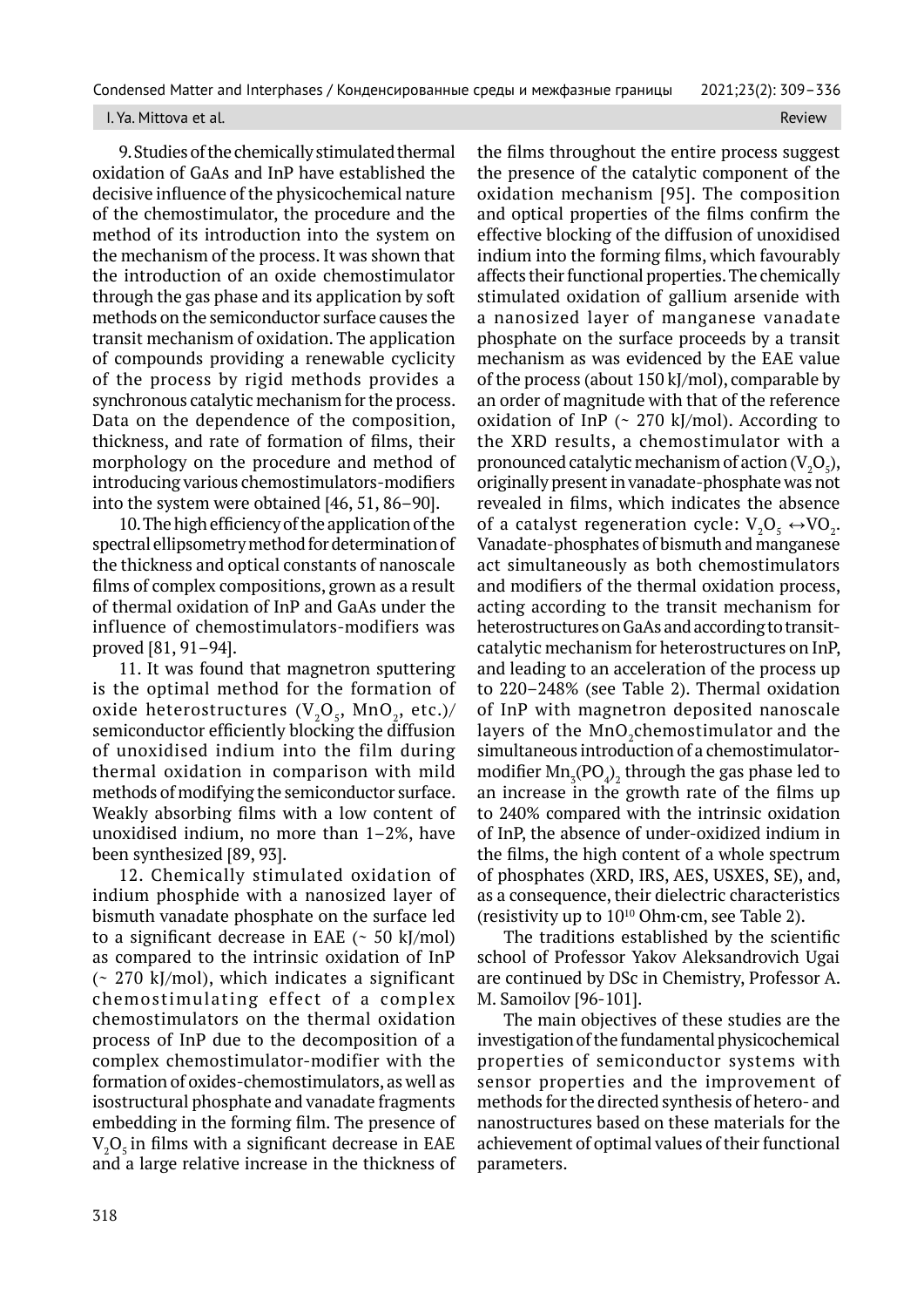## I. Ya. Mittova et al. Review and the control of the control of the control of the control of the control of the control of the control of the control of the control of the control of the control of the control of the contr

The focus of studies is on multicomponent narrow-bandgap  $A^{IV}B^{VI}$  semiconductors capable of efficiently detecting electromagnetic radiation in the terahertz and infrared regions of the spectrum [102–115], as well as wide-bandgap transparent metal oxides, which are promising for the creation of gas sensors and ultraviolet radiation sensors [116–129]. The study of these materials is currently carried out in several directions: the investigation of fundamental physicochemical properties, which are fundamental for the functioning of these systems as sensor materials [102, 103, 105, 109–112]; methods for the synthesis of PbTe thin films were optimized based on the data on the solubility of Ga and In in PbTe<Ga> and PbTe<In> with high sensitivity to IR radiation [104, 106, 111, 124, 125].

The obtained experimental data on the thermal stability and crystal structure of palladium (II) oxide allowed developing methods for the synthesis of nanostructures with different morphological organization, which demonstrated high sensitivity to toxic gases with oxidizing properties as well as good speed and stability of the sensory response over time [120–123]. The results of calculating the region of nonstoichiometry of nanocrystalline PdO films [127–129] in the future will allow finding the optimal conditions for the synthesis of nanostructures with high selectivity for detecting poisonous and explosive gases with oxidizing and reducing properties in atmospheric air [126].

The materials science traditions of the school were developed somewhat unexpectedly in the studies of DSc in Chemistry, Professor N. I. Ponomareva by the development of new methods for the synthesis of hydroxyapatite (HA) composites, allowing to obtain particles included in a biopolymer matrix. Since the properties of both HA itself and composites based on it depend on the particle size, the research task was to obtain nano-HA. It was shown that with the dropwise mixing of the reagents and the addition of alizarin red, promoting the formation of centres of induced crystallization, the rate of formation of stoichiometric HA in an aqueous solution increased by more than 100 times in comparison with the reference process. Synthesis of GA in a model body fluid (SBF) leads to the formation of type A carbonate hydroxyapatite corresponding to the formula  $\text{Ca}_{10}(\text{PO}_4)_{6}(\text{CO}_3)_{0.5x}(\text{OH})_{2-x}$ , where *x* < 2 (EPXMA, IRS), which was explained by the presence of a bicarbonate ion in SBF and carbon dioxide in the air [130, 131]. A method for the synthesis of nano-HA in drops of microemulsions prepared on the basis of toluene/octane and water with the addition of AOT as a surfactant has been developed, and it was shown that the particles had needle shape (length 10–20 nm and width 2–4 nm) and were covered with an amorphous shell. It was found that in the formation of HA composites with biopolymers, the determining factors are the presence of carboxyl, hydroxyl, and sulpho groups in the used biopolymers and the negative surface charge of the polymers. An excess of calcium ions increased the degree of binding of these organic components with HA and significantly increased the hardness of composites (up to 260 MN/m²) [132–134]. N. I. Ponomareva et al. Proposed a new economically viable method for the formation of bioactive coatings on the surface of titanium by the deposition of carbonate films from the solution with their subsequent transformation into phosphate and hydroxyapatite films [133–137]. The authors provided recommendations for the impregnation of HA with carbon implants [138, 139].

## **3. Doped and undoped nanocrystalline yttrium and lanthanum ferrites**

The development of research in the field of semiconductor and dielectric films of the nanoscale thickness range by the followers of the scientific school of Ya. A. Ugai naturally spread to the area of magnetic nanocrystals. The increased interest in nanomaterials based on yttrium and lanthanum orthoferrites with a perovskite structure was caused by their unique magnetic, optical, and catalytic properties [140, 141] and the ability to control their structure and properties through doping over a wide range.

Among the methods for obtaining nanosized REE ferrites, the sol-gel method is widely used, allowing nanopowders with a narrow particle size distribution to be formed at relatively low temperatures using simple and inexpensive equipment. Variations of the sol-gel method include the polymer-gel process, in which the formation of a gel is achieved by introducing a water-soluble polymer into the initial solution followed by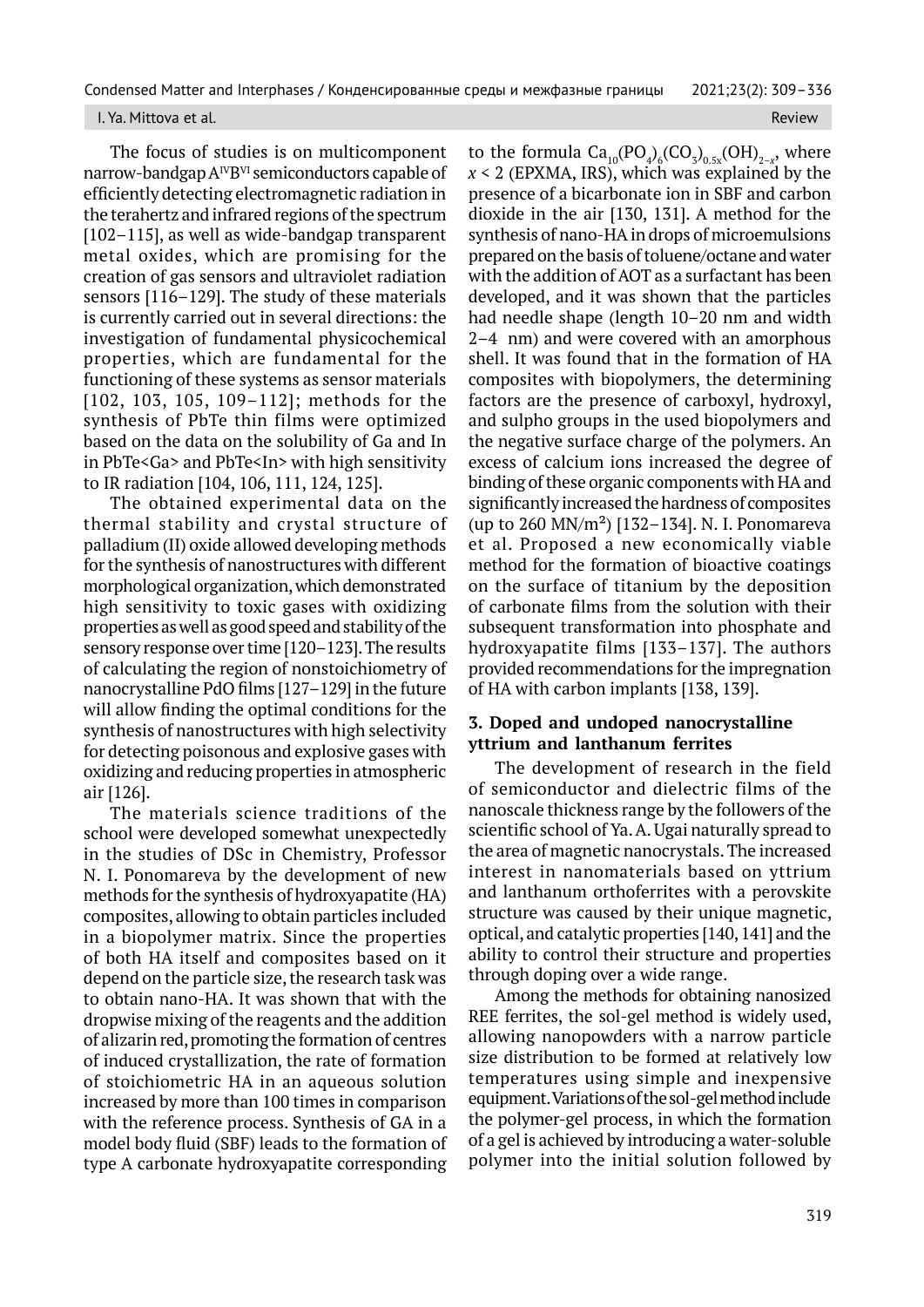#### I. Ya. Mittova et al. Review All and the control of the control of the control of the control of the control of the control of the control of the control of the control of the control of the control of the control of the c

evaporation, and the Pechini method (citrate-gel), which uses citric acid, ethylene glycol, or polyvinyl alcohol [142–144]. Hydrothermal treatment of precipitated yttrium and iron (III) hydroxides makes it possible to obtain single crystals of yttrium ferrite [145, 146], microcrystalline [147, 148] and nanocrystalline powders [147, 149, 150] by selecting the appropriate precursors, pH of the medium, and conditions of hydrothermal treatment. The mechanism of the formation of yttrium ferrite nanopowders under the conditions of glycine-nitrate combustion is described in [151, 152]. The synthesized particles are characterized by a rhombic and hexagonal structure with a particle size of 30 to 53 nm and 6 to 14 nm, respectively. It was found that the phase composition and average crystallite size are significantly influenced by the glycine/nitrate ratio, which determines the combustion temperature.

By the method of decomposition of alkoxide complexes, yttrium orthoferrite nanopowders are formed at a temperature of 680 °C and exhibit weak ferromagnetism [153]. One of the modern methods for the synthesis of ferrite nanocrystals is microwave synthesis. The method for the synthesis of vanadate and ferrite precipitation from a solution of precursors under the influence of microwave radiation is characterized by the simplicity of implementation, economy, and high synthesis rate. Microwave radiation stimulates the decomposition of salt precursors, the dehydration and synthesis of target products is due to the uniformity and high rate of microwave heating and acceleration of the processes of "nucleation" under the influence of "nonthermal" effects [154].

Effective absorption of microwave radiation requires the presence in the substance of either dipoles that can reorient and rotate under microwave action, or free charge carriers that can move when the microwave field is applied. Water molecules located in the crystal lattice of crystalline hydrates-precursors have a significant dipole moment. The decomposition of the used crystalline hydrates in a microwave field proceed to oxides, since the formation of an oxide product begins before the removal of all water contained in the system.

Compared to traditional heating methods, microwave heating has several undoubted advantages: during microwave heating, the walls of the vessel are not heated, only the reaction mixture is heated. As a result of this: the reaction time was reduced (by 10-1000 times); directed activation of reacting molecules was carried out; there wee no side processes of destruction on the walls of the vessel, the overheating of the solvent above the boiling point was absent; the flow of energy stopped after the termination of the reaction [155, 156].

Microwave exposure followed by ultrasonic treatment of synthesized YFeO<sub>3</sub> and BiFeO<sub>3</sub> samples using sodium hydroxide as a precipitant allowed synthesizing chemically homogeneous nanopowders with a significant decrease in the energy intensity of the process. The resulting YFeO $_{{\scriptscriptstyle 3}}$  and BiFeO $_{{\scriptscriptstyle 3}}$  particles had a nearly spherical shape, they were characterized by a small size dispersion in the range of 20–100 nm [157, 158].

The change in the magnetic properties of doped ferrites was caused by several reasons: a change in the size and shape of particles, a distortion of the crystal lattice due to the difference in ionic radii, a change in the valence state of iron upon the introduction of a dopant, and the appearance of oxygen nonstoichiometry.

Studies of the effect of a doping impurity on the composition, structure, and properties of yttrium orthoferrite nanoparticles can be divided into two directions: substitution of the  $Y^{3+}$  and Fe<sup>3+</sup> cation. We are working in both directions.

During the first stage of research, it was shown that the substitution of  $Y^{3+}$  by La<sup>3+</sup> in yttrium ferrite nanopowders synthesized by coprecipitation led to an increase in magnetization from 0.041 A·m<sup>2</sup>/ kg for  $x = 0$  to 0.231 A·m<sup>2</sup>/ kg for  $x = 0.4$  and a decrease in the coercive force, which indicates a significant contribution of crystal lattice distortion in the formation of the magnetic properties of the material [159]. This effect was found even in the case of isovalent substitution, and in this case, it was due to the size factor.

The change in the magnetic properties in the case of heterovalent substitution was due not only to size factors, but also due to a change in the valence state of iron for compensation of the charge and the appearance of oxygen nonstoichiometry.

Data obtained by doping yttrium ferrite with some doubly charged cations are presented by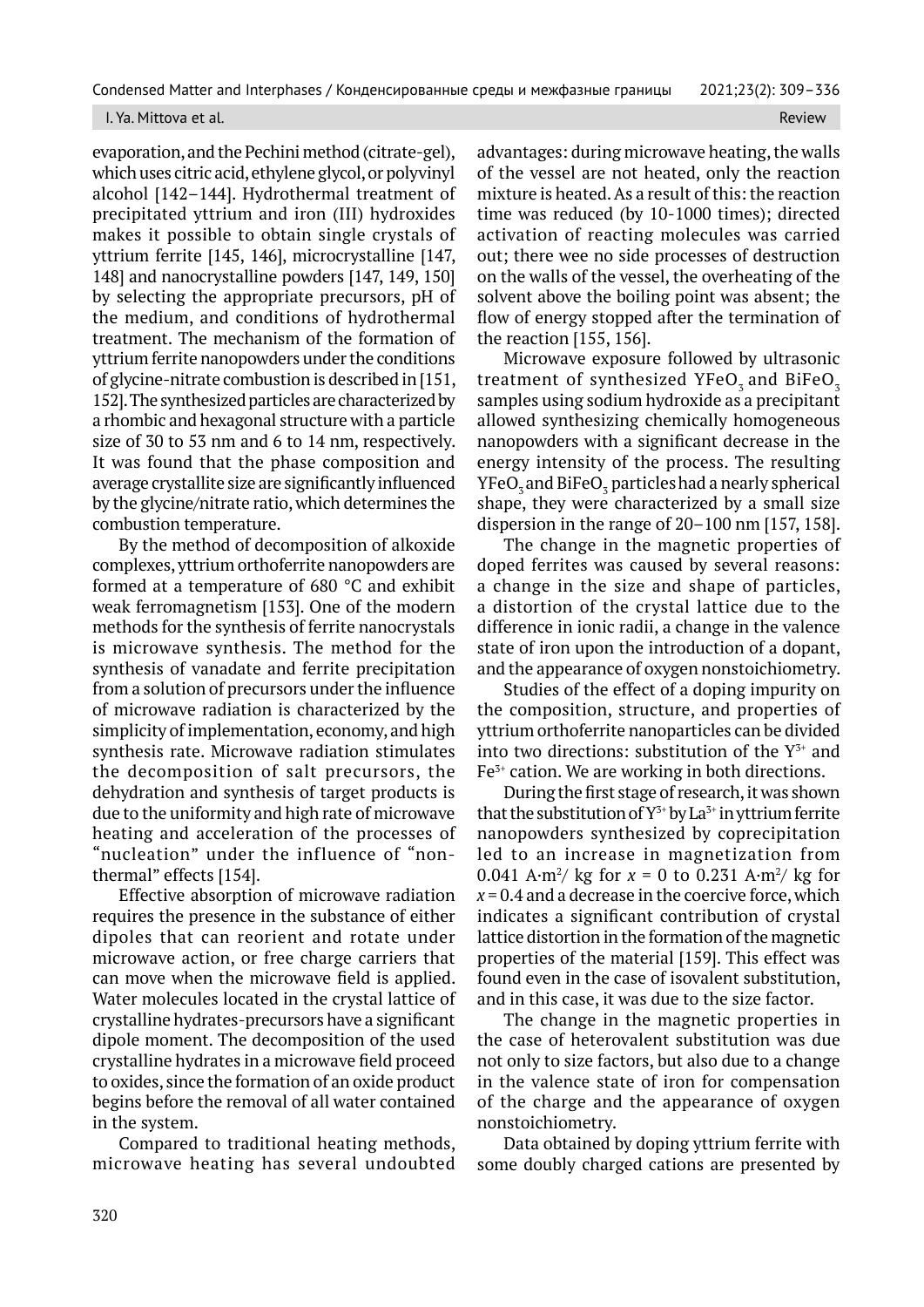#### I. Ya. Mittova et al. Review

us in [160–162]. Sol-gel synthesis of  ${\rm Y}_{1-x}{\rm A}_x{\rm FeO}_3$ samples (where  $A - Ca^{2+}$ ,  $Sr^{2+}$ ,  $Cd^{2+}$ ) is based on the processes of co-deposition of cations and annealing in a muffle furnace at a temperature of 750 °C for 1 h. Doping with  $Ca^{2+}$  and  $Cd^{2+}$ cations with ionic radius slightly exceeding the ionic radius of  $Y^{3+}$ , led to a decrease in the particle size, specific magnetization, and coercive force. Decrease in  $D_{av}$  was explained by the appearance of internal stresses, limiting the growth of crystals [163]. Despite the deviation from Goldschmidt's rule [164], the substitution of  $Y^{3+}$  with strontium cations is possible and causes a significant increase in the coercive force from 3.98 kA/m (*x* = 0) up to 409.94 kA/m (*x* = 0.3), i.e. the formation of a new type of magnetic material, a hard magnetic ferromagnet.

It could be assumed that the doping of yttrium ferrite with barium cations would lead to a strong increase in the magnetic characteristics due to the incorporation of Ba<sup>2+</sup> into position of  $Y^{3+}$ (since  $r(Ba^{2+})$ >  $r(Y^{3+})$  [165]), and the introduction of  $Zn^{2+}$  can change the magnetic properties both in the direction of decreasing (since zinc cations have a small radius) and increasing their value in the case of substitution of iron cations with  $Zn^{2+}$  ions. Indeed, in the studies of our team it was shown [165, 166] that the substitution of  $La^{3+}$  or  $Y^3$  cations in orthoferrites by doubly charged  $Zn^{2+}$  and Ba<sup>2</sup> caused the distortion of the crystal lattice, a change in the valence state of iron, which, in turn, affects the strength of the exchange interaction and leads to a change in physicochemical properties, which expands the scope of the synthesized materials. Thus, nanocrystalline powders  $(1-x)$  YFeO<sub>3-d</sub> :  $xZn^{2+}$  and  $(1-x)$ LaFeO<sub>3- $\delta$ </sub> :  $xZn^{2+}$ , which are characterized by weak ferromagnetism, are promising materials for the production of devices requiring rapid re-magnetization of the sample with minimal energy consumption, for example, when creating transformer coils, and, nanopowders  $(1-x)$ YFeO<sub>3-d</sub> : *x*Ba<sup>2+</sup> and  $(1-x)$  LaFe $O_{3-\delta}$ : *x*Ba<sup>2+</sup> can be used to solve the problem of increasing the density of media for the magnetic recording of information, since they are magnetically hard materials. It was shown that the doping of nanocrystalline yttrium ferrite powders with zinc by coprecipitation followed by heat treatment causes a nonmonotonic

decrease in the crystallite size from  $60 \pm 6$  nm  $x = 0$  to  $50 \pm 4$  nm  $x = 0.2$  (XRD), contributes to an increase in the specific magnetization from 0.242 A m2 /kg for *x* = 0 to 0.556 A m2 /kg for *x* = 0.2 (in the field 1250 kA/m). The presence of ZnFe ${_{2} \rm{O}_{4}}$ impurities in the samples led to an increase in the ferromagnetic character of the samples.

It was found that the developed technique for the synthesis [167] of  $(1-x)$ YFeO<sub> $\tau_{-\delta}$ </sub>:  $xBa^{2+}$ nanopowders led to the formation of particles with a size of  $30 \pm 2$  nm for  $x = 0$  to  $55 \pm 5$  for  $x = 0.1$  (XRD), characterised by the presence of a soft magnetic and magnetic hard sublattice within the same chemical phase.

In our studies [168], a method for the sol-gel synthesis of  $\text{LaFeO}_3$  using an aqueous solution of ammonia as a precipitant was demonstrated, lanthanum ferrite was doped with calcium and strontium. It was found that the introduction of Ca2+ into the ferrite lattice caused an increase in the average crystallite diameter from 30 nm for LaFeO<sub>3</sub> up to 50 nm, in the case of Sr<sup>2+</sup> it was up to 70 nm. Doping with calcium and strontium cations led to an increase in the coercive force and specific magnetization of the samples. The change in the magnetic properties of lanthanum ferrite upon doping with doubly charged cations was caused by the partial transition of  $Fe<sup>3+</sup>$ in  $Fe<sup>4+</sup>$ , as well as distortion of the crystal lattice due to the difference in the ionic radii of  $La<sup>3+</sup>$  and the dopant. With an equal content of  $Ca^{2+}$  and  $Sr^{2+}$  cations in the composition of the samples, the magnetic properties were different:  $H_c( \text{La}_{0.7}\text{Ca}_{0.3}\text{FeO}_3) \leq H_c( \text{La}_{0.7}\text{Sr}_{0.3}\text{FeO}_3)$ , a  $J(La_{0.7}Ca_{0.3}FeO_3) > J(La_{0.7}Sr_{0.3}FeO_3).$ 

The complexity of the formation of lanthanum ferrite nanopowders doped with zinc and barium is due to the large difference in the ionic radii of lanthanum and the dopant introduced. However, despite the narrow homogeneity region, singlephase samples with a complex magnetic structure were obtained [169, 170]. The maximum degree of doping of lanthanum ferrite with zinc was  $X_{real} = 0.07$ . As the amount of the introduced dopant increased, the unit cell volume nonmonotonically increased from 240.634 Å<sup>3</sup> ( $x = 0$ ) up to 242.245 Å<sup>3</sup>  $(x = 0.2)$  and the average crystallite size increased from 58 (*x* = 0) to 123 nm (*x* = 0.2), which was due to the incorporation of  $Zn$  ions<sup>2+</sup> into the position of Fe<sup>3+</sup>, since  $r(Zn^{2+}) > r(Fe^{3+})$ .  $(1-x)LaFeO_{3-8}$ :  $xZn^{2+}$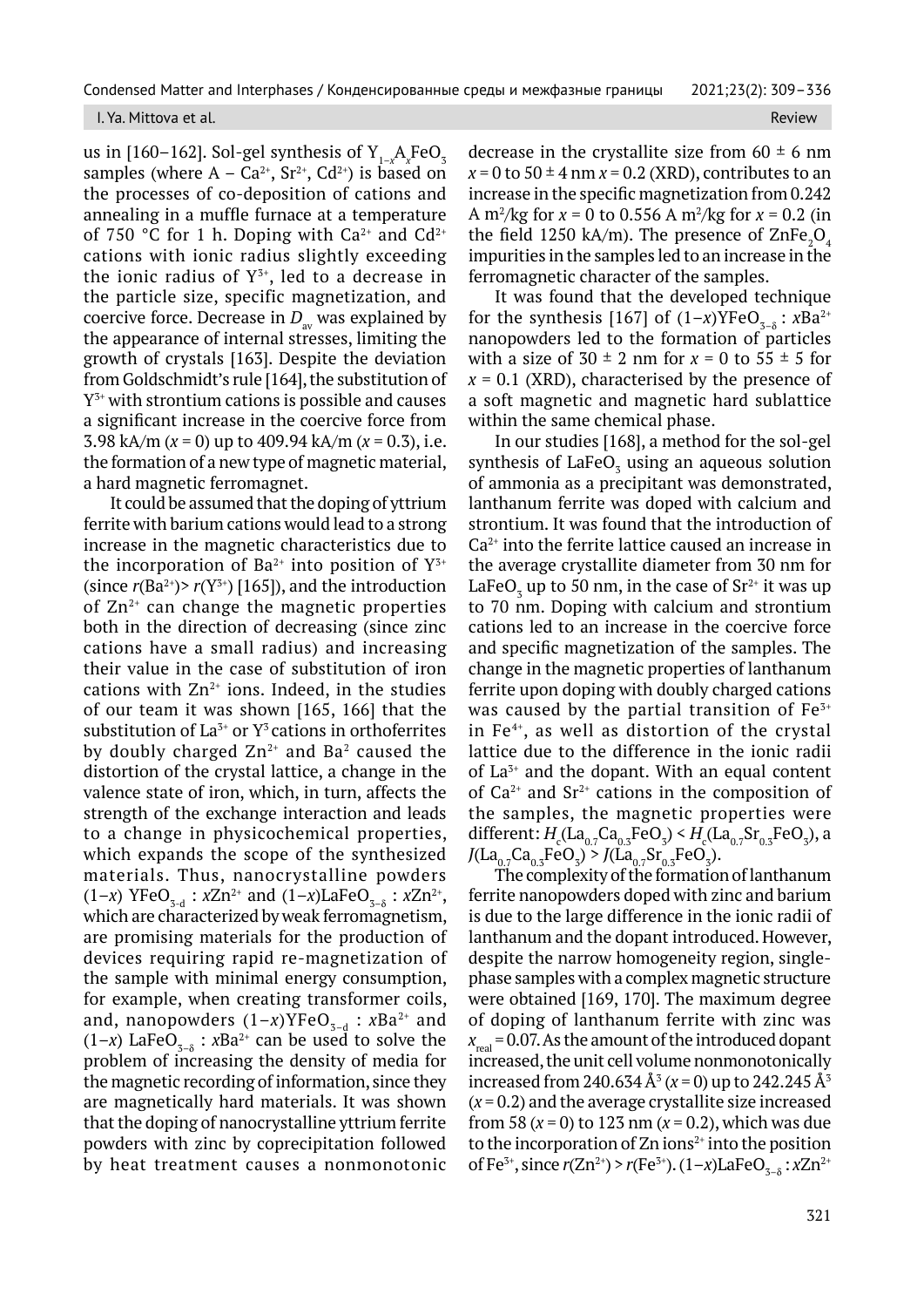#### I. Ya. Mittova et al. Review and the contract of the contract of the contract of the contract of the contract of the contract of the contract of the contract of the contract of the contract of the contract of the contract

nanoparticles, depending on the composition, possess different types of magnetic ordering: antiferromagnetic and ferrimagnetic. The doping of YFeO<sub>3</sub> nanopowders with Zn<sup>2+</sup> cations with a radius of less than  $Y^{3+}$ , should negatively affect the magnetization and coercive force. However, the formation of nanocrystals, characterized by a complex distribution of the doping cation was observed. The formation of particles with the structure "crystal core - amorphous shell" led to the arrangement of a part of the dopant ions in the form of an amorphous shell of zinc oxide. The increase in specific magnetization (1-*x*)  $YFeO<sub>3-8</sub>$ : *x*Zn<sup>2+</sup> with an increase in the amount of  $Zn^{2+}$  was due to the reorientation of the magnetic moments of iron ions, as was observed in the study [171]. The distortion of the crystal lattice was insignificant, therefore, in this case, it did not significantly affect the properties. The enhancement of the ferromagnetic character of the material was also due to the presence of zinc ferrite in the spinel phase [166]

The introduction of  $Ba^{2+}$  cations into a LaFeO<sub>z</sub> lattice in the position of  $La<sub>3+</sub>$  caused an increase in the parameters of the crystal lattice and the average particle diameter from 25  $(x = 0)$  up to 42 nm  $(x = 0.1)$ . The maximum nominal doping level was *x* = 0.1 (XRD). The synthesized particles exhibited the properties of a hard magnetic ferromagnet with a wide hysteresis loop. The nonmonotonic change in the magnetic characteristics was due to the formation of a complex magnetic structure combining a hard magnetic and soft magnetic sublattice.

Thus, as in the case of yttrium ferrite, the doping of lanthanum ferrite with doubly charged barium and zinc cations led to the formation of materials exhibiting different magnetic properties, which allows using them for the production of information storage devices [165, 166, 169, 170]

Changes in the magnetic properties of yttrium ferrite upon doping with doubly charged cations were caused by several factors: first, due to the difference in ionic radii of  $Y^{3+}$  and dopant, distortion of the crystal lattice occurred and the particle size changed; secondly, such doping refers to heterovalent isomorphic transformations, which resulted in the formation of  $Fe<sup>4+</sup>$  cations, i.e., a double exchange interaction of  $Fe<sup>3+</sup>-O<sup>2-</sup>$ 

Fe4+ occurred, holes which were charge carriers in the transition from the  $Fe<sup>4+</sup>$  ion to  $Fe<sup>3+</sup>$  ion through the *p*-orbital of oxygen were generated [172]. It was shown in studies [159, 161] that upon the doping of lanthanum ferrite, an increase in the magnetization can be caused by similar reasons. The absence of such an interaction in perovskite Y<sub>1-x</sub>La<sub>x</sub>FeO<sub>3</sub> [159] explains its lower magnetization compared to  $Y_{1-x}Cd_xFeO_3$  [161] with the same degree of substitution, since with an increase in the cadmium content, although the size of the resulting particles  $Y_{1-x}Cd_xFeO_3$ decreased, their magnetization increased monotonically. Therefore, the compensation described above probably has a stronger effect on the magnetization than a change in particle size.

It should be noted that the data available in the literature on the effect of zinc on the size of nanocrystals and the magnetic properties of LaFe $\mathrm{O}_3$  nanopowders are very controversial. In studies [173, 174], the possibility to substitute  $La^{3+}$ cations with  $Zn^{2+}$  cations in lanthanum orthoferrite synthesized by the coprecipitation method was shown. A decrease in the crystal lattice volume with an increase in the dopant concentration led to an increase in the orthorhombic distortion of the LaFe $\mathrm{O}_\mathrm{\scriptscriptstyle{3}}$  perovskite lattice, which caused an increase in magnetization.

In studies [175, 176], the results of the synthesis of  $\text{LaFe}_{1-x} \text{Zn}_x \text{O}_3$  nanopowders by the gel combustion method were presented, the mechanism of incorporation of the dopant and the effect on the magnetic structure of the material were described. The introduction of  $Zn^{2+}$ instead of Fe<sup>3+</sup> led to the transformation of Fe<sup>3+</sup> –  $Fe<sup>4+</sup>$  and the formation of oxygen vacancies in the perovskite structure, which changed the angle and length of the Fe-O bonds. The structural analysis showed that zinc doping causes oxygen nonstoichiometry in the system. This can change the valence state of  $Fe<sup>3+</sup>$  and hence the magnetization [176].

The doping of lanthanum ferrite with zinc, regardless of the preparation method and the position of the dopant in the perovskite lattice (in the position of  $La^{3+}$  or  $Fe^{3+}$ ) led to the formation of particles with a complex magnetic structure: an antiferromagnetic core - a ferromagnetic shell, as was evidenced by the shift of the hysteresis loop towards a negative field strength [174–176].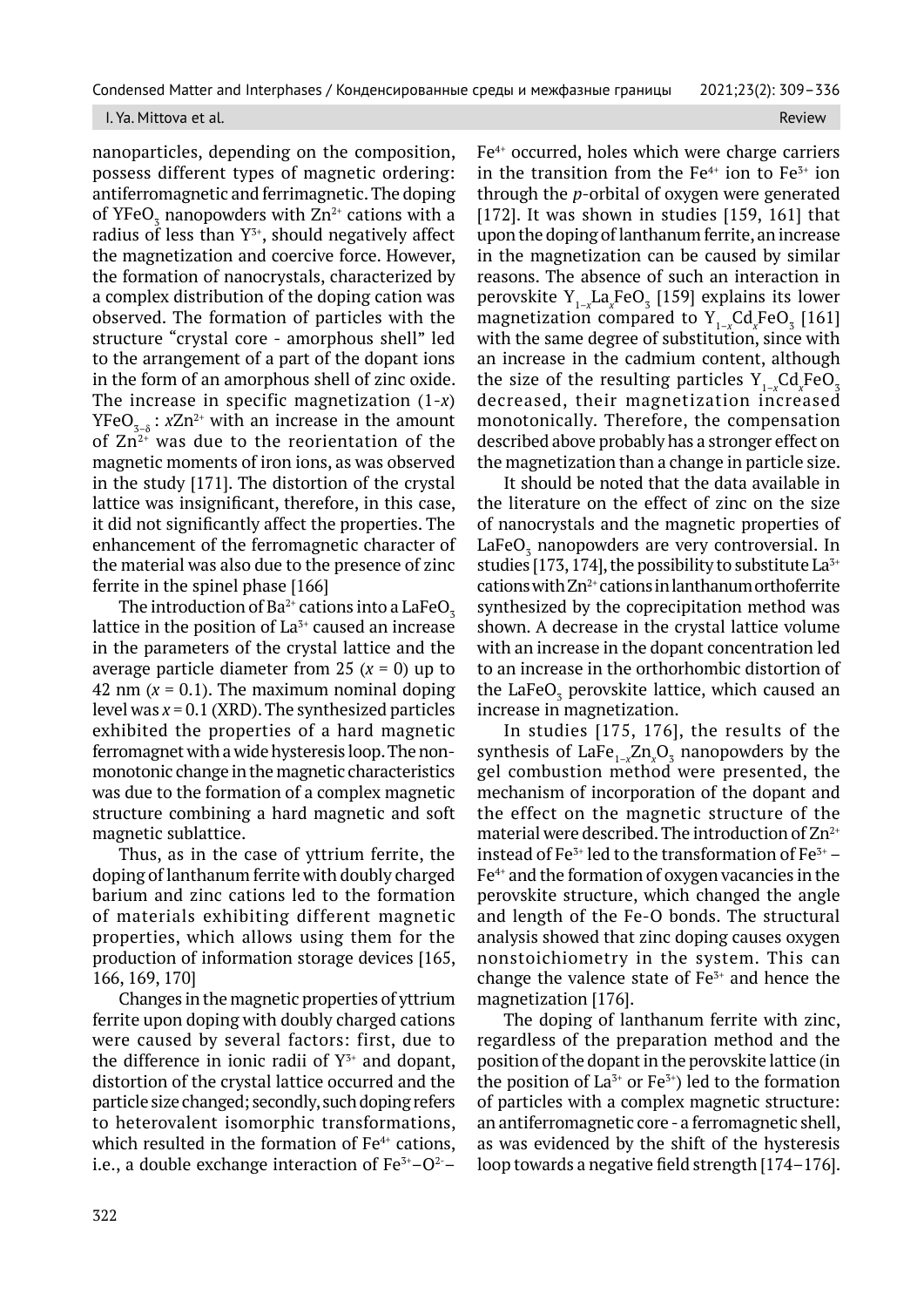#### I. Ya. Mittova et al. Review

Due to the fact that the difference between the radii of  $La^{3+} - Zn^{2+}$  is much higher than that of  $Fe<sup>3+</sup> - Zn<sup>2+</sup>$ , the substitution of iron cations by zinc is more likely. This was proved by us for  $(1-x)$ LaFeO<sub>3-8</sub> : *x*Zn<sup>2+</sup> nanopowders synthesized by co-deposition followed by annealing in a muffle furnace [170]. The substitution of some  $Fe<sup>3+</sup>$  ions with  $Zn^{2+}$  ions led to the formation of a material with a complex magnetic structure. By controlling the amount of dopant introduced, it was possible to obtain materials with antiferromagnetic (for *x* = 0; 0.075; 0.15) or ferrimagnetic (*x* = 0.05; 0.1; 0.2) properties.

Lower specific magnetization for samples of yttrium ferrite doped with  $Zn^{2+}$ , Cd<sup>2+</sup>, Ca<sup>2+</sup>, Sr<sup>2+</sup>, Ba<sup>2+</sup> cations compared with  $(1-x)$ LaFeO<sub>3–8</sub>:xE<sup>2+</sup>, indicates a significant contribution of the effect of double exchange interaction on the magnetic properties of the material. The magnitude of the magnetization and coercive force of lanthanum ferrite nanopowders doped with doubly charged cations depends on the difference in ionic radii, i.e., on the distortion of the crystal lattice. With an increase in the dopant content, the dependence of the magnetization on the particle size has not been established. Consequently, the above compensation and the structure factor seem to have a stronger effect on magnetization than a change in the particle size of the studied yttrium and lanthanum ferrites. The described results can be used to obtain composite materials [177, 178]. In addition, the detected inclusions of the ferromagnetic  $\mathsf{Fe}_{\mathbf{2}}\mathsf{O}_{\mathbf{3}}, \mathsf{BaFe}_{\mathbf{2}}\mathsf{O}_{\mathbf{4}}, \mathsf{ZnFe}_{\mathbf{2}}\mathsf{O}_{\mathbf{4}}$  phases show that the synthesized samples are promising for creating granular structures [179, 180].

From the described above information, a complex mechanism for the incorporation of zinc into the lattices of yttrium and lanthanum ferrites can be proposed, and, based on the difference in atomic radii, it is most likely to be incorporated into the place of iron. However, as shown above, this statement is far from clear. Such transition elements as manganese and nickel should occupy positions of iron in the structure, since they are quite similar in their properties. The corresponding studies belong to the above-mentioned second direction. A significant increase in the magnetic parameters of YFeO $_3$  nanoparticles was observed upon doping with magnetic ions  $Mn^{3+}$ , as shown in [181]. It is

believed that the magnetic moment of the  $Mn^{3+}$ ion is higher than  $Fe<sup>3+</sup>$  in oxides of the perovskite type, and this should be the reason for the increase in magnetic moments with an increase in the amount of dopant in  $\mathrm{YFe}_{1\text{-x}}\mathrm{Mn}_{\mathrm{x}}\mathrm{O}_{\frac{1}{3}}$  [182]. In addition, the enhancement of antiferromagnetic ordering is due to distortions in the crystal lattice. In studies [183, 184] the results of doping of yttrium and lanthanum ferrite powders with nickel Ni2+ by successive precipitation using an aqueous solution of potassium hydroxide are presented [184]. The single-phase of  $YFe_{1-}$  $_{x}$ Ni<sub> $_{x}$ </sub>O<sub>3</sub> ( $x = 0$ –0.25) samples is achieved at a temperature of 800 °C for 1 h, respectively (XRD). With an increase in the content of the dopant Ni to  $x = 0.3$  after annealing at 800 °C for 1 h, in addition to YFeO<sub>3</sub>, NiO and  $Y_2O_3$  impurity phases are formed. With an increase in Ni<sup>2+</sup> content in the YFeO<sub>3</sub> lattice from  $x = 0.1$  to 0.25, a decrease in the coercive force from 1332.6 to 887.9 Oe was observed, while the values of excess magnetization  $M_{\rm r}$  and saturation magnetization  $M_{\rm s}$  increased: from  $1.8{\cdot}10^{\text{-}1}$  up to  $3.2{\cdot}10^{\text{-}1}$  emu/g and 0.67 to 1.18 emu/g, respectively.

The introduction of  $Ni<sup>2+</sup>$  cations into the LaFe $\mathrm{O}_3^{}$  lattice in the position of Fe $^{3+}$  causes a decrease in the parameters of the crystal lattice and a decrease in average particle diameter from 28.72  $(x = 0)$  to 23.59 nm  $(x = 0.25)$ . For LaFe $_{1-x}$ Ni<sub>x</sub>O<sub>3</sub> samples with an increase in the content of  $Ni^{2+}$  dopant from  $x = 0$  to 0.25, an increase in the coercive force from 42.53 Oe to 160.76 Oe was observed, while the values of excess magnetization  $M_{\rm r}$  and saturation magnetization  $M_{\rm s}$  decreased: from  $1.0{\cdot}10^{-2}$  up to  $3.8{\cdot}10^{-4}$  emu/g and from 0.24 10° up to 0.74 $\cdot$ 10<sup>-4</sup> emu/g [183]. It was found that an increase in the content of the dopant Ni $^{2+}$  in YFeO $_3$  and LaFeO $_3$  lattices allows varying the value of the coercive force  $(H<sub>c</sub>)$  and saturation magnetization  $(M<sub>s</sub>)$ , which expands new possibilities of using doped yttrium and lanthanum ferrites in a strong magnetic field.

In the study [185],  $YFe_{1-x}Mn_xO_3$  ( $x = 0.1$ ; 0.2; 0.3; 0.4) perovskite nanopowders were synthesized by chemical coprecipitation using 5% KOH as the precipitating reagent. The introduction of manganese ions into the  $YFeO<sub>3</sub>$ lattice using the proposed method led to an increase in the parameters of the crystal lattice (*b* = 7.7373÷7.5194 Å, *c* = 5.3014 ÷ 5.2592 Å); unit cell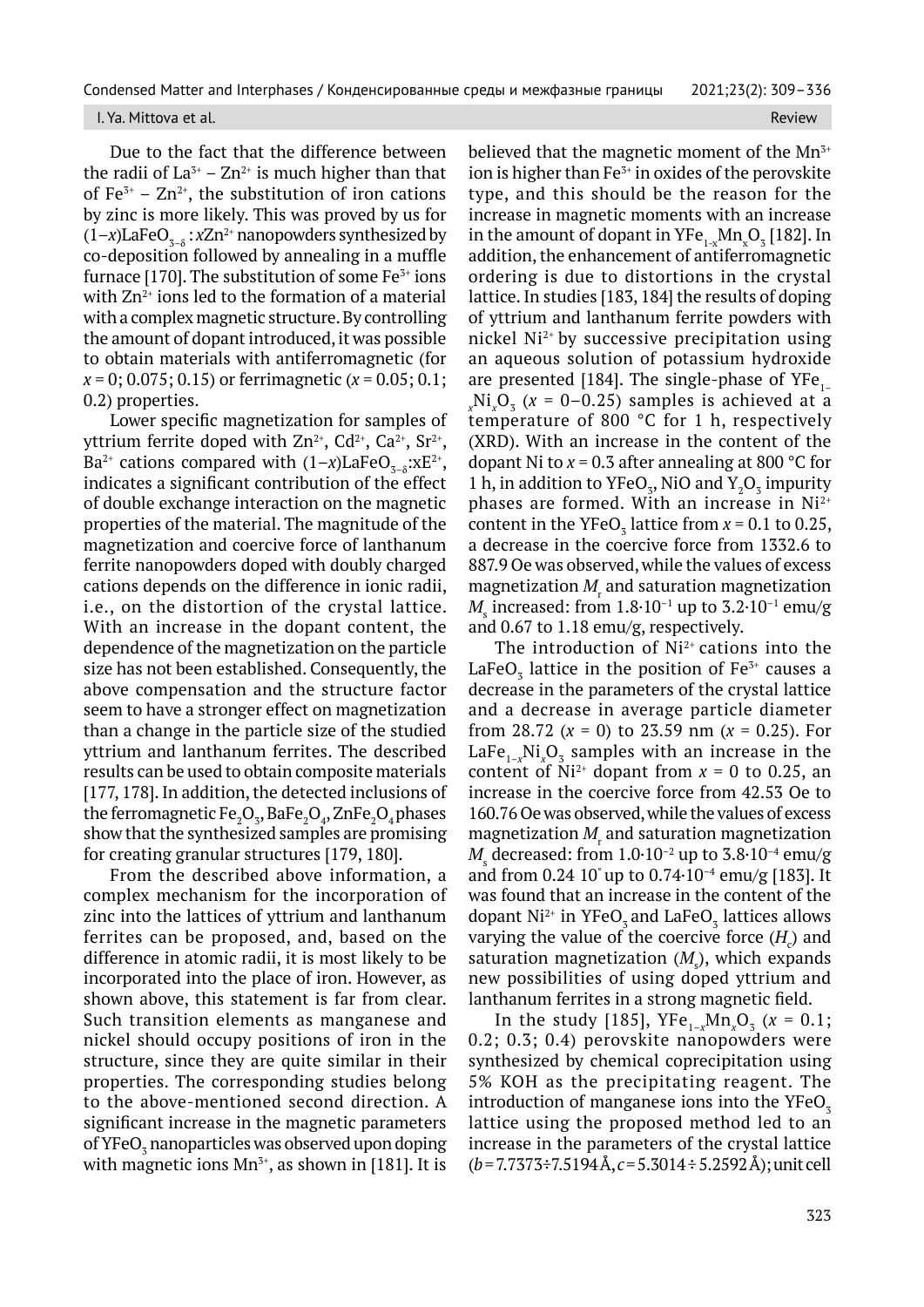### I. Ya. Mittova et al. Review and the contract of the contract of the contract of the contract of the contract of the contract of the contract of the contract of the contract of the contract of the contract of the contract

volume (*V* = 229.425÷224.4012 Å), average particle size (D<sub>XRD</sub> = 23.6081÷22.9449 nm). An increase in the coercive force ( $H_c$  = 56.94÷150.95 Oe) and residual magnetization ( $M_{\rm r}$  = 0.23–0.50 emu/g) with an increase in the dopant content was revealed.

Nanocrystalline  $\text{La}_{1-x} \text{Cd}_{x} \text{FeO}_{x} (x = 0, 0.05, 0.1,$ 0.15, 0.2) powders, characterized by a narrow region of homogeneity  $x_{\text{max}} = 0.09$  (EPXMA, XRD) were synthesized by co-deposition followed by thermal annealing at 950 °C for 1 h. Introduction of  $Cd^{2+}$  cations led to a decrease in the average crystallite size from 10–70 nm for *x* = 0 to 5–60 nm for  $x = 0.1$  (TEM). The synthesized nanocrystals exhibited the properties of ferrimagnets [186].

In this direction, the work related to the section of the scientific school of Ya. A. Ugai, continue abroad. Thus, in the Socialist Republic of Vietnam, Nguyen Anh Tien, who defended his PhD thesis in Russia under the supervision of I. Ya. Mittova, is the Head of the Department of General and Inorganic Chemistry of Ho Chi Minh City University of Education, and with his colleagues and co-authors successfully conducts research into the synthesis and characterization of ferrite nanocrystals. The studies are being carried out in co-authorship with Russian colleagues (a scientific group led by I. Ya. Mittova) in accordance with the Memorandum of Understanding, concerning the program for the development of cooperation in the field of higher education, signed between Voronezh State University and Ho Chi Minh City University of Education. To date, new methods for the synthesis of nanocrystals of doped and undoped ferrites, including REE ferrites (neodymium, praseodymium, holmium, etc.) by solution methods have been developed; the regularities of changes in magnetic properties depending on the synthesis method, particle size, physicochemical nature of the dopant, and the level of doping have been established [187-192]. This research has been repeatedly supported by internal grants from the Socialist Republic of Vietnam.

In our country, studies that continue the foundations and traditions of the scientific school of Ya. A. Ugai, supported by the following grants and Programs (Head Researcher – Prof. I. Ya. Mittova):

1. Soros Fund No. NZN000 + NZN300.

2. STP "Scientific research of higher education in priority areas of science and technology", subprogram (208) – electronics, project code 01.01.004.

3. Grant of the Ministry of Education Е00-5.0- 363 (registration number 01.2.00104702).

4. STP Research of the Higher School in the priority areas of science and technology.

5. Federal Program "Universities of Russia – Basic Research" (grants No. 06.01.07, No. UR.06.01.020, No. UR.06.01.001).

6. Basic Research Program in Radio Engineering and Electronics (Grant No. 97-5-1.1-32).

7. RFBR No. 02-03-32418: Chemically stimulated oxidation of  $A^{III}B^{V}$  semiconductors during the formation of heterostructures.

8. RFBR No. 03-03-96500-r2003tschr\_a – Nonlinear effects in the processes of chemically stimulated synthesis of dielectric oxide layers on AIIIB<sup>V</sup>.

9. RFBR No. 06-03-96338 r center a -Effect of chemostimulators on the kinetics and mechanism of thermal oxidation of semiconductors  $A^{III}B^{V}$  in the formation of thin films and heterostructures.

10. RFBR No. 09-03-97552-r\_center\_a – Catalytic and transit solid-phase interactions in nanosystems based on semiconductor materials.

11. RFBR 10-03-00949-a – Size effects in the processes of synthesis of oxide layers on GaAs and InP.

12. RFBR No. 13-03-00705-a – Role of  $V_2O_5$  as an oxidation catalyst, interface modifier and the nanostructure of functional nanometer films on InP and GaAs.

13. RFBR No. 16-43-360595 p\_a – Modification of the surface of GaAs, GaP and InP as a method of controlling the nanostructure, optical and electrophysical properties of oxide films of nanometer thickness range for microelectronics.

14. RFBR No. 18-03-00354 a - Development of the fundamental principles of chemically controlled synthesis of functional nanoscale films on semiconductors  $A^{3}B^{5}$  for opto- and microelectronics, gas-sensitive sensors.

15. Analytical departmental target program (No. G.R. 01200602176) "Development of the scientific potential of higher education" within the framework of program action 1 "Conducting fundamental research within the framework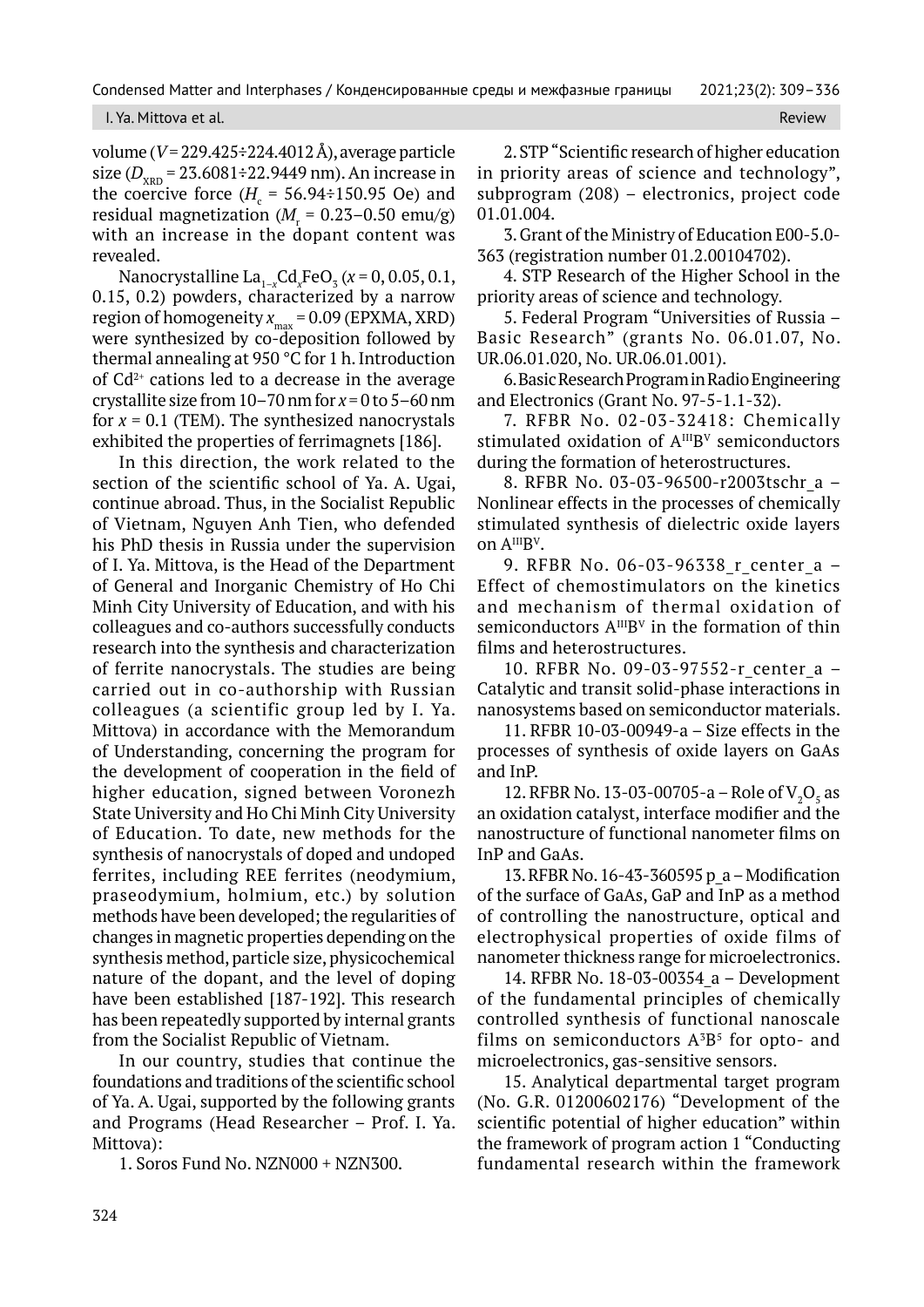I. Ya. Mittova et al. Review

of thematic plans" "Development of synthesis methods and establishment of the mechanism for the formation of nanoscale layers, nanopowders and crystals of semiconductor, dielectric and magnetic materials".

16. Project of the Ministry of Education and Science of the Russian Federation: Goverment Order 3.1673.2011.

17. Government Order for higher education institutions in the area of scientific research for 2014-2016 (projects No. 673, 225).

18. RFBR grant No. 20-33-90048 "Formation mechanisms, structural features and properties of carbon-containing nanocomposites based on nanocrystalline ferrites with a perovskite-like structure" ("Postgraduate students").

Postgraduate student Kopeichenko E. I. (scientific advisor – Proffessor I. Ya. Mittova) won the competition for the best scientific projects carried out by young scientists under the supervision of scientists with PhD and DSc degrees in scientific organisations of the Russian Federation (RFBR grant No. 19-33-50104 mol\_nr "Mobility").

The Russian Academy of Natural Sciences issued a certificate to I. Ya. Mittova as the head of the scientific school "Control of synthesis processes, composition and properties of functional (semiconductor, dielectric, para- and ferromagnetic) nanoscale films, magnetic nanocrystals and nanophosphors by chemostimulators and dopants "(Russian Academy of Natural Sciences, certificate No. 01165, "Leading scientific schools. – Moscow: Publishing House of the Academy of Natural Sciences, 2018. – Vol. 11. – 132 p.; Mittova Irina Yakovlevna, p. 81; http://www.famous-scientists. ru/school/1393"), which is the embodiment of the

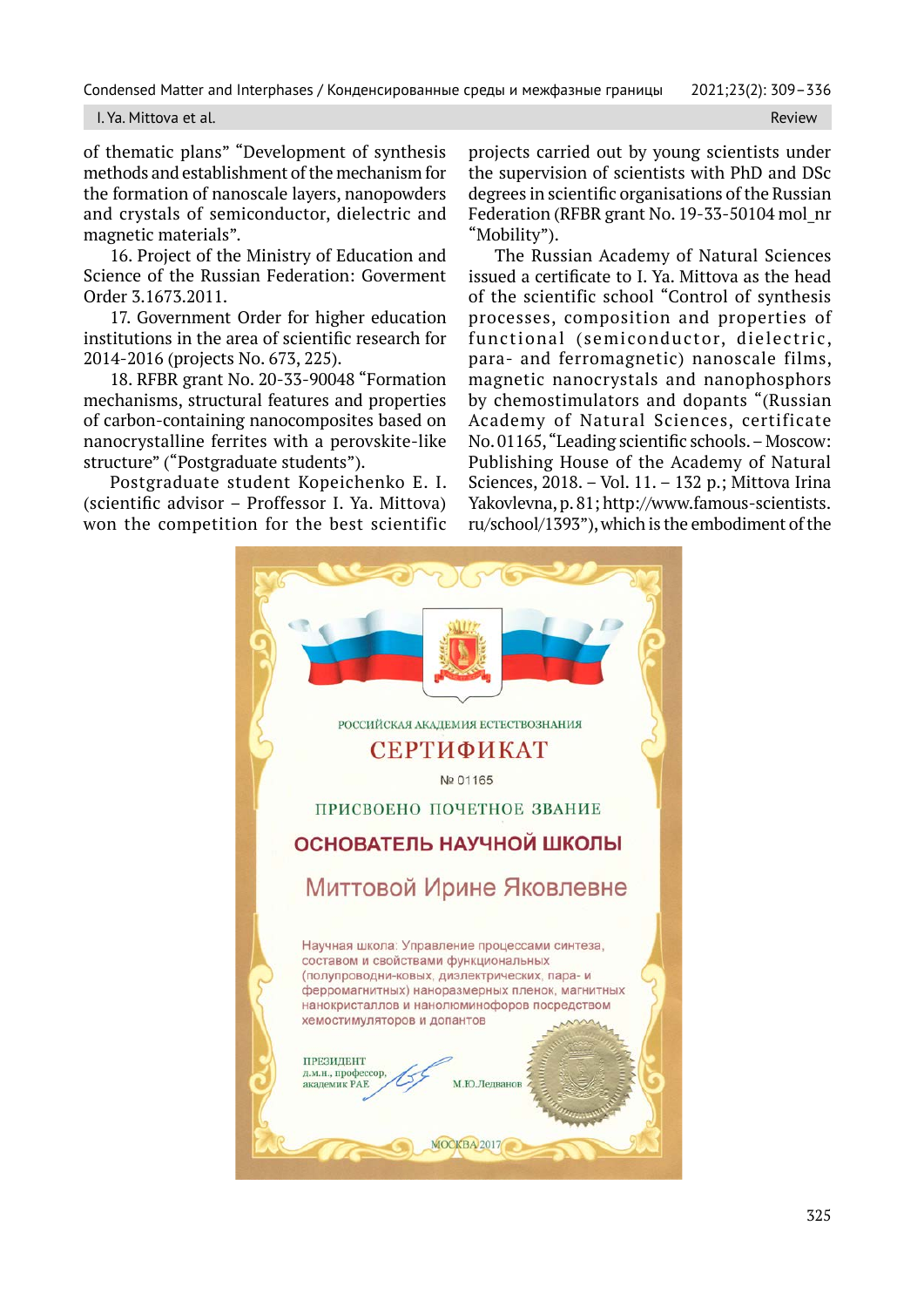I. Ya. Mittova et al. Review All and the control of the control of the control of the control of the control of the control of the control of the control of the control of the control of the control of the control of the c

ideas of Ya. A. Ugai, his students and followers in the study of semiconductors and nanostructured functional films based on them, their spread to the field of new challenges and scientific trends of today.

## **Author contributions**

All authors made an equivalent contribution to the preparation of the publication.

## **Conflict of interests**

The authors declare that they have no known competing financial interests or personal relationships that could have influenced the work reported in this paper.

### **References**

1. Sidorkin A. S. *Vedushchie nauchnye shkoly* [Leading scientific schools]. Voronezh: Voronezhskii gosudarstvennyi universitet Publ.; 2001. 172 p. (In Russ.)

2. Mikhailova M. P., Moiseev K. D., Yakovlev Y. P. Discovery of III–V semiconductors: Physical properties and application semiconductors. *Semiconductors*. 2019;53(3): 273–290. https://doi.org/10.1134/ S1063782619030126

3. Wilmsen C. W. Oxide layers on III—V compound semiconductors. *Thin Solid Films*. 1976;39(1-2-3): 105- 117. https://doi.org/10.1016/0040-6090(76)90628-3

4. Oktyabrsky S., Ye P. *Fundamentals of III-V Semiconductor MOSFETs*. Springer Science LCC; 2013. 447 p.

5. Moorthy S. B. K. *Thin film structures in energy applications*. Springer; 2015. 292 p.

6. Bolkhovityanov Yu. B., Pchelyakov O. P. GaAs epitaxy on Si substrates: modern status of research and engineering. *Physics-Uspekhi.* 2008;51: 437–456. http:// dx.doi.org/10.1070/PU2008v051n05ABEH006529

7. Engström O. *The MOS System.* Cambridge University Press: 2014. 216 p.

8. Aderstedt E., Medugorac I., Lundgren P. Highgain MOS tunnel emitter transistors. *Solid-State Electronics.* 2002;46(4): 497–500. https://doi. org/10.1016/S0038-1101(01)00298-2

9. Chistokhin I. B., Zhuravlev K. S. SVChfotodetektory dlya analogovoi optovolokonnoi svyazi [Microwave photodetectors for analog fiber optic communication]. *Uspekhi Prikladnoi Fiziki*. 2015;3(1): 85–94. Available at: https://advance.orion-ir.ru/UPF-15/1/UPF-3-1-85.pdf (In Russ.)

10. Li Sheng S. *Semiconductor physical electronics. Second Edition*. Springer-Verlag New York; 2006. 708 p.

11. Arbiol J., Xiong Q. *Semiconductor nanowires: materials, synthesis, characterization and applications.* Elsevier Ltd.; 2015. 554 p.

12. Bachhofer H., Reisinger H., Bertagnolli E., Philipsborn von H. Transient conduction in multidielectric silicon–oxide–nitride–oxide semiconductor structures. *Journal of Applied Physics*. 2011;89(5): 2791-2800. https://doi. org/10.1063/1.1343892

13. Ahmad S. R., Cartwright M. *Laser ignition of energetic materials.* John Wiley & Sons Ltd.; 2015. 425 p.

14. Ünlü H., Horing N. J. M., Dabowski J. *Lowdimensional and nanostructured materials and devices*. Springer Science LCC; 2015. 674 p.

15. Biksei M. P., Dobrovol'skii Yu. G., Shabashkevich B. G. Fotopriemnik ul'trafioletovogo izlucheniya na osnove fosfida galliya [Photodetector of ultraviolet radiation based on gallium phosphide]. *Prikladnaya Fizika.* 2005;4: 97–100. Available at: https://applphys. orion-ir.ru/appl-05/05-4/PF-05-4-97.pdf (In Russ.)

16. Dobrovol'skii Yu. G. Fotodiod na osnove GaP s povyshennoi chuvstvitel'nost'yu v korotkovolnovoi oblasti UF-spektra [GaP based photodiode with increased sensitivity in the short wavelength region of the UV spectrum]. *Tekhnologiya i konstruirovanie v elektronnoi apparature.* 2012;5: 31–34. Available at: http:// dspace.nbuv.gov.ua/bitstream/han dle/123456789/51709/07-Dobrovolskii.pdf?sequence=1 (In Russ.)

17. Sobolev M. M., Nikitin V. G., High-temperature diode formed by epitaxial GaP layers *Technical Physics Letters* . 1998;24(5): 329–331. https://doi. org/10.1134/1.1262110

18. Aleshkin V. Ya., Dubinov A. A., Afonenko A. A. Oscillations at a difference frequency in the middle and far infrareds in GaP semiconductor waveguides. *Technical Physics*. 2006;51(9): 1207–1209. https://doi. org/10.1134/S1063784206090167

19. Purica M., Budianu E., Rusu E. Heterojunction with ZnO polycrystalline thin films for optoelectronic devices applications. *Microelectronic Engineering*. 2000;51–52: 425–431. https://doi.org/10.1016/S0167- 9317(99)00492-X

20. Bang K. H., Hwang D. K., Park M. C., Ko Y. D., Yun I., Myoung J. M. Formation of *p*-type ZnO film on InP substrate by phosphor doping. *Applied Surface Science*. 2003;210(3–4): 177–182. https://doi. org/10.1016/S0169-4332(03)00151-X

21. Thilakan P., Kumar J. Reactive thermal deposition of indium oxide and tin-doped indium oxide thin films on InP substrates. *Thin Solid Films*. 1997;292(1-2): 50–54. https://doi.org/10.1016/S0040- 6090(96)08943-2

22. Kim T. W., Lee D. U., Yoon Y. S. Microstructural, electrical, and optical properties of SnO<sub>2</sub> nanocrystalline thin films grown on InP (100) substrates for applications as gas sensor devices. *Journal of Applied Physics*. 2000;88: 3759. https://doi.org/10.1063/1.1288021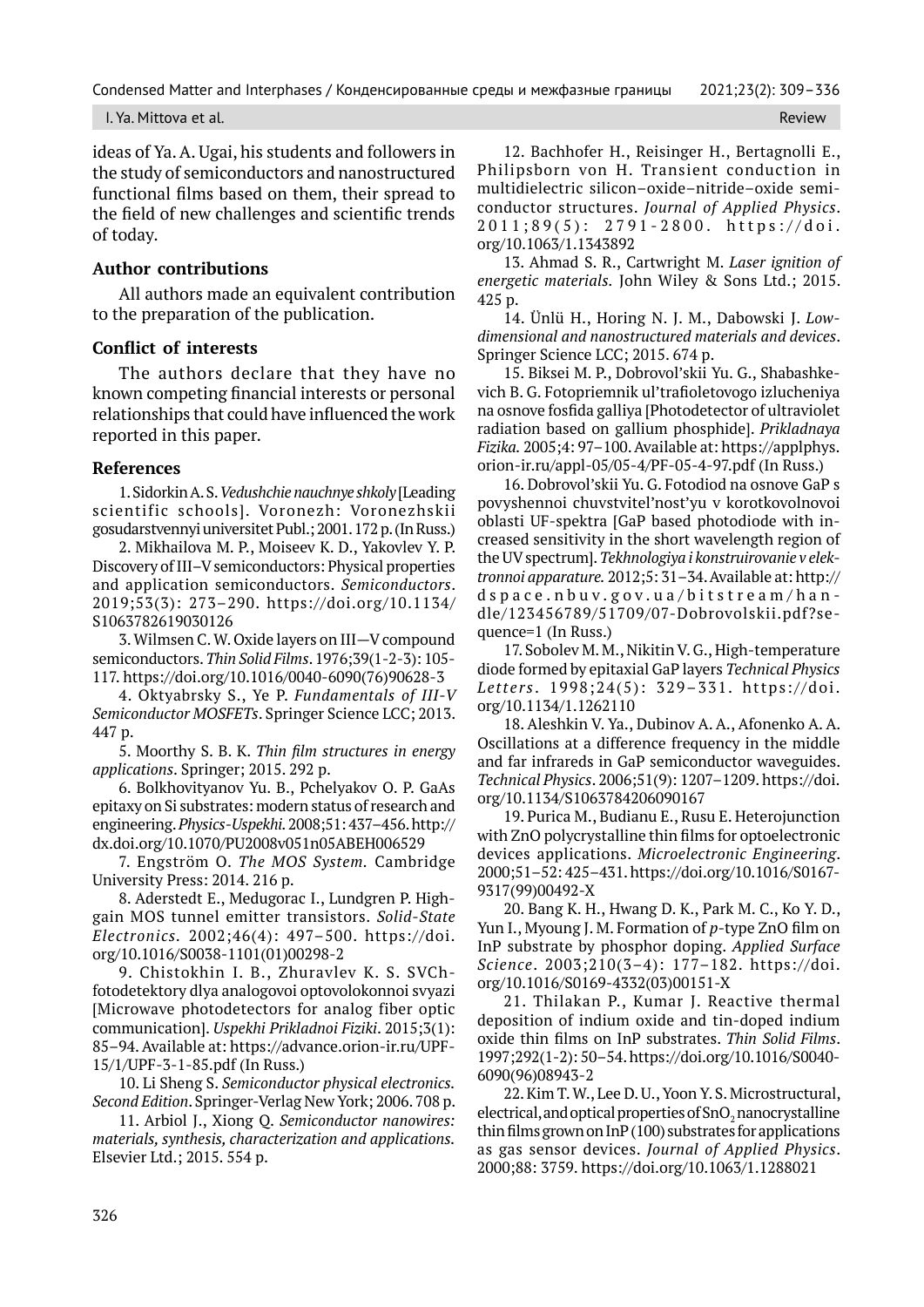#### I. Ya. Mittova et al. Review

23. Lee D. J., Park C. S., Lee C. J., Song J. D., Koo H. C., Yoon C. S., Yoon I. T., Kim H. S., Kang T. W., Shon Y. Enhanced ferromagnetism by preventing antiferromagnetic  $MnO_2$  in InP:Be/Mn/InP:Be triple layers fabricated using molecular beam epitaxy. *Current Applied Physics*. 2014;14(4): 558–562. https:// doi.org/10.1016/j.cap.2014.01.017

24. Belysheva T. V, Bogovtseva L. P., Gutman E. E. Primenenie metallooksidnykh poluprovodnikovykh geterosistem dlya gazovogo analiza [Application of metal oxide semiconductor heterosystems for gas analysis]. *Mezhdunarodnyi nauchnyi zhurnal al'ternativnaya energetika i ekologiya*. 2003;S1: 128. Available at: https:// www.elibrary.ru/item.asp?id=12879078

25. Rumyanceva M. N., Safonova O. V., Bulova M. N., Ryabova L. I., Gas'kov A. M. Gazochuvstvitel'nye materialy na osnove dioksidov olova [Gas sensitive materials based on tin dioxides]. *Sensor.* 2003;2: 8–33. (In Russ.)

26. Rembeza S. I., Svistova T. V., Rembeza E. S., Borsyakova O. I. The microstructure and physical properties of thin SnO2 films. *Semiconductors*. 2001;35: 762–765. https://doi.org/10.1134/1.1385709

27. Lekshmy S. S., Joy K. Structural and optoelectronic properties of indium doped  $\text{SnO}_{\text{2}}$  thin films deposited by sol gel technique. *Journal of Materials Science: Materials in Electronics*. 2014;25(4): 1664–1672. https://doi.org/10.1007/s10854-014-1781-x

28. Lugin G., Zharskii I. M. Ispol'zovanie termoelektricheskikh effektov tonkikh plenok oksidov indiya i olova dlya sozdaniya gazovykh sensorov [The use of thermoelectric effects of thin films of indium and tin oxides to create gas sensors]. *Mikrosistemnaya Tekhnika*. 2001;10: 10–14. Available at: https://www. elibrary.ru/item.asp?id=8970862 (In Russ.)

29. Ivanovskaya M., Bogdanov P., Faglia G., Sberveglieri G. Properties of Thin Film and Ceramic Sensors fot the Detection of CO and NO<sub>2</sub>. *Proc. of Int. Metting "Eurosensors XIII".* 1999. p. 145–148.

30. Belysheva T. V., Bogovtseva L. P., Gutman E. E. In ${_{2}O_{_{3}}}$  films modified with gold as selective sensors of CO in air. *Russian Journal of Applied Chemistry*. 2000;73(12): 2070–2073.

31. Miyata T., Hikosaka T., Minami T. High sensitivity chlorine gas sensors using multicomponent transparent conducting oxide thin films. *Sensors and Actuators*. 2000;69(1-2): 16–21. https://doi. org/10.1016/S0925-4005(00)00301-4

32. Miyata T., Minami T., Shimokawa K., Kakumu T., Ishii M. New materials consisting of multicomponent oxides for thin film gas sensors. *Journal of the Electrochemical Society*. 1997;144(7): 2432–2436. https://doi.org/10.1117/12.352810

33. Petrov V. V., Nazarova T. N., Kopylova N. F., Zabluda O. V., Kiselev I., Bruns M. Issledovanie fizikohimicheskih i elektrofizicheskih svojstv, gazochuvstvitel'nyh harakteristik nanokompozitnyh plenok sostava SiO $_2$ -SnO $_\mathrm{x}$ -CuO $_\mathrm{y}$ [Investigation of physicochemical and electrophysical properties, gassensitive characteristics of nanocomposite films of the composition SiO<sub>2</sub>-SnO<sub>x</sub>-CuO<sub>y</sub>]. *Nano- i mikrosistemnaya tekhnika*. 2010;8: 15–21. Available at: https://www. elibrary.ru/item.asp?id=15260225 (In Russ.)

34. Mingqing Y., Junhui H., Xiaochun H., Chunxiao Y., Zhenxing C., Yingqiang Z., Guomin Z. Copper oxide nanoparticle sensors for hydrogen cyanide detection: Unprecedented selectivity and sensitivity. *Sensors and Actuators B*. 2011;155(2): 692–698. https:// doi.org/10.1016/j.snb.2011.01.031

35. Satyendra S., Yadava B. C., Rajiv P., Bharat B., Jae R. Synthesis of nanorod sand mixed shaped copper ferrite and their applications as liquefied petroleum gas sensor. *Applied Surface Science*. 2011;257(24): 10763–10770. http://dx.doi.org/10.1016/j. apsusc.2011.07.094

36. Mittova I. Ya. Influence of the physicochemical nature of chemical stimulators and the way they are introduced into a system on the mechanism of the thermal oxidation of GaAs and InP. *Inorganic Materials*. 2014;50(9): 874–881. https://doi.org/10.1134/ S0020168514090088

37. Tominа E. V., Mittova, I. Y., Zelenina, L. S. Thermal oxidation as a method of formation of nanoscale functional films on AIIIBV semiconductors: influence of deposited metal layers. *Kondensirovannye sredy i mezhfaznye granitsy* = *Condensed Matter and Interphases*. 2018;20(1): 6–24. https://doi.org/10.17308/ kcmf.2018.20/472 (In Russ., abstract in Eng.)

38. Tominа E. V., Mittova I. Ya., Sladkopevtsev B. V., Kostryukov V. F., Samsonov A. A., Tretyakov N. N. Thermal oxidation as a method of formation of nanoscale functional films on  $A^{III}B^{V}$  semiconductors: chemostimulated influence of metal oxides: overview. *Kondensirovannye sredy i mezhfaznye granitsy = Condensed Matter and Interphases.* 2018;20(2): 184– 203. https://doi.org/10.17308/kcmf.2018.20/522 (In Russ., abstract in Eng.)

39. Kostryukov V. F., Mittova I. Y., Tominа E. V., Sladkopevtsev B. V., Parshina A. S., Balasheva D. S. Nonlinear effects of oxides of p- and d-elements' coactions in formation of thin films on the GaAs and InP surfaces overview. *Kondensirovannye sredy i mezhfaznye granitsy = Condensed Matter and Interphases.* 2018;20(4): 506–536. https://doi.org/10.17308/ kcmf.2018.20/625 (In Russ., abstract in Eng.)

40. Mittova I. Ya., Tomina E. V., Golovenko N. A., Agapov B. L. Formation of thermal oxide layers on InP in the presence of SbCl<sub>3</sub> in the gas phase. *Inorganic Materials*. 1993;29(5): 514–516. Available at: https:// www.elibrary.ru/item.asp?id=27651233

41. Mittova I. Ya., Pukhova V. V., Klement'eva I. F., Semenov V. N., Kashkarov V. M. Poluchenie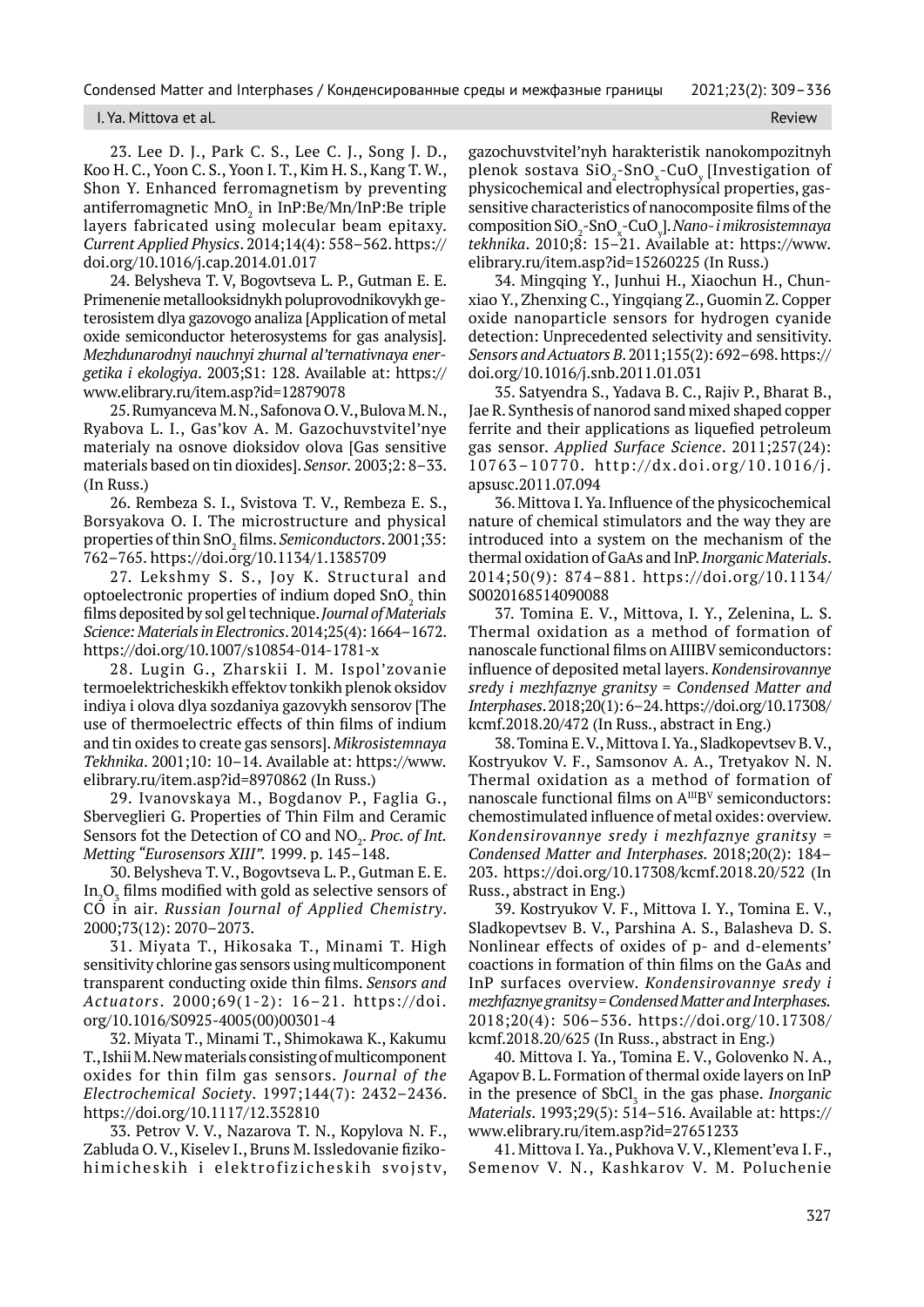I. Ya. Mittova et al. Review and the contract of the contract of the contract of the contract of the contract of the contract of the contract of the contract of the contract of the contract of the contract of the contract

termicheskim okisleniem struktur GaAs/Bi<sub>2</sub>S<sub>3</sub> i svoistva dielektricheskikh plenok na GaAs[Thermal oxidation of GaAs/ $Bi_2S_3$  structures and properties of dielectric layers on GaAs]. *Izvestiya Akademii nauk SSSR. Neorganicheskie Materialy*. 1988;24(9): 1431–1434. Available at: https://www.elibrary.ru/item. asp?id=27454116

42. Kostryukov V. F., Mittova I. Ya., Sladkopevtsev B. V., Parshina A. S., Balasheva D. S. The role of BiPO $_{\scriptscriptstyle 4}$  introduced through the gas phase in the process of creating thin films on the surface of InP. *Kondensirovannye sredy i mezhfaznye granitsy* = *Condensed Matter and Interphases*. 2019;21(2): 215– 224. https://doi.org/10.17308/kcmf.2019.21/759 (In Russ., abstract in Eng.)

43. Sladkopevtsev B. V., Tomina E. V., Mittova I. Ya., Dontsov A. I., Pelipenko D. I. On the thermal oxidation of V<sub>vOy</sub>-InP heterostructures formed by the centrifugation of vanadium(V) oxide gel. *Journal of Surface Investigation. X-ray, Synchrotron and Neutron Techniques*. 2016;10(2): 335–340. https://doi. org/10.1134/S102745101602018X

44. Sladkopevtsev B. V., Mittova I. Ya., Tomina E. V., Burtseva N. A. Growth of vanadium oxide films on InP under mild conditions and thermal oxidation of the resultant structures. *Inorganic Materials.* 2012;48(2): 161–168. https://doi.org/10.1134/ S0020168512020173

45. Mittova I. Ya., Tretyakov N. N., Kostryukov V. F., Sladkopevtsev B. V. Thermal oxidation of GaAs under action of  $V_2O_5$ –Mn $O_2$  oxide chemostimulating mixture with particles size of 50–150 μm. *Russian Journal of General Chemistry*. 2016;86(5): 995–1000. https://doi. org/10.1134/S1070363216050017

46. Tret'yakov N. N., Mittova I. Ya., Sladkopevtsev B. V., Samsonov A. A., Andreenko S. Yu. Vliyanie magnetronno napylennogo sloya Mn $\mathrm{O}_2$ na kinetiku termooksidirovaniya InP, sostav i morfologiyu sintezirovannykh plenok [Influence of a magnetron-deposited  $\mathsf{MnO}_2$  layer on the kinetics of thermal oxidation of InP, composition and morphology of the synthesized films]. *Neorganicheskie materialy*. 2017;53(1): 41–48. https:// doi.org/10.7868/S0002337X17010171 (In Russ.)

47. Tarasova O. S., Dontsov A. I., Sladkopevtsev B. V., Mittova I. Ya. The effect of sulphur vapour treatment on the speed of InP thermal oxidation, composition, surface morphology, and properties of films. *Kondensirovannye sredy i mezhfaznye granitsy* = *Condensed Matter and Interphases*. 2019;21(2): 296– 305. https://doi.org/10.17308/kcmf.2019.21/767 (In Russ., abstract in Eng.)

48. Mittova I. Ya., Sladkopevtsev B. V., Dontsov A. I., Syrov Yu. V., Kovaleva A. S., Tarasova O. S. Thermal oxidation of a single-crystal GaAs surface treated in sulfur vapor. *Inorganic Materials.* 2021;57(7): 663–668. https://doi.org/10.1134/S002016852107013X

49. Mittova I. Y., Sladkopevtsev B. V., Ilyasova N. A., Tomina E. V., Dontsov A. I., Tarasova O. S. The effect of certain complex chemostimulators and modifiers on InP thermal oxidation. *Kondensirovannye sredy i mezhfaznye granitsy* = *Condensed Matter and Interphases*. 2020;22(2): 245-256. https://doi.org/10.17308/ kcmf.2020.22/2851

50. Tomina E. V., Sladkopevtsev B. V., Dontsov A. I., Perfileva L. I., Mittova I. Y. Influence of nanoscale layers of the  $Mn_{5}(P_{0.1}V_{0.9}O_{4})$ <sub>2</sub> chemostimulatormodifier on the process of thermal oxidation of GaAs, its composition, and morphology of the resulting films. *Kondensirovannye sredy i mezhfaznye granitsy* = *Condensed Matter and Interphases*. 2020;22(1): 116– 123. https://doi.org/10.17308/kcmf.2020.22/2535

51. Mittova I. Y., Tomina E. V., Sladkopevtsev B. V., Dontsov A. I. Effect of different types of annealing on the thermal oxidation of V*<sup>x</sup>* O*y* /InP structures formed by the deposition of vanadium(V) oxide gel on the phase composition and morphology of films. *Journal of Surface Investigation. X-ray, Synchrotron and Neutron Techniques.* 2014;8: 941–949. https://doi.org/10.1134/ S1027451014050140

52. Mittova I. Ya., Tomina E. V., Lapenko A. A., Khorokhordina A. O. Solid-state reactions during thermal oxidation of vanadium-modified GaAs surfaces. *Inorganic Materials*. 2004;40(5): 441–444. https://doi. org/10.1023/B:INMA.0000027588.78546.af

53. Mittova I. Ya., Tomina E. V., Lapenko A. A., Sladkopevtsev B. V. Kataliticheskoe deistvie vanadiya i ego oksida (V) v protsessakh oksidirovaniya poluprovodnikov A<sup>III</sup>B<sup>v</sup>. [Catalytic action of vanadium and its oxide (V) in the processes of oxidation of  $A^{III}B^{V}$ semiconductors]. *Nanosystems: Physics, Chemistry, Mathematics*. 2012;3(2): 116–138. Available at: https:// www.elibrary.ru/item.asp?id=17881315 (In Russ.)

54. Ievlev, V. M., Mittova, I. Y., Samsonov, A. A., Tomina E. V., Kashkarov V. M. Catalytic effect of a nanolayer of the  $(V_2O_5 + PbO)$  composite in the thermal oxidation of InP crystals. *Doklady Chemistry*. 2007;417: 277–281. https://doi.org/10.1134/S0012500807120014

55. Mittova I. Y., Sladkopevtsev B. V., Samsonov A. A., Tomina E. V., Andreenko S. Y., Kostenko P. V. Growth and properties of nanofilms produced by the thermal oxidation of MnO<sub>2</sub>/InP under the effect of Mn3 (PO4 )2 . *Inorganic Materials*. 2019;55(9): 915–919 https://doi.org/10.1134/S0020168519090073

56. Mittova I. Ya., Pshestanchik V. R., Kostryukov V. F. Nonlinear effect of the joint action of activators on thermal oxidation of gallium arsenide. *Doklady Physical Chemistry*. 1996;349(4-6): 196–198. Available at: https://www.elibrary.ru/item.asp?id=13233187

57. Mittova I. Ya., Pshestanchik V. R., Kostryukov V. F., Kuznetsov N. T. Alternating nonlinearity of the joint activating effect of binary mixtures of *p*-element oxides on the chemically activated thermal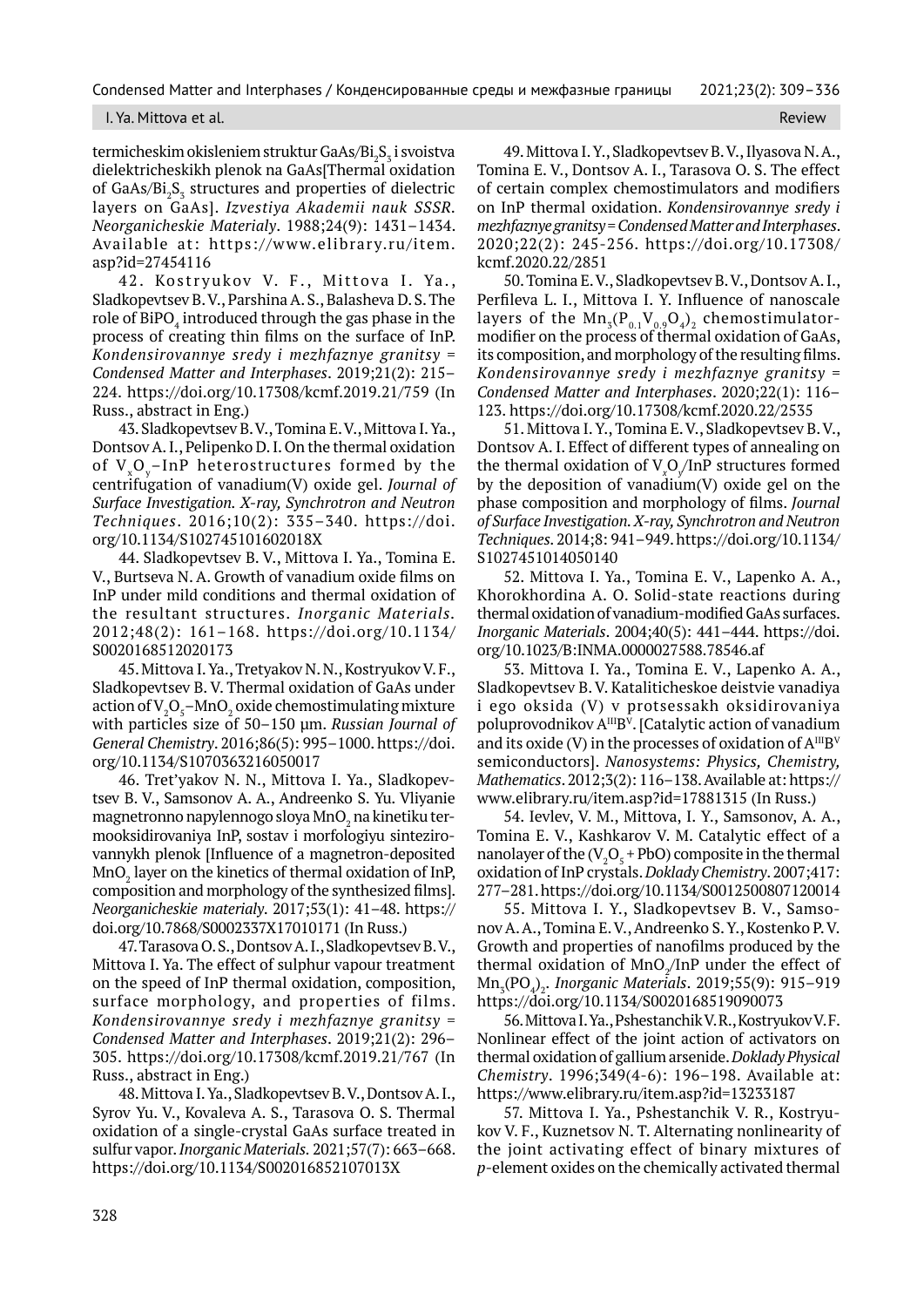I. Ya. Mittova et al. Review

GаAs oxidation. *Doklady Chemistry*. 2001;378(4-6): 165-167. https://doi.org/10.1023/A:1019238812687

58. Mittova I. Ya., Pshestanchik V. R., Pinyaeva O. A., Kostryukov V. F., Skorokhodova S. M. Nonadditive oxides influence in  $(CrO<sub>5</sub>-PbO)$  and  $(CrO<sub>5</sub>-V<sub>2</sub>O<sub>5</sub>)$ compositions as activators of thermal oxidation of gallium arsenide. *Doklady Chemistry*. 2002;385(4-6): 212–214. https://doi.org/10.1023/A:1019998719921

59. Mittova I. Ya., Pshestanchik V. R., Kostryukov V. F., Donkareva I. A., Saratova A. Yu. Chemostimulated GaAs thermal oxidation under the joint action of manganese (IV) oxide with lead (II) oxide and vanadium (V) oxide. *Russian Journal of Inorganic Chemistry*. 2004;49(7) 991–994. Available at: https:// elibrary.ru/item.asp?id=13464912

60. Mittova I. Ya., Kostryukov V. F., Donkareva I. A., Pshestanchik V. R., Lopatin S. I., Saratova A. Yu. Nonlinear effects of MnO + PbO and MnO +  $\rm V_2O_5$ compositions on GaAs thermal oxidation. *Russian Journal of Inorganic Chemistry*. 2005;50(6): 869–873. Available at: https://elibrary.ru/item.asp?id=13487639

61. Mittova I. Ya., Pshestanchik V. R., Kuznetsova I. V., Kostryukov V. F., Skorokhodova S. M., Medvedeva K. M. Vliyanie razmera chastits aktivatorov na protsess termooksidirovaniya GaAs pod vozdeistviem kompozitsii PbO + V $_{2}$ O $_{5}$  [Influence of the particle size of activators on the process of thermal oxidation of GaAs under the influence of PbO +  $\rm V_2O_5$ compositions]. *Zhurnal neorganicheskoi khimii.* 2005;50(10): 1603–1606. Available at: https://elibrary. ru/item.asp?id=9153646 (In Russ.)

62. Mittova I. Ya., Kostryukov V. F. GaAs thermal oxidation activated by the coaction of p-block oxides. *Nanosystems: Physics, Chemistry, Mathematics*. 2014;5(3): 417–426. Available at: http://www.mathnet. ru/links/8364620026a0f40f5d8a284be0ba04bf/ nano872.pdf

63. Tret'yakov N. N., Mittova I. Ya., Kozik V. V., Sladkopevtsev B. V., Kostryukov V. F., Studenikina Yu. I. Opredelenie tolshchiny i fazovogo sostava plenok, s intezirov annykh khemostimulirov annym termooksidirovaniem InP pod vozdeistviem kompozitsii oksidov V $_{2}$ O $_{5}$ +MnO $_{2}$  raznogo sostava [Determination of the thickness and phase composition of films synthesized by chemically stimulated thermal oxidation of InP under the influence of a composition of  $V_2O_5$  + MnO<sub>2</sub> oxides of different compositions]. *Izvestiya vysshikh uchebnykh zavedenii. Fizika*. 2014;57(7-2): 186–191. Available at: https://elibrary. ru/item.asp?id=23184836 (In Russ.)

64. Mittova I. Y., Tretyakov N. N., Kostryukov V. F., Sladkopevtsev B. V. Combined influence of chemostimulator oxides  $V_2O_5$  and  $MnO_2$  introduced via the gas phase on InP thermal oxidation. *Russian Journal of General Chemistry*. 2015;85(4): 796–801. https://doi.org/10.1134/S1070363215040040

65. Mittova I. Ya., Kostryukov V. F., Donkareva I. A., Penskoi P. K., Pinyaeva O. A., Pshestanchik V. R. MnO +  $\rm MnO_{_2}$  mixture as a nonadditive activator of GaAs thermal oxidation. *Russian Journal of General Chemistry.* 2005;50(1): 15–19. Available at: https://elibrary.ru/ item.asp?id=13497054

66. Losev V. N., Kudrina Yu. V., Trofimchuk A. K., Komozin P. N. Sorption of ruthenium (III) and ruthenium (IV) on silica gels chemically modified with mercapto and disulfide groups. *Russian Journal of Inorganic Chemistry.* 2005;50(4): 577–581. Available at: https://elibrary.ru/item.asp?id=13481209

67. Mittova I. Ya., Pshestanchik V. R., Kostryukov V. F., Donkareva I. A. Prostranstvennaya lokalizatsiya vzaimodeistvii mezhdu soedineniyami-aktivatorami pri khemostimulirovannom termooksidirovanii GaAs [Space localisation of linking interactions between activating compounds at the course of chemically stimulated GaAs thermal oxidation]. *Doklady akademii nauk.* 2002;386(4): 499–501. Available at: https://elibrary.ru/item.asp?id=44462420 (In Russ.)

68. Mittova I. Ya., Pshestanchik V. R., Kostryukov V. F., Donkareva I. A. Mutual effect of activators on chemostimulated GaAs thermal oxidation with spatially separated coupling stages. *Russian Journal of Inorganic Chemistry.* 2003;48(4): 480–482. Available at: https://elibrary.ru/item.asp?id=13436411

69. Kostryukov V. F., Pshestanchik V. R., Donkareva I. A., Agapov B. L., Mittova I. Ya., Lopatin S. I. Role of solid- and gas-phase interactions in the coaction of the oxides in  $MnO_2$  + PbO and  $MnO_2$  +  $V_2O_5$  compositions activating the thermal oxidation of GaAs. *Russian Journal of Inorganic Chemistry*. 2007;52(10): 1498– 1502. https://doi.org/10.1134/S0036023607100038

70. Mittova I. Ya., Kostryukov V. F., Pshestanchik V. R., Donkareva I. A., Agapov B. L. Contribution from the solid-phase interactions of activating oxides to their nonlinear joint effect on the thermal oxidation of GaAs. *Russian Journal of Inorganic Chemistry*. 2008;53(7): 1018–1023. https://doi.org/10.1134/ S0036023608070085

71. Kostryukov V. F., Donkareva I. A., Pshestanchik V. R., Agapov B. L., Mittova I. Ya., Lopatin S. I. GaAs thermal oxidation with participation of spatially separated activator oxides (MnO + PbO and MnO + V<sub>2</sub>O<sub>5</sub>). *Russian Journal of Inorganic Chemistry*. 2008;53(8): 1182–1186. https://doi.org/10.1134/ S0036023608080056

72. Mittova I. Ya., Lopatin S. I., Pshestanchik V. R., Kostryukov V. F., Sergeeva A. V., Penskoi P. K. Rol' inertnogo komponenta Ga $_2$ O $_3$  v kompozitsii s oksidomaktivatorom Sb ${_{2}O}_{3}$ v protsesse khemostimulirovannogo okisleniya GaAs [role of an inert component Ga $_2\rm O_3$  in the composition with the activator oxide  $Sb_2O_3$  in chemostimulated GaAs oxidation]. *Zhurnal neorganicheskoi khimii*. 2005;50(10): 1599–1602.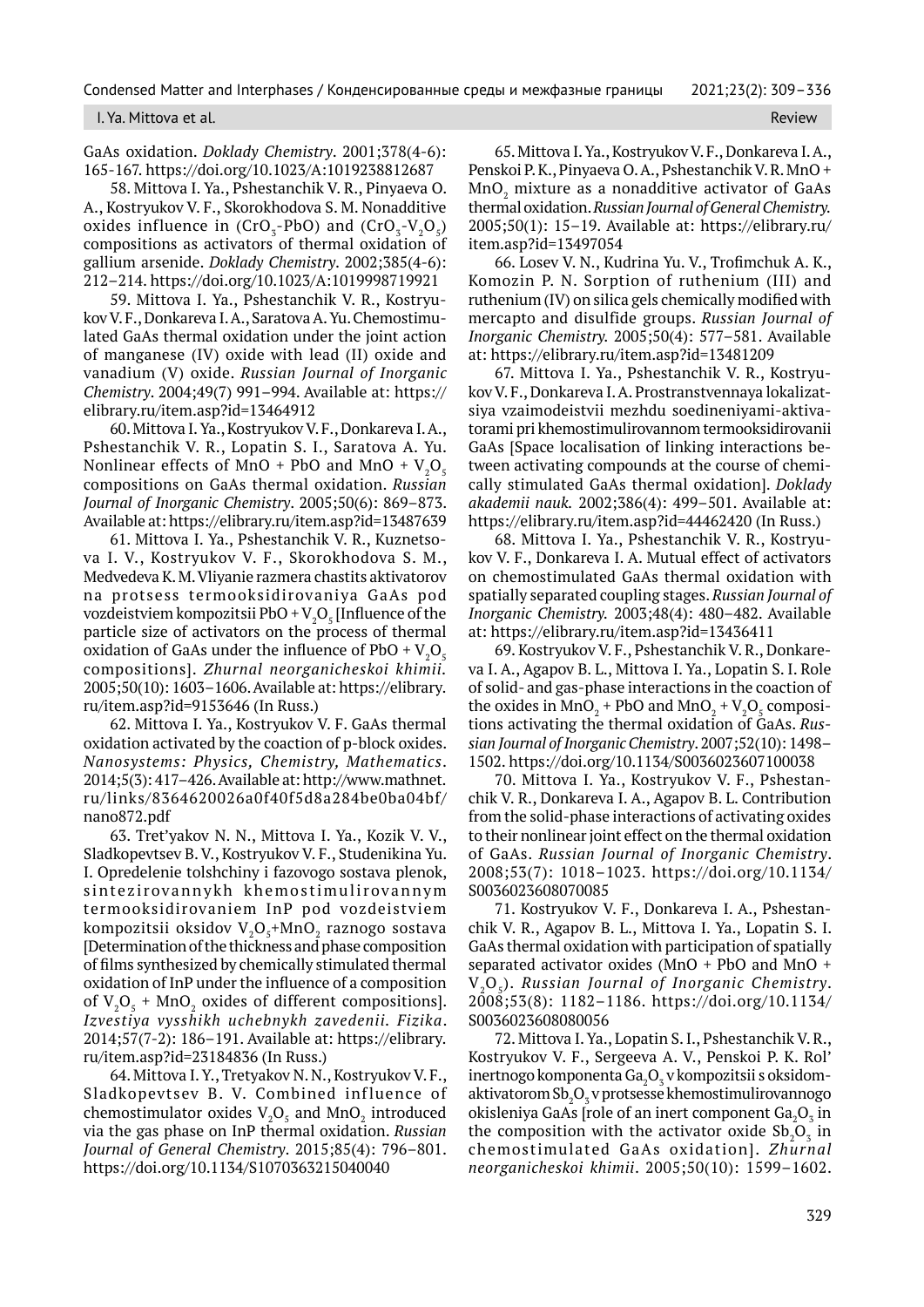I. Ya. Mittova et al. Review and the contract of the contract of the contract of the contract of the contract of the contract of the contract of the contract of the contract of the contract of the contract of the contract

Available at: https://elibrary.ru/item.asp?id=9153645 (In Russ.)

73. Penskoi P. K., Kostryukov V. F., Pshestanchik V. R., Mittova I. Ya. Effekt sovmestnogo vozdeistviya kompozitsii khemostimulyatorov (Sb $_{2}$ O $_{3}$ , Bi $_{2}$ O $_{3}$ , MnO $_{2}$ ) s inertnym komponentom  $(Al_2O_3)$  v protsesse termooksidirovaniya arsenida galliya [Effect of the combined effect of chemostimulant compositions  $(Sb_2O_3, Bi_2O_3, MnO_2)$  with an inert component  $(Al_2O_3)$ during thermal oxidation of gallium arsenide]. *Doklady akademii nauk*. 2007;414(6): 765–767. Available at: https://elibrary.ru/item.asp?id=9533571 (In Russ.)

74. Penskoi P. K., Pshestanchik V. R., Kostryukov V. F., Agapov B. V., Mittova I. Ya., Kuznetsova I. V. Nonadditive linearity in the chemostimulating effect of activator oxides + dlient compositions on GaAs thermal oxidation. *Russian Journal of Inorganic Chemistry*. 2008;53(2): 186–191. https://doi. org/10.1007/s11502-008-2006-0

75. Penskoi P. K., Mittova I. Ya., Kostryukov V. F., Kononova E. Yu., Reutova E. A. Vliyanie inertnogo komponenta A $1\raisebox{0.15ex}{\scriptsize_{}}_2$ 0 kompozitsiyakh s oksidamiaktivatorami ( $\overline{Sb}_2O_3$ ,  $Bi_2O_3$ ,  $MnO_2$ ) na protsess termooksidirovaniya GaAs [The influence of inert component  $\text{Al}_2\text{O}_3$  in mixtures with oxide activators  $(Sb_2O_3, Bi_2O_3, MnO_2)$  on the process of thermal oxidation of GaAs surface]. *Kondensirovannye sredy i mezhfaznye granitsy*. 2008;10(3): 236–243. Available at: https://elibrary.ru/item.asp?id=11688570 (In Russ.)

76. Penskoi P. K., Kostryukov V. F., Pshestanchik V. R., Mittova I. Ya., Kutsev S. V., Kuznetsova I. V. Effect of inert components  $(Y_2O_3, A1_2O_3,$  and  $Ga_2O_3)$  on the chemistimulating effect of the  $\mathrm{Sb}_2\mathrm{O}_3$  activator of GaAs thermal oxidation. *Russian Journal of Inorganic Chemistry*. 2009;54(10): 1564–1570. https://doi. org/10.1134/S0036023609100118

77. Kozhevnikova T. V., Penskoi P. K., Kostryukov V. F., Mittova I. Y., Kuznetsova I. V., Kutsev S. V. Role of an inert component in compositions with manganese (II) and manganese (IV) oxides in studying nonlinear effects in gaas thermal oxidation. *Russian Journal of Inorganic Chemistry*. 2010;55(12): 1857– 1862. https://doi.org/10.1134/S0036023610120077

78. Kozhevnikova T. V., Penskoi P. K., Kostryukov V. F., Mittova I. Ya., Agapov B. L., Kuznetsova I. V., Kutsev S. V. Termicheskoe okislenie GaAs pod vozdeistviem kompozitsii Sb ${_{2}O_{_3}}$ , Bi ${_{2}O_{_3}}$ , MnO, MnO ${_{2}}$  i  $\rm V_2O_5$  s oksidami alyuminiya i ittriya [Thermal oxidation of gaas under influence of compositions of  $\mathrm{Sb}_2\mathrm{O}_3, \mathrm{Bi}_2\mathrm{O}_3,$ MnO,  $MnO_2$  and  $V_2O_5$  with oxides of aluminium and yttrium]. *Kondensirovannye sredy i mezhfaznye granitsy* = *Condensed Matter and Interphases*. 2010;12(3): 212–225. Available at: https://elibrary.ru/ item.asp?id=15574165 (In Russ.)

79. Penskoi P. K., Salieva E. K., Kostryukov V. F., Rembeza S. I., Mittova I. Ya. Gazochuvstvitel'nost' slabolegirovannykh sloev, poluchennykh okisleniem GaAs v prisutstvii PbO i  $\overline{\text{Bi}_2\text{O}_3}$  [Gas-sensitivity of the light-alloyed layers. Obtained by the oxidation of GaAs in the presence of PbO and Bi<sub>2</sub>O<sub>3</sub>]. *Vestnik VGU Seriya Khimiya. Biologiya. Farmatsiya*. 2008;1: 26–31.Available at: https://elibrary.ru/item.asp?id=11615172 (In Russ.)

80. Kostryukov V. F., Mittova I. Ya. Ammonia response of thin films grown on GaAs using PbO + Bi2 O3 mixtures. *Inorganic Materials*. 2015;51(5): 425– 429. https://doi.org/10.1134/S0020168515040056

81. Kostryukov V. F., Mittova I. Ya., Dimitrenko A. A. Chemically stimulated synthesis of gas-sensing films on the surface of GaAs. *Inorganic Materials*. 2017;53(5): 451–456. https://doi.org/10.1134/S0020168517050132

82. Kostryukov V. F., Mittova I. Ya., Ali Saud Gassensing properties of thin films grown on the surface of InP single crystals by thermal oxidation. *Inorganic Materials*. 2020;56(1): 66–71. https://doi.org/10.1134/ S0020168520010070

83. Kostryukov V. F., Mittova I. Ya. Method for precision doping of thin films on gallium arsenide surface: *Patent No 2538415 RF*. Claim. 17.07.2013. Publ. 10.01.2015. Byul. №2013133382/28 1.

84. Kostryukov V.F., Mittova I. Ya., Sladkopevtsev B. V. Method of precision doping thin films on InP surface: *Patent No 2632261 RF*. Claim. 17.12.2015. Publ. 03.10.2017. Byul. №28.

85. Sladkopevtsev B. V., Tomina E. V., Mittova I. Ya., Tretyakov N. N. Method of creating nano-sized nanostructured oxide films on InP with application of vanadium pentaxide gel: *Patent No 2550316 RF*. Claim. 30.12.2013. Publ. 10.05.2015. Byul. № 13

86. Tomina E. V., Sladkopevtsev B. V., Mittova I. Ya., Zelenina L. S., Dontsov A. I., Tretyakov N. N., Gudkova Yu. N., Belashkova Yu. A. Effect of surface  $\rm V_{_2}O_{_5}$ nanolayers on the thermal oxidation kinetics of GaAs and the composition and morphology of resulting films. *Inorganic Materials.* 2015;51(11): 1138–1142. https://doi.org/10.1134/S0020168515110126

87. Mittova I. Y., Tomina E. V., Lapenko A. A., Sladkopevtsev B. V. Synthesis and catalytic performance of  $V_2O_5$  nanoislands produced on the surface of InP crystals by electroexplosion. *Inorganic Materials*. 2010;46(4): 383–388. https://doi.org/10.1134/ S0020168510040114

88. Mittova I. Ya., Tomina E. V., Tret'yakov N. N., Sladkopevtsev B. V. Zavisimost' mekhanizma khemostimuliruyushchego deistviya  $\mathrm{V}_{\mathrm{2}}\mathrm{O}_{\mathrm{5}}$  ot sposoba vvedeniya ego v sistemu pri termooksidirovanii InP [Dependence of the mechanism of the chemostimulating action of  $V_2O_5$  on the method of its introduction into the system during thermal oxidation of InP.]. *Kondensirovannye sredy i mezhfaznye granitsy* = *Condensed Matter and Interphases*. 2013;15(3): 305– 311.Available at: https://www.elibrary.ru/item. asp?id=20296106 (In Russ.)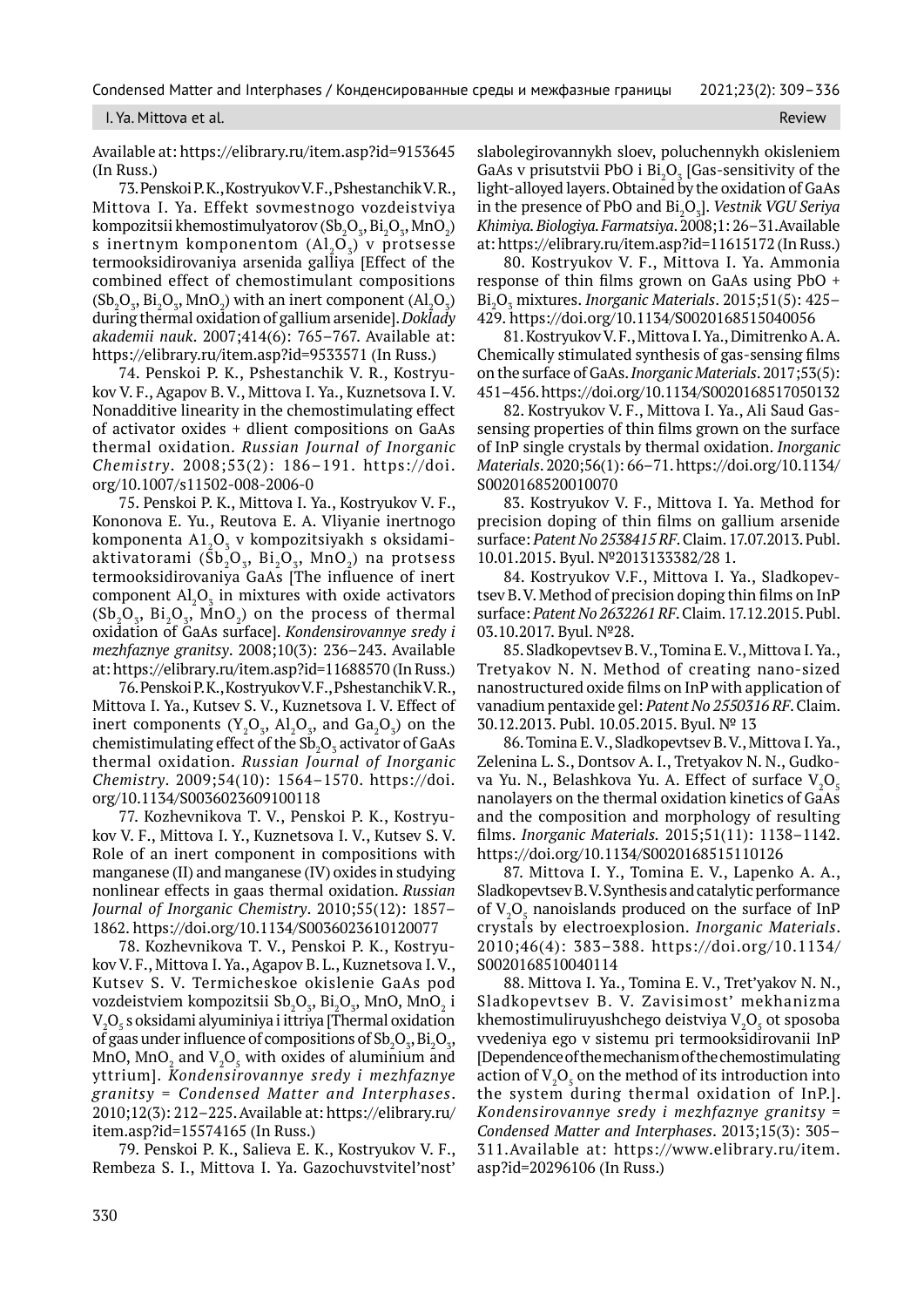#### I. Ya. Mittova et al. Review

89. Tretyakov N. N., Mittova I. Ya., Sladkopevtsev B. V., Agapov B. L., Pelipenko D. I., Mironenko S. V. Surface morphology, composition, and structure of nanofilms grown on InP in the presence of  $V_2O_5$ . *Inorganic Materials*. 2015;51(7): 655-660. https://doi. org/10.1134/S002016851507016X

90. Mittova I. Ya., Sladkopevtsev B. V., Tomina E. V., Samsonov A. A., Tretyakov N. N., Ponomarenko S. V. Preparation of dielectric films via thermal oxidation of MnO2 /GaAs. *Inorganic Materials*. 2018;54(11): 1085–1092. https://doi.org/10.1134/ S0020168518110109

91. Shvets V. A., Rykhlitskii, S. V., Mittova, I. Yа., Tomina E. V. Analysis of the optical and structural properties of oxide films on InP using spectroscopic ellipsometry. *Technical Physics*. 2013;58: 1638–1645. https://doi.org/10.1134/S1063784213110248

92. Mittova I. Ya., Tomina E. V., Sladkopevtsev B. V., Tret'Yakov N. N., Lapenko A. A., Shvets V. A. Highspeed determination of the thickness and spectral ellipsometry investigation of films produced by the thermal oxidation of InP and  $\rm V_{x}O_{y}/InP$  structures. *Inorganic Materials*. 2013;49(2): 179–184. https://doi. org/10.1134/S0020168513020143

93. Mittova I. Ya., Tomina E. V., Samsonov A. A., Sladkopevtsev B. V., Tret'yakov N. N., Shvets V. A. Determination of the thickness and optical constants of nanofilms produced by the thermal oxidation of InP with  $V_2O_5$ ,  $V_2O_5$  + PbO, and NiO + PbO chemical stimulator layers grown by magnetron sputtering. *Inorganic Materials*. 2013;49(10): 963–970. https://doi. org/10.1134/S0020168513100075

94. Kostryukov V. F., Mittova I. Ya., Shvets V. A., Tomina E. V., Sladkopevtsev B. V., Tret'yakov N. N. Spectral ellipsometry study of thin films grown on GaAs by chemically stimulated thermal oxidation. *Inorganic Materials*. 2014;50(9): 882–887. https://doi. org/10.1134/S0020168514090052

95. Sladkopevtsev B. V., Mittova I. Ya., Tomina E. V., Zabolotskaya A. V., Samsonov A. A., Dontsov A. I. Osobennosti kinetiki i mekhanizma formirovaniya plenok pri oksidirovanii geterostruktur V $_{2}$ O $_{\rm s}$ /InP, s for mirovannykh metodami reaktivnogo magnetronnogo raspyleniya i elektricheskogo vzryva provodnika [Features of kinetics and mechanism of films formation in oxidation of  $V_2O_f/InP$ heterostructures, formed by reactive magnetron sputtering and electric explosion of conductor]. *Izvestiya vysshikh uchebnykh zavedenii. Fizika*. 2014;57(7-2): 148–153. Available at: https://www. elibrary.ru/item.asp?id=23184829 (In Russ.)

96. Ugai Ya. A., Samoilov A. M., Synorov Yu. V., Yatsenko O. B., Zuev D. V. Poluchenie tonkikh plenok tellurida svintsa na kremnievykh podlozhkakh [Preparation of thin films of lead telluride on silicon substrates]. *Neorganicheskie materialy*. 1994;30(7):

898-902. Available at: https://elibrary.ru/item. asp?id=35103015 (In Russ.)

97. Ugai Y. A., Samoylov A. M., Sharov M. K., Tadeev A. V. Crystal microstructure of PbTe/Si and PbTe/SiO2 /Si thin films. *Thin Solid Films*. 1998;336(1- 2): 196−200. https://doi.org/10.1016/S0040- 6090(98)01278-4

98. Ugai Ya. A., Samoilov A. M., Synorov Yu. V., Yatsenko O. B. Electrical properties of thin PbTe films on Si substrates. *Inorganic Materials*. 2000;36(5): 449–453. https://doi.org/10.1007/BF02758045

99. Ugai Ya. A., Samoilov A. M., Sharov M. K., Arsenov A. V., Buchnev S. A. Vyrashchivanie plenok PbTe, legirovannykh galliem v protsesse ikh rosta, na Si-podlozhkakh pri pomoshchi modifitsirovannogo metoda "goryachei stenki" [Growing of PbTe films doped with gallium during their growth on Si substrates using a modified "hot wall" method.]. *Poverkhnost'. Rentgenovskie, sinkhrotronnye i neitronnye issledovaniya.* 2002;3: 28–34. (In Russ.)

100. Ugai Ya. A., Samoylov A. M., Buchnev S. A., Synorov Yu. V., Sharov M. K. Ga doping of thin PbTe films on Si substrates during growth. *Inorganic Materials*. 2002;38(5): 450–456. https://doi. org/10.1023/A:1015410703238

101. Ugai Ya. A., Samoylov A. M., Sharov M. K., Yatsenko O. B., Akimov B. A. Transport properties of Ga-doped PbTe thin films on Si substrates. *Inorganic Materials* . 2002;38(1): 12−16. https://doi. org/10.1023/A:1013687024227

102. Samoylov A. M., Buchnev S. A., Khoviv A. M., Dolgopolova E. A., Zlomanov V. P. Comparative study of point defects induced in PbTe thin films doped with Ga by different techniques. *Materials Science in Semiconductor Processing*. 2003;6(5-6): 481−485. https://doi.org/10.1016/j.mssp.2003.07.014

103. Samoylov A. M., Khoviv A. M., Buchnev S. A., Synorov Yu. V., Dolgopolova E. A. Crystal structure and electrical parameters of In-doped PbTe/Si films prepared by modified HWE technique. *Journal of Crystal Growth.* 2003;254(1-2): 55−64. https://doi. org/10.1016/S0022-0248(03)01022-4

104. Samoilov A. M., Buchnev S. A., Synorov Yu. V., Agapov B. L., Khoviv A. M. Vyrashchivanie modifitsirovannym metodom "goryachei stenki" plenok PbTe, legirovannykh In neposredstvenno v protsesse sinteza [Рreparation of PbTe thin films doped with indium on Si substrates by modified "hot wall" technique]. *Poverkhnost'. Rentgenovskie, sinkhrotronnye i neitronnye issledovaniya*. 2004;1: 86-94. Available at: https://elibrary.ru/item.asp?id=17662304 (In Russ.)

105. Samoilov A. M., Buchnev S. A., Dolgopolova E. A., Khoviv A. M., Synorov Yu. V. Structural perfection of pbte films doped with indium during growth on Si substrates. *Inorganic Materials*. 2004;40(4): 349-354. https://doi.org/10.1023/B:INMA.0000023953.49486.2a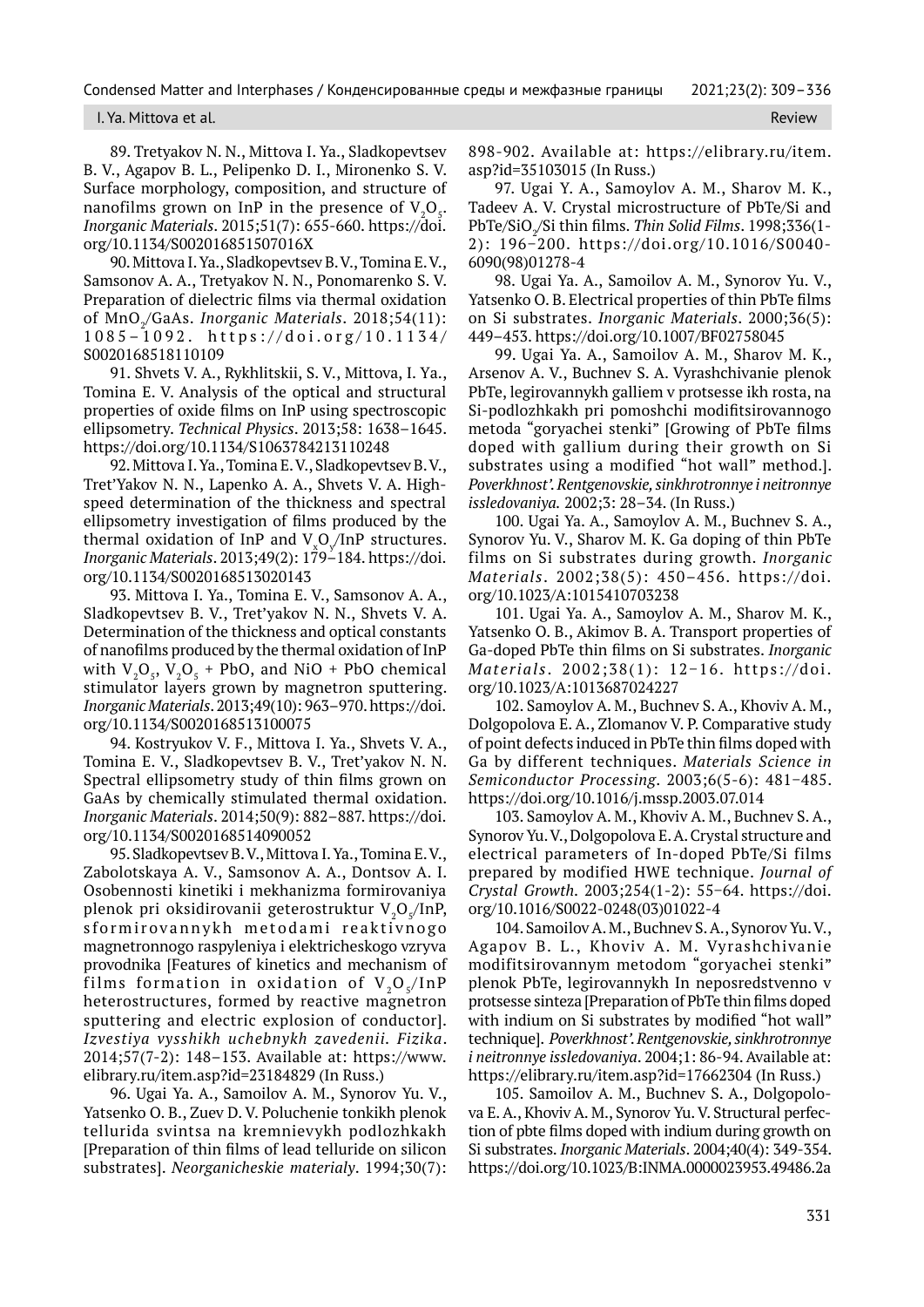#### I. Ya. Mittova et al. Review

106. Dolgopolova E. A., Samoilov A. M., Synorov Yu. V., Khoviv A. M. Sintez legirovannykh In plenok PbTe s kontroliruemym soderzhaniem primesnykh atomov i otkloneniem ot stekhiometrii [Synthesis of In-doped PbTe films with controlled content of impurity atoms and deviation from stoichiometry]. *Poverkhnost'. Rentgenovskie, sinkhrotronnye i neitronnye issledovaniya*. 2008;10: 17–22. Available at: https:// elibrary.ru/item.asp?id=11533187 (In Russ.)

107. Belenko S. V., Dolgopolova E. A., Samoilov A. M., Synorov Yu. V., Sharov M. K. Oblast' rastvorimosti galliya v plenkakh tellurida svintsa, vyrashchennykh na kremnievykh podlozhkakh [Gallium solubility region in lead telluride films grown on silicon substrates]. *Poverkhnost'. Rentgenovskie, sinkhrotronnye i neitronnye issledovaniya*. 2010;2: 99–108. Available at: https://elibrary.ru/item.asp?id=13044799 (In Russ.)

108. Sharov M. K, Yatsenko O. B., Samoilov A. M. Elektrofizicheskie svoistva monokristallov tellurida svintsa, legirovannogo bromom [Electrophysical properties of single crystals of lead telluride doped with bromine.]. *Poverkhnost'. Rentgenovskie, sinkhrotronnye i neitronnye issledovaniya.* 2010;7: 77–79. Available at: https://elibrary.ru/item.asp?id=15142184 (In Russ.)

109. Samoylov A. M., Agapov B. L., Belenko S. V., Dolgopolova E. A., Khoviv A. M. Electrical properties and mechanisms of the point defect formation in PbTe(ln) films prepared by modified "Hot Wall" technique. *Functional Materials*. 2011;18(1): 29−36. Available at: https://elibrary.ru/item.asp?id=18002406

110. Samoylov A. M., Belenko S. V., Dolgopolova E. A., Khoviv A. M., Synorov Y. V. The solubility region of Ga in PbTe films prepared on Si-substrates by modified "Hot Wall" technique. *Functional Materials*. 2011;18(2): 181−188. Available at: https://www.elibrary.ru/item. asp?id=18002278

111. Samoylov A. M., Belenko S. V., Sharov M. K., Dolgopolova E. A., Zlomanov V. P. The deviation from a stoichiometry and the amphoteric behaviour of Ga in PbTe/Si films. *Journal of Crystal Growth*. 2012;351(1): 149−154. https://doi.org/10.1016/j.jcrysgro.2012.01.042

112. Naumov A. V., Samoilov A. M., Lopatin S. I. Thermodynamic functions of mixing the melts in the Ga-Pb system. *Russian Journal of General Chemistry*. 2013;83(1): 26–31. https://doi.org/10.1134/ S1070363213010040

113. Samoilov A. M., Belenko S. V., Siradze B. A., Toreev A. S., Dontsov A. I., Filonova I. V. Plotnosti dislokatsii v plenkakh PbTe, vyrashchennykh na podlozhkakh Si (100) i Ba $\mathrm{F}_\mathrm{2}(100)$  modifitsirovannym metodom «goryachei stenki» [Dislocation densities in PbTe films grown on Si (100) and Ba $F_2$  (100) substrates by the modified hot wall method]. *Kondensirovannye sredy i mezhfaznye granitsy* = *Condensed Matter and Interphases*. 2013;15(3): 322-331. Available at: https://elibrary.ru/ item.asp?id=20296109 (In Russ., abstract in Eng.)

114. Akimov A. N., Klimov A. E., Samoilov A. M., Shumskii V. N., Epov V. S. Zavisimost' kinetiki fototoka v plenkakh Pb*x*–1Sn*<sup>x</sup>* Te ot urovnya osveshcheniya i vremeni ekspozitsii [Dependence of photocurrent kinetics in  $\rm Pb_{x\text{-}1}Sn_{x}$ Te films on illumination intensity and duration of exposure]. *Kondensirovannye sredy i mezhfaznye granitsy* = *Condensed Matter and Interphases*.. 2013;15(4): 378–381. Available at: https://elibrary.ru/ item.asp?id=20931228 (In Russ., abstract in Eng.)

115. Samoilov A. M., Belenko S. V., Sharov M. K., Lopatin S. I., Synorov Y. V. Synthesis of films in the system Ga-Pb with precision control over quantitative composition. *Russian Journal of General Chemistry.* 2015;85(10): 2242–2251. https://doi.org/10.1134/ S1070363215100059

116. Marikutsa A. V., Rumyantseva M. N., Gaskov A. M., Samoylov A. M. Nanocrystalline tin dioxide: Basics in relation with gas sensing phenomena. Part I. Physical and chemical properties and sensor signal formation. *Inorganic Materials*. 2015;51(13): 1329−1347. https://doi.org/10.1134/S002016851513004X

117. Ievlev V. M., Kushchev S. B., Sinel'nikov A. A., Soldatenko S. A., Ryabtsev S. V., Bosykh M. A., Samoilov A. M. Struktura geterosistem plenka SnO $_2^{\phantom{\dag}}$ –ostrovkovyi kondensat metalla (Ag, Au, Pd) [Structure of heterosystems SnO $_{\textrm{\tiny{2}}}$  film – island condensate of metal (Ag, Au, Pd)]. *Neorganicheskie materialy*. 2016;52(7): 757–764. https://doi.org/10.7868/S0002337X1607006X (In Russ.)

118. Ryabtsev S. V., Shaposhnik A. V., Samoilov A. M., Sinel'nikov A. A., Soldatenko S. A., Kushchev S. B., Ievlev V. M. Tonkie plenki oksida palladiya dlya gazovykh sensorov [Palladium Oxide Thin Films for Gas Sensors]. *Doklady Akademii nauk, seriya Fizicheskaya khimiya*. 2016;470(5): 550–553. https://doi. org/10.7868/s0869565216290168 (In Russ.)

119. Marikutsa A. V., Rumyantseva M. N., Gaskov A. M., Samoylov A. M. Nanocrystalline tin dioxide: Basics in relation with gas sensing phenomena. Part II. Active centers and sensor behavior. *Inorganic Materials*. 2016;52(13): 1311–1338. https://doi. org/10.1134/S0020168516130045

120. Ievlev V. M., Ryabtsev S. V., Shaposhnik A. V., Samoylov A. M., Kuschev S. B., Sinelnikov A. A. Ultrathin films of palladium oxide for oxidizing gases detecting. *Procedia Engineering*. 2016;168: 1106−1109. https://doi.org/10.1016/j.proeng.2016.11.357

121. Ryabtsev S. V., Ievlev V. M., Samoylov A. M., Kuschev S. B., Soldatenko S. A. Microstructure and electrical properties of palladium oxide thin films for oxidizing gases detection. *Thin Solid Films*. 2017;636: 751−759. https://doi.org/10.1016/j.tsf.2017.04.009

122. Samoylov, A. M., Gvarishvili, L. J., Ivkov, S. A., Pelipenko, D. I., Badica, P. Two-stage Synthesis of palladium (II) oxide nanocrystalline powders for gas sensor. *Research & Development in Material Sciences*.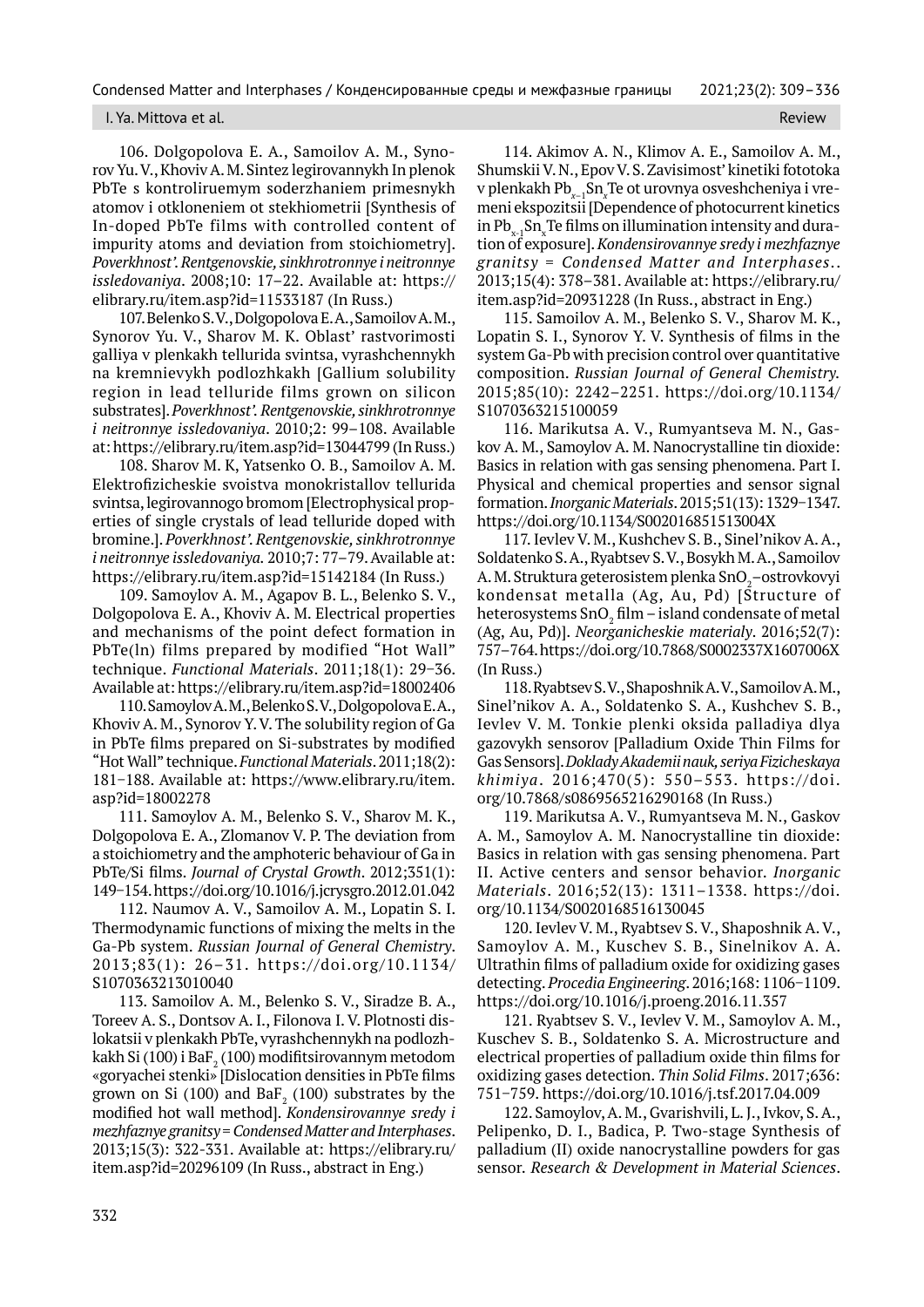#### I. Ya. Mittova et al. Review

2018;8(2): 1−7. https://doi.org/10.31031/ RDMS.2018.08.000682

123. Ievlev V. M., Ryabtsev S. V., Samoylov A. M., Shaposhnik A. V., Kuschev S. B., Sinelnikov A. A. Thin and ultrathin films of palladium oxide for oxidizing gases detection. *Sensors and Actuators B: Chemical*. 2018;255(2): 1335–1342. https://doi.org/10.1016/j. snb.2017.08.121

124. Samoilov A. M., Kuz'minykh O. G., Synorov Yu. V., Ivkov S. A., Agapov B. L., Belonogov E. K. Morfologiya poverkhnosti plenok PbTe/Si (100), sintezirovannykh modifitsirovannym metodom "goryachei stenki" [Surface morphology of PbTe/Si (100) films synthesized by modified "hot wall" epitaxy technique]. *Kondensirovannye sredy i mezhfaznye granitsy* = *Condensed Matter and Interphases*. 2018;20(1): 102–114. https://doi.org/10.17308/ kcmf.2018.20/483 (In Russ., abstracy in Eng.)

125. Samoylov A. M., Kuzminykh O. G., Belonogov E. K., Agapov B. L., Synorov Y. V., Belenko S. V. Growth kinetics and microstructure of PbTe films produced on Si and BaF $_{\rm 2}$  substrates by a modified hotwall method. *Inorganic Materials*. 2018;54(4): 338-348. https://doi.org/10.1134/S002016851804012X

126. Samoylov A. M., Ryabtsev S. V., Popov V. N., Badica P. Palladium (II) oxide nanostructures as promising materials for gas sensors. In book: *Novel Nanomaterials Synthesis and Applications*. Edited by George Kyzas. UK, London: IntechOpen Publishing House; 2018. 211–229 p. https://doi.org/10.5772/ intechopen.72323

127. Samoylov A. M., Ryabtsev S. V., Chuvenkova O. A, Ivkov S. S., Sharov M. К., Turishchev S. Yu. Crystal structure and surface phase composition of palladium oxides thin films for gas sensors. In book: *SATF 2018. Science and Applications of Thin Films, Conference & Exhibition. Proceeding Book.*: *17 to 21 September 2018.* Turkey: Izmir, Izmir Institute of Technology; 2018. p. 43–56.

128. Samoylov A. M., Ivkov S. A., Pelipenko D. I., Sharov M. K., Tsyganova V. O., Agapov B. L., Tutov E. A., Badica P. Structural changes in palladium nanofilms during thermal oxidation. *Inorganic Materials*. 2020;56(10): 1020–1026. https://doi.org/10.1134/ S0020168520100131

129. Samoilov A. M., Pelipenko D. I., Kuralenko N. S. Raschet oblasti nestekhiometrii nanokristallicheskikh plenok oksida palladiya (II) [Calculation of the nonstoichiometry area of nanocrystalline palladium (II) oxide films]. *Kondensirovannye sredy i mezhfaznye granitsy* = *Condensed Matter and Interphases*. 2021;23(1): 62–72. https://doi.org/10.17308/ kcmf.2021.23/3305

130. Ponomareva N. I., Poprygina T. D., Lesovoi M. V., Karpov S. I. Effect of alizarin red S on the formation of hydroxyapatite crystals. *Russian*  *Journal of General Chemistry*. 2008;78(4): 521-526. https://doi.org/10.1134/S1070363208040038

131. Ponomareva N. I., Poprygina T. D., Karpov S. I., Lesovoi M. V., Agapov B. L. Mikroemul'sionnyi sposob polucheniya gidroksiapatita [Microemulsion method for producing hydroxyapatite]. *Zhurnal obshchei khimii*. 2010;80(5): 735–738. (In Russ.)

132. Ponomareva N. I., Poprygina T. D., Lesovoi M. V., Karpov S. I., Agapov B. L. Issledovanie kompozitov gidroksiapatita s biopolimerami [The investigation of hydroxyapatite-biopolymer composites *Kondensirovannye sredy i mezhfaznye granitsy* = *Condensed Matter and Interphases*. 2009;11(3): 239–243. Available at: https://elibrary.ru/ item.asp?id=12971539 (In Russ.)

133. Ponomareva N. I., Poprygina T. D., Lesovoi M. V., Sokolov Yu. V., Agapov B. L. Crystal structure and composition of hydroxyapatite biocomposites prepared at excess of calcium ions. *Russian Journal of General Chemistry.* 2009;79(2): 186–190. https://doi.org/10.1134/S1070363209020030

134. Ponomareva N. I., Poprygina T. D., Karpov S. I., Sokolov Yu. V. Issledovanie mikrotverdosti kompozitov gidroksiapatita s biopolimerami [Investigation of microhardness of composites of hydroxyapatite with biopolymers]. *Vestnik VGU, Seriya «Khimiya. Biologiya. Farmatsiya»*. 2012;2: 45–50. (In Russ.)

135. Ponomareva N. I., Poprygina T. D., Lesovoi M. V., Sokolov Yu. V. Vliyanie primesei zheleza na poluchenie i kharakteristiki apatitovykh pokrytii titanovykh implantantov [The influence of iron admixtures on the synthesis and characteristics of apatite coatings of titanium implants]. *Sistemnyi analiz i upravlenie v biomeditsinskikh sistemakh.* 2010;9(2) 448–451. Available at: https://elibrary.ru/item.asp?id=14749925

136. Ponomareva N. I., Poprygina T. D., Kashkarov V. M., Lesovoi M. V. Calcite and apatite coatings on titanium. *Russian Journal of Inorganic Chemistry*. 2011;56(11): 1713–1716. https://doi.org/10.1134/ S0036023611110209

137. Ponomareva N. I., Poprygina T. D. Procedure for application of coating on items out of titanium: *Patent No. 2453630 RF*. Claim. 11.01.2011. Publ. 20.06.2012. Byul. No 17.

138. Ponomareva N. I., Poprygina T. D., Ponomarev Yu. A., Soldatenko S. A. A study of resorption of the hydroxyapatite in the composition of impregnated carbon implants. *Russian Journal of General Chemistry.* 2012;82(9): 1472–1475. https://doi.org/10.1134/ S1070363212090022

139. Ponomareva N. I., Poprygina T. D., Karpov S. I., Samodai V. G. Vliyanie ionov margantsa na sintez i k har akteristiki gidroksia patita v sostave impregnirovannykh uglerodistykh implantatov [Effect of manganese ions on the synthesis and characteristics of hydroxyapatite in the composition of impregnated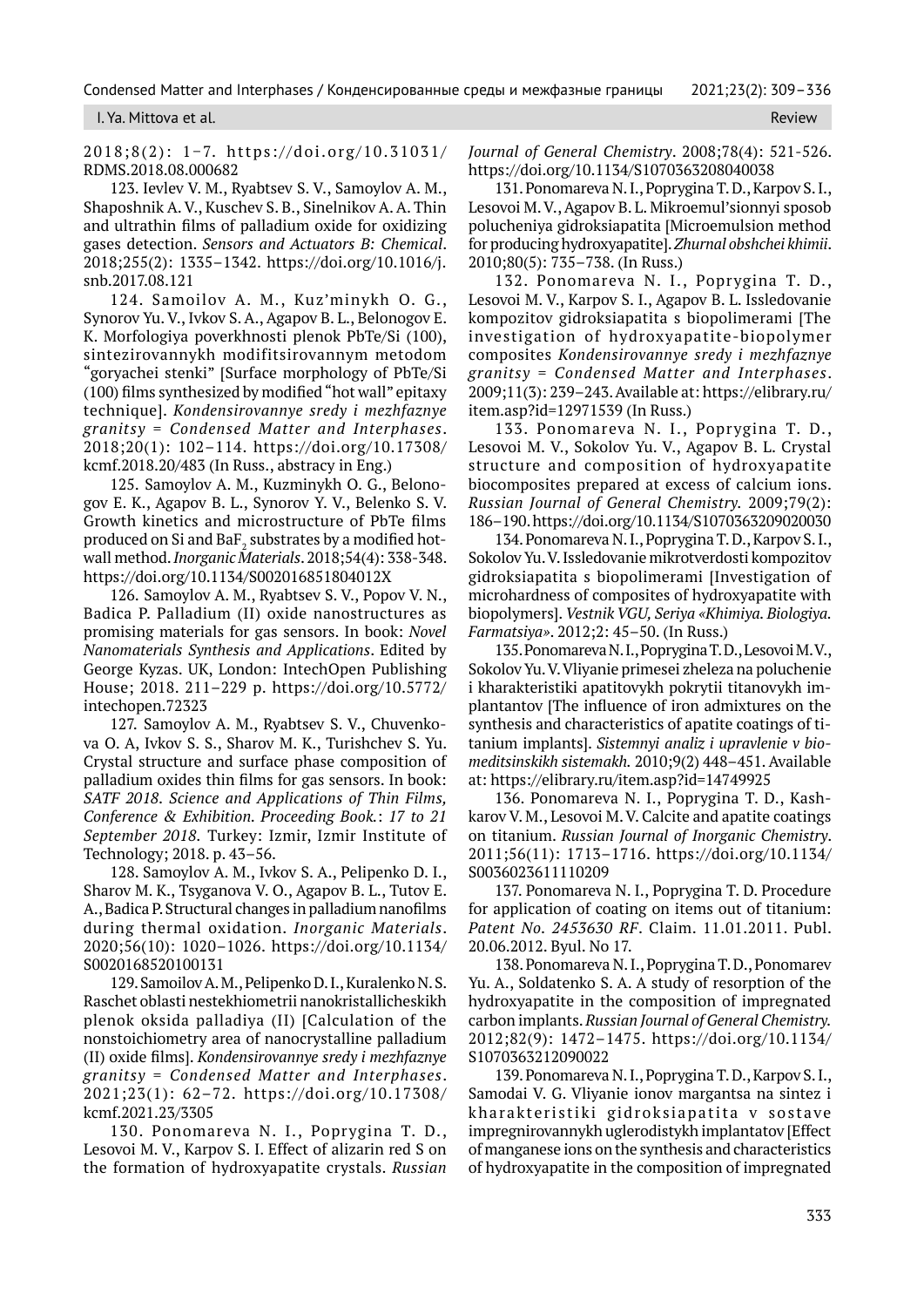I. Ya. Mittova et al. Review

carbon implants]. *Aprobatsiya.* 2013;5(8): 21–23. Available at: https://elibrary.ru/item.asp?id=23216891

140. Xu C., Yang Y., Wang S., Duan W., Gu B., Bellaiche L. Anomalous properties of hexagonal rareearth ferrites from first principles. *Physical Review B*. 2014;89(20): 205122. https://doi.org/10.1103/ PhysRevB.89.205122

141. Mahalakshmi S., SrinivasaManja K., Nithiyanantham S. Electrical properties of nanophase ferrites doped with Rare Earth Ions. *Journal of Superconductivity and Novel Magnetism*. 2014;27(9): 2083–2088. https://doi.org/10.1007/s10948-014- 2551-y

142. Fahlman B. *Materials Chemistry.* Springer; 2007. 485 p.

143. Gusev A. I. *Nanomaterials, nanostructures, nanotechnologies*. Moscow: Fizmatlit Publ.; 2005. 416 p. (In Russ.)

144. Maiti R. Basu S., Chakravorty D. Synthesis of nanocrystalline  $YFeO<sub>3</sub>$  and its magnetic properties. *Journal of Magnetism and Magnetic Materials*. 2009;321(19): 3274–3277. https://doi.org/10.1016/j. jmmm.2009.05.061

145. Kolb E. D. The hydrothermal growth of rare earth orthoferrites. *Journal of Applied Physics*. 1968;39(2): 1362–1364. https://doi. org/10.1063/1.1656305

146. Cheng Z. X., Shen H., Xu J., Liu P., Zhang S. J., Wang J. L., Wang X. L., Dou S. X. Magnetocapacitance effect in nonmultiferroic YFeO<sub>3</sub> single crystal. *Journal of Applied Physics*. 2012;111(3): 34103.1-5. https://doi. org/10.1063/1.3681294

147. Racu A. V., Ursu D. H., Kuliukova O. V., Logofatu C., Leca A., Miclau M. Direct low temperature hydrothermal synthesis of YFeO<sub>z</sub> microcrystals. *Materials Letters*. 2015;140(1): 107–110. https://doi. org/10.1016/j.matlet.2014.10.129

148. Duan L., Jiang G.-J., Peng W., Cheng M., Wang X.-J. Influence of reaction conditions on the phase composition, particle size and magnetic properties of YFeO $_{{}_3}$  microcrystals synthesized by hydrothermal method. *Journal of Synthetic Crystals.* 2015;44(8): 2144-2149.

149. Popkov V. I., Almjasheva O. V*.* Formation mechanism of  $YFeO<sub>z</sub>$  nanoparticles under the hydrothermal condition. *Nanosystems: Physics, Chemistry, Mathematics*. 2014;5(5): 703–708. Available at: https://www.elibrary.ru/item.asp?id=22415667

150. Tang P., Sun H., Chen H., Cao F. Hydrothermal processing-assisted synthesis of nanocrystalline  $\mathrm{YFeO}_{_3}$  and its visible-light photocatalytic activity. *Current Nanoscience*. 2012;8(1): 64–67. https://doi. org/10.2174/1573413711208010064

151. Popkov V. I., Almjasheva O. V., Gusarov V. V. The investigation of the structure control possibility of nanocrystalline yttrium orthoferrite in its synthesis from amorphous powders. *Russian Journal of Applied Chemistry*. 2014;87(10): 1417–1421. https://doi. org/10.1134/S1070427214100048

152. Popkov V. I., Almjasheva O. V. Yttrium orthoferrite  $\mathrm{YFeO}_{_3}$  nanopowders formation under glycine-nitrate combustion conditions. *Russian Journal of Applied Chemistry*. 2014;87(2): 167–171. https://doi. org/10.1134/S1070427214020074

153. Mathur S., Veith M., Rapalaviciute R., Shen H., Goya G. F., Martins Filho W. L., Berquo T. S. Berquo Molecule derived synthesis of nanocrystalline  $YFeO<sub>7</sub>$ and investigations on its weak ferromagnetic behavior. *Chemistry of Materials*. 2004;16(10): 1906–1913. https://doi.org/10.1021/cm0311729

154. Tretyakov Yu. D. Development of inorganic chemistry as a fundamental for the design of new generations of functional materials. *Russian Chemical Reviews*. 2004;73(9): 831–846. https://doi.org/10.1070/ RC2004v073n09ABEH000914

155. Niepce C. J., Stuerga D., Caillot T., Clerk J.P., Granovsky A., Inoue M., Perov N., Pourroy G. The magnetic properties of magnetic nanoparticles produced by microwave flash synthesis of ferrous alcoholic solutions. *IEEE Transactions on Magnetics*. 2002;38(51): 2622–2624. https://doi.org/10.1109/ TMAG.2002.801963

156. Zou J., Gong W., Ma J., Li L., Jiang J. Efficient catalytic activity  $\mathrm{BiFeO}_3$  nanoparticles prepared by novel microwave-assisted aynthesis. *Journal of Nanoscience and Nanotechnology*. 2015;15(2): 1304– 1311. https://doi.org/10.1166/jnn.2015.9074

157. Tomina E. V., Mittova I. Y., Stekleneva O. V., Kurkin N. A., Perov N. S., Alekhina Y. A. Microwave synthesis and magnetic properties of bismuth ferrite nanopowder doped with cobalt. *Russian Chemical Bulletin*. 2020;69(5): 941–946. https://doi.org/10.1007/ s11172-020-2852-1

158. Tomina E. V., Darinskii B. M., Mittova I. Y., Boikov N. I., Ivanova O. V., Churkin V. D. Microwaveassisted synthesis of  $YCo_xFe_{1-x}O_3$  nanocrystals. *Inorganic Materials*. 2019;55(4): 390–394. https://doi. org/10.1134/S0020168519040150

159. Din' V. T., Mittova V. O., Mittova I. Ya. Vliyanie soderzhaniya lantana i temperatury otzhiga na razmer i magnitnye svoistva nanokristallov Y $_{1-x}$ La $_{\mathrm{x}}$ FeO $_{\mathrm{3}}$ , poluchennykh zol' – gel' metodom [Influence of lanthanum content and annealing temperature on the size and magnetic properties of  ${\rm Y}_{1\cdot{\rm x}}{\rm La}_{\rm x}$ FeO<sub>3</sub> nanocrystals obtained by the sol – gel method]. *Neorganicheskie materialy*. 2011;47(5): 590–595. Available at: https:// www.elibrary.ru/item.asp?id=16339649 (In Russ.)

160. Nguen A. T., Mittova I. Ya., Solodukhin D. O., Al'myasheva O. V., Mittova V. O., Demidova S. Yu. Zol' gel' formirovanie i svoistva nanokristallov tverdykh rastvorov  $Y_{1-x}$ Ca<sub>x</sub>FeO<sub>3</sub> [Sol-gel formation and properties of nanocrystals of Y<sub>1-x</sub>Ca<sub>x</sub>FeO<sub>3</sub> solid solutions]. *Zhurnal*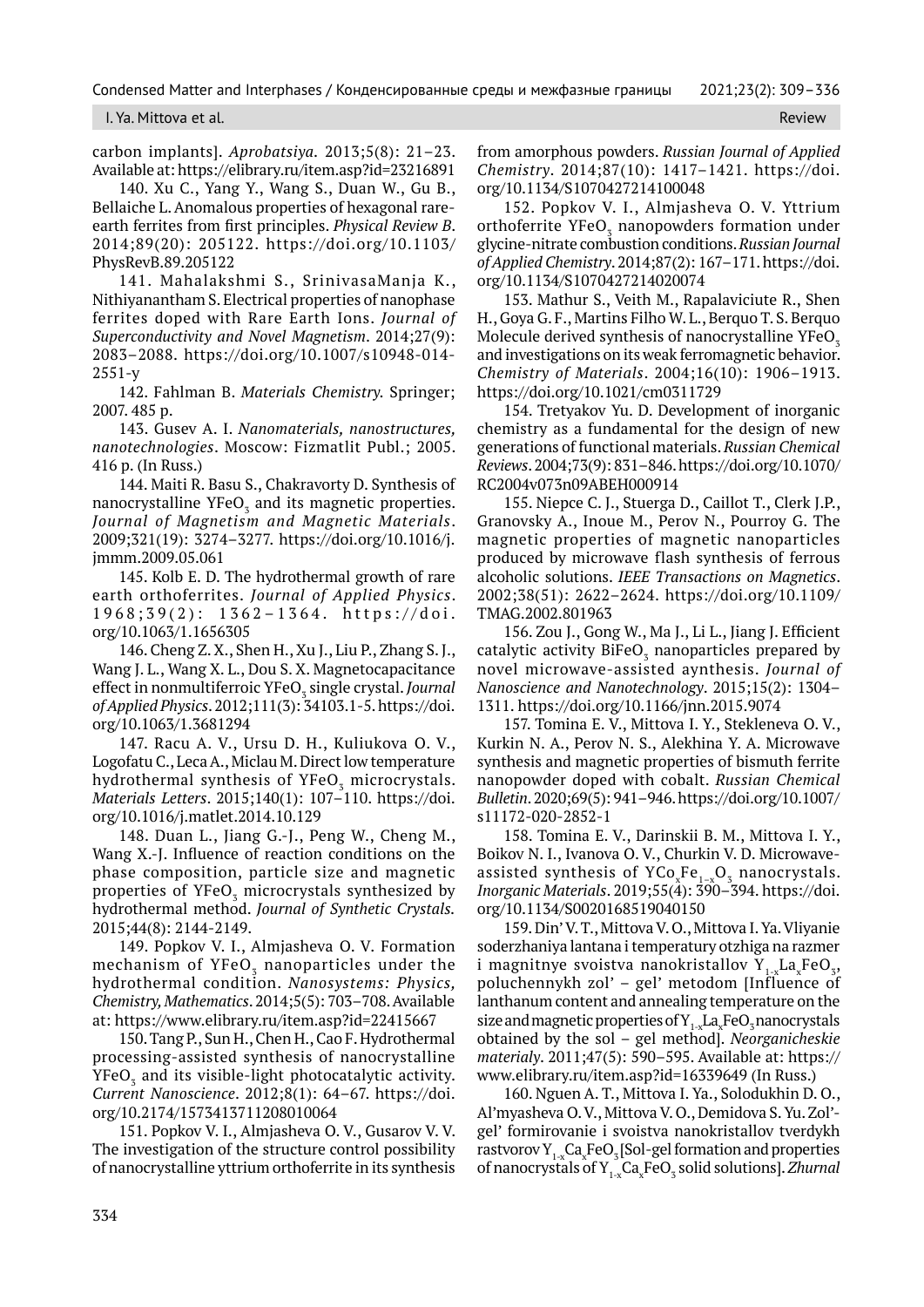#### I. Ya. Mittova et al. Review

*neorganicheskoi khimii*. 2014;59(2): 166–171. https:// doi.org/10.7868/S0044457X14020159 (In Russ.)

161. Din' V. T., Mittova V. O., Al'myasheva O. V., Mittova I. Ya. Cintez i magnitnye svoistva nanokristallicheskogo Y<sub>1-x</sub>Cd<sub>x</sub>FeO<sub>3-8</sub> (0  $\le$  x  $\le$  0.2) [Synthesis and magnetic properties of nanocrystalline  $Y_{1-x}$ Cd<sub>x</sub>FeO<sub>3- $\delta$ </sub> (0  $\le x \le 0.2$ )]. *Neorganicheskie materialy*. 2011;47(10): 1251–1256. Available at: https://www. elibrary.ru/item.asp?id=16893013 (In Russ.)

162. Nguyen A. T. Synthesis, structure and properties of nanopowders  $La(Y)_{1-x}Sr(Ca)_xFeO_x$ (x = 0.0; 0.1; 0.2; 0.3). *Diss. Cand. Chem. Sciences* / Voronezh: Voronezh State University; 2009. 153 p. Available at: https://www.dissercat.com/content/ sintez-struktura-i-svoistva-nanoporoshkov-lay1 xsrcaxfeo3-x-00-01-02-03 (In Russ.)

163. Polezhaeva O. S., Dolgopolova E. A., Baranchikov A. E., Ivanov V. K., Tret'yakov Yu. D. Sintez nanokristallicheskikh tverdykh rastvorovna osnove dioksida tseriya, dopirovannogo RZE [Synthesis of nanocrystalline solid solutions based on cerium dioxide doped with REE]. *Kondensirovannye sredy i mezhfaznye granitsy* = *Condensed Matter and Interphases*. 2010;12(2): 154–159. Available at: https://www.elibrary.ru/item.asp?id=15176050 (In Russ., abstract in Eng.)

164. Batsanov S. S. *Strukturnaya khimiya. Fakty i zavisimosti* [Structural chemistry. Facts and dependencies]. M.: Dialog – MGU Publ.; 2000. 292 p. (In Russ.)

165. Berezhnaya M. V., Al'myasheva O. V., Mittova V. O., Nguyen A. T., Mittova I. Ya. Sol-gel synthesis and properties of Y<sub>1-x</sub>Ba<sub>x</sub>FeO<sub>3</sub> nanocrystals. *Russian Journal of General Chemistry*. 2018;88(6): 1349–1349. https://doi.org/10.1134/S1070363218060464

166. Berezhnaya M. V., Mittova I. Ya., Perov N. S., Al'myasheva O. V., Nguyen A. T., Mittova V. O., Bessalova V. V., Viryutina E. L. Production of zincdoped yttrium ferrite nanopowders by the sol–gel method. *Russian Journal of Inorganic Chemistry*. 2018;63(6): 742–746. https://doi.org/10.1134/ s0036023618060049

167. Mittova I. Ya., Solodukhin D. O., Mittova V. O., Demidova S. Yu., Knurova M. V. Method for obtaining nanocrystalline magnetic powder of doped yttrium orthoferrite: *Patent No No 2574558 RF*. Claim. 04.12.2013. Publ. 10.02.2016. Byul. No 4.

168. Nguen A. T., Mittova V. O., Mittova I. Ya., Din' V. T. Synthesis of  $\text{La}_{1-x}\text{Sr(Ca)}_{x}\text{FeO}_3(x=0; 0.1; 0.2;$ 0.3) nanopowders by the sol-gel method. *Kondensirovannye sredy i mezhfaznye granitsy = Condensed Matter and Interphases.* 2010;12(1): 56–60. Available at: https://www.elibrary.ru/item. asp?id=15164382 (In Russ., abstract in Eng.)

169. Berezhnaya M. V., Perov N. S., Almjasheva O. V., Mittova V. O., Nguyen A. T., Mittova I. Ya., Druzhinina L. V., Alekhina Yu. A. Synthesis and magnetic properties of barium-doped nanocrystal lanthanum orthoferrite. *Russian Journal of General Chemistry*. 2019;89(3): 480–485. https://doi. org/10.1134/s1070363219030198

170. Knurova M. V., Mittova I. Ya., Perov N. S., Al'myasheva O. V., Tien N. A., Mittova V. O., Bessalova V. V., Viryutina E. L. Effect of the degree of doping on the size and magnetic properties of nanocrystals  $\text{La}_{1-x} \text{Zn}_x \text{FeO}_3$  synthesized by the sol–gel method. *Russian Journal of Inorganic Chemistry*. 2017;62(3): 281–287. https://doi.org/10.1134/s0036023617030081

171. Lin Q., Xu J., Yang F., Yang X., He Y. The influence of Ca substitution on LaFeO $_3$  nanoparticles in terms of structural and magnetic properties. *Journal of Applied Biomaterials & Functional Materials*. 2018;16(1S): 17–25. https://doi. org/10.1177/2280800017753948

172. Belov K. P. *Magnitostriktsionnye yavleniya i ikh tekhnicheskie prilozheniya* [Magnetostrictive phenomena and their technical applications]. M.: Nauka Publ.; 1987. 160 p. (In Russ.)

173. Mukhopadhyay K., Mahapatra A. S., Chakrabarti P. K. Multiferroic behavior, enhanced magnetization and exchange bias effect of Zn substituted nanocrystalline LaFe $O_3$  (La $_{(1-x)}Zn_xFeO_3$ , x=0.10, and 0.30). *Journal of Magnetism and Magnetic Materials*. 2013;329: 133–141. https://doi. org/10.1016/j.jmmm.2012.09.063

174. Mukhopadhyay K., Mahapatra A. S., Chakrabarti P. K. Enhanced magneto-electric property and exchange bias effect of Zn substituted LaFeO<sub>z</sub>  $\rm (La_{0.50}Zn_{0.50}FeO_3)$ . *Materials Letters*. 2015;159: 9–11. https://doi.org/10.1016/j.matlet.2015.06.059

175. Bhat I., Husain S., Khan W. Structural and dielectric properties of LaFe<sub>1-x</sub>Zn<sub>x</sub>O<sub>3</sub> (0≤x≤0.3). *AIP Conference Proceedings*. 2013;1512: 968–969. https:// doi.org/10.1063/1.4791364

176. Bhat I., Husain S., Khan W., Patil S. I. Effect of Zn doping on structural, magnetic and dielectric properties of  $\text{LaFeO}_{\text{3}}$  synthesized through sol–gel auto-combustion process. *Materials Research Bulletin*. 2013;48(11): 4506–4512. https://doi.org/10.1016/j. materresbull.2013.07.028

177. Almjasheva O. V., Tomkovich M. V., Gusarov V. V., Smirnov A.V., Fedorov B.A. structural features of  $ZrO<sub>2</sub>-Y<sub>2</sub>O<sub>3</sub>$  and  $ZrO<sub>2</sub>-Gd<sub>2</sub>O<sub>3</sub>$  nanoparticles formed under hydrothermal conditions. *Russian Journal of General Chemistry*. 2014;84(5): 804–809. https://doi.org/10.1134/S1070363214050028

178. Тugova Е. А., Gusarov V. V. Structure peculiarities of nanocrystalline solid solutions in GdAlO<sub>3</sub> — GdFeO<sub>3</sub> system. *Nanosystems: Physics*, *Chemistry, Mathematics*. 2013;4(3): 352-356. Available at: https://www.elibrary.ru/item.asp?id=19412861

179. Marenkin S. F., Izotov A. D., Fedorchenko I. V., Novotortsev V. M. Manufacture of magnetic granular